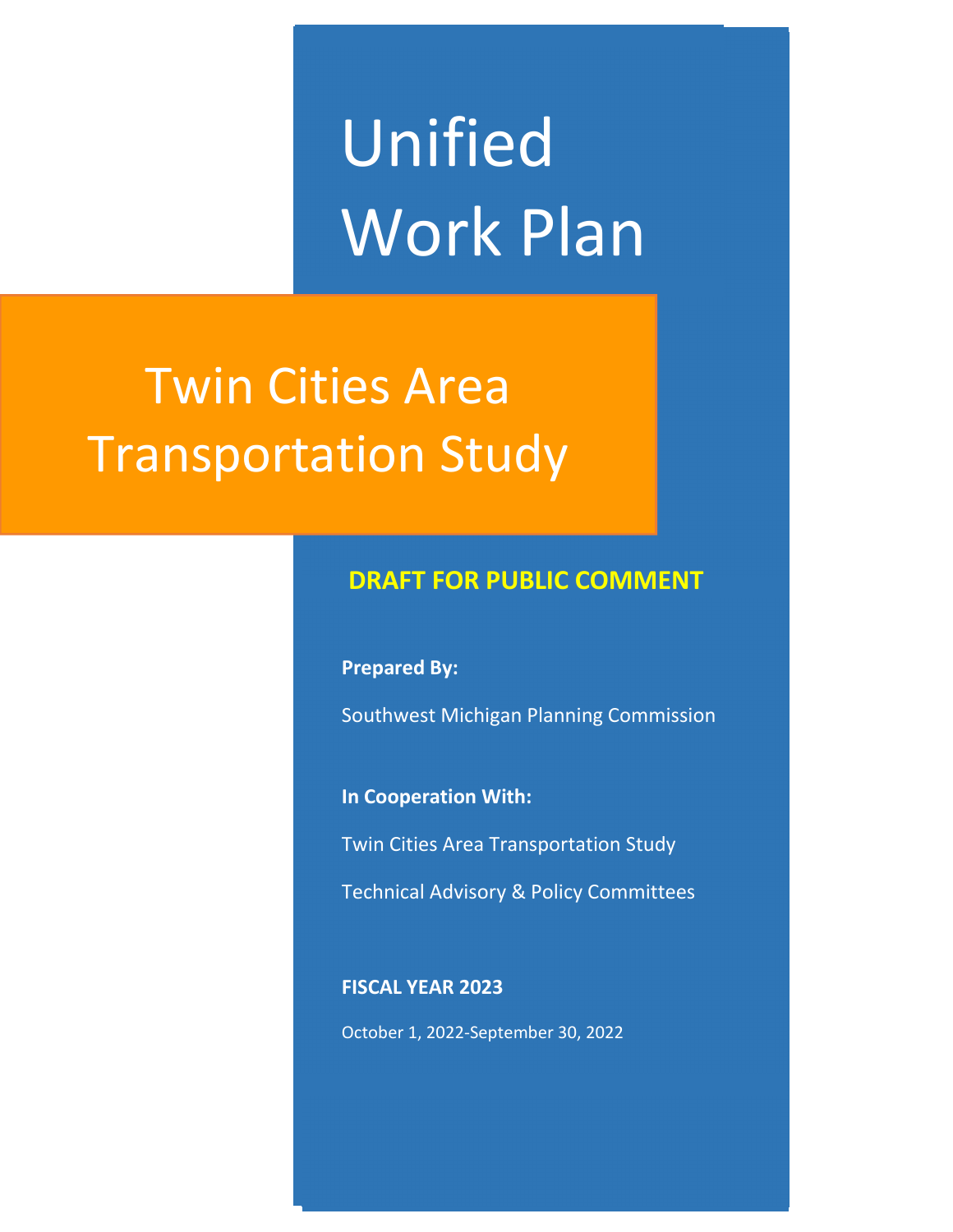#### **Acknowledgements**

The preparation of this report has been financed in part through grants from the Federal Highway Administration and Federal Transit Administration, U.S. Department of Transportation, under the Metropolitan Planning Program, Section 104(f) of Title 23, U.S. Code. The contents of this report do not necessarily reflect the official views or policy of the U.S. Department of Transportation

#### **Title VI Assurance**

The Southwest Michigan Planning Commission (SWMPC) hereby gives public notice that it is the organization's policy to assure full compliance with Title VI of the Civil Rights Act of 1964, the Civil Rights Restoration Act of 1987, and related statutes and regulations in all programs and activities. Title VI requires that no person shall, on the grounds of race, color, sex, or national origin be excluded from the participation in, be denied the benefits of, or be otherwise subjected to discrimination under any Federal Aid Highway program or other activity for which the SWMPC receives Federal financial assistance. Any person who believes they have been aggrieved by an unlawful discriminatory practice under Title VI has a right to file a formal complaint with the SWMPC . Any such complaint must be in writing and filed with the SWMPC Title VI Coordinator within one hundred, eighty (180) days following the date of the alleged discriminatory occurrence. Title VI Discrimination Complaint Forms may be obtained from the SWMPC office, on the website at

https://www.swmpc.org/downloads/title\_vi\_complaint\_form\_1.pdf at no cost to the complainant, by calling John Egelhaaf at (269) 925-1137.

#### **Accessibility Accommodations**

Accommodations are available upon request to persons with disabilities who require alternately formatted materials to ensure effective communication and access to programs. For questions about accessibility or to request accommodations, please contact Kimberly Gallagher at 269-925-1137 or gallagherk@swmpc.org

### **Please Contact SWMPC for Questions, Concerns, or Comments**

376 W. Main Street Suite 130 Benton Harbor, Michigan, 49022 (269) 925-1137 info@swmpc.org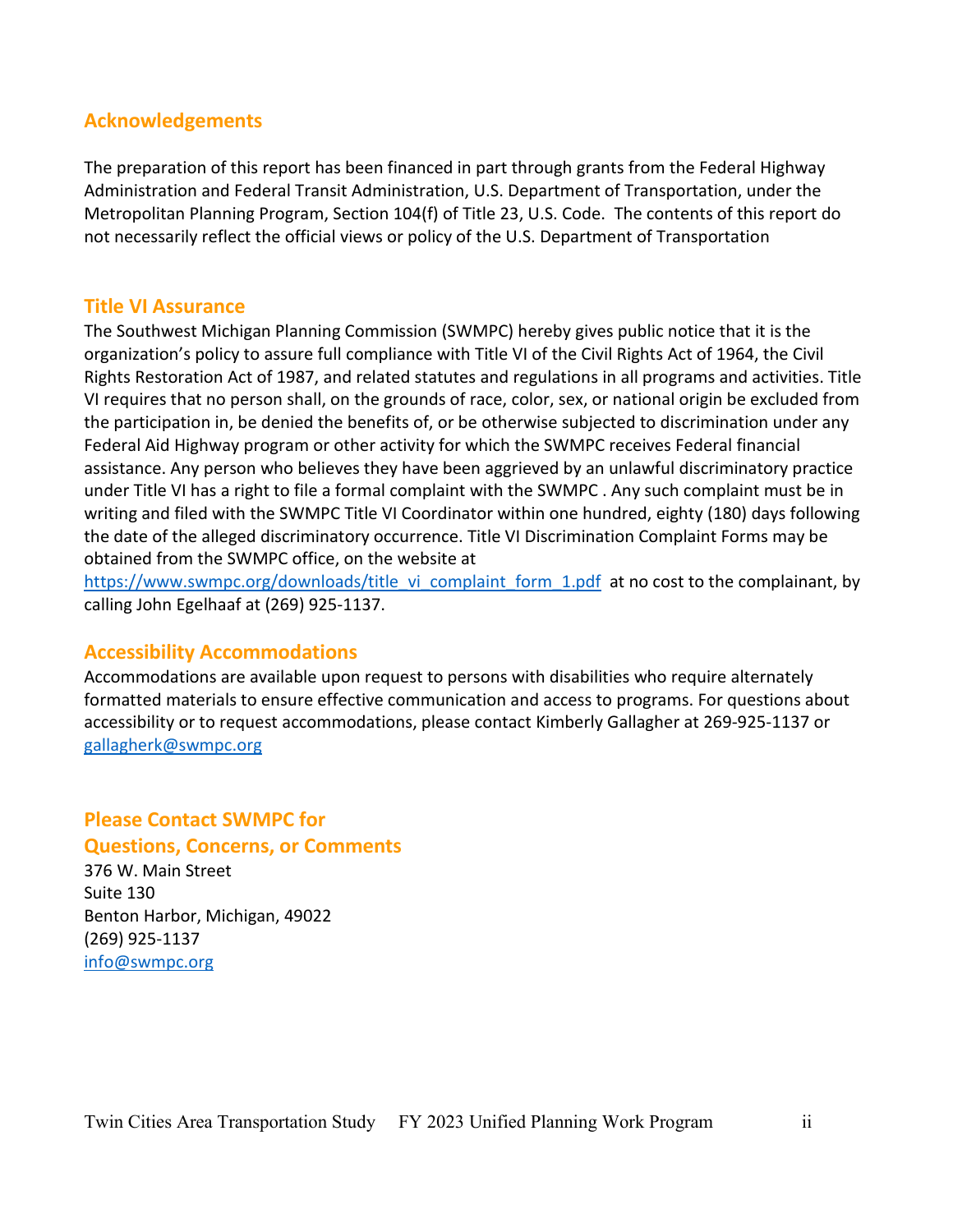# **TABLE OF CONTENTS**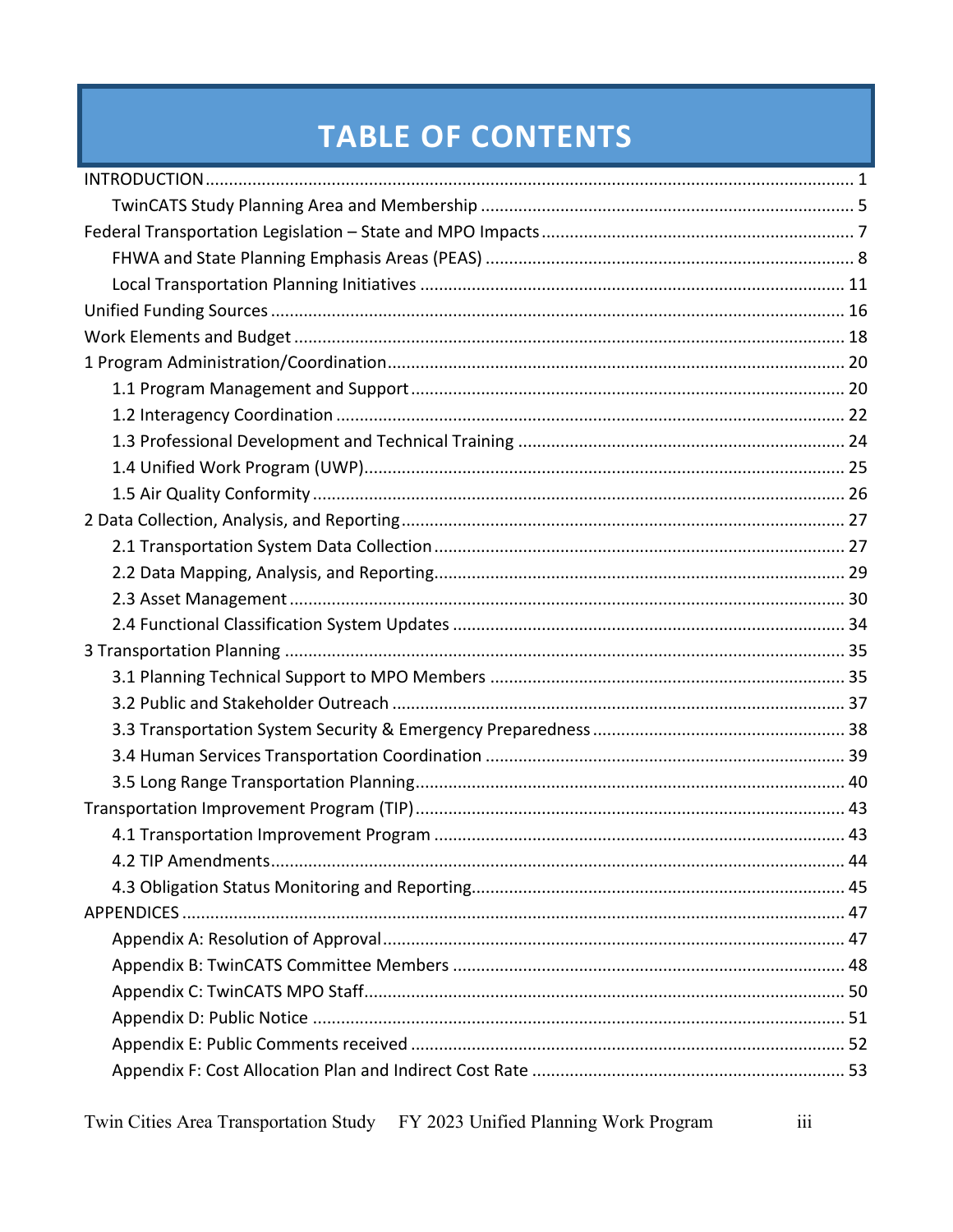# **INTRODUCTION**

Metropolitan Planning Organizations (MPOs) are federally designated agencies existing in all censusdesignated urban areas with a population of 50,000 or more. Every urbanized area in the United States must have a designated MPO in order to qualify for federal transportation funding programs. MPOs are responsible for regional transportation planning and provide a forum for State and local officials to discuss transportation issues and reach a consensus on transportation plans and specific programs of capital projects.

The MPO for the Benton Harbor-St. Joseph Urbanized Area is called the Twin Cities Area Transportation Study (TwinCATS). The MPO is staffed by the Southwest Michigan Planning Commission (SWMPC), which is the federally recognized planning agency for the Benton Harbor St. Joseph Urbanized Area.

The FY 2023 Unified Work Program (UWP) incorporates in one document all federally assisted state, regional, and local transportation planning activities proposed to be undertaken in the TwinCATS planning area by the staff at SWMPC during fiscal year 2023. The program provides a process for the coordination and collaboration of transportation planning activities in the study area and is required as a basis and condition for all federal funding assistance for transportation planning. This UWP also serves as an indispensable management tool, enabling the SWMPC to manage and administer its planning responsibilities with available program revenues.

The activities undertaken by the SWMPC transportation staff principally relate to overall transportation program management and fulfillment of federal requirements under the FAST Act and state mandated requirements. The cornerstone of the FAST Act highway and transit programs is the gradual transition to a performance and outcome-based program to increase accountability and efficiency in the way federal transportation dollars are spent. The intention is that, under this performance-based planning program, states/MPOs will invest resources in projects that help to achieve individual performance targets and collectively will make progress toward national goals.

Funding for all MPO activities is provided by the Federal Highway Administration (FHWA), Federal Transit Administration (FTA), and the MPO members on an 80/20 split. The 20% local match is mandated by federal law for any MPO to receive transportation planning funds. The local match assessed to the participating member agencies is based on a fair share process. The agencies appoint representatives to the Technical and Policy Committees of the TwinCATS MPO.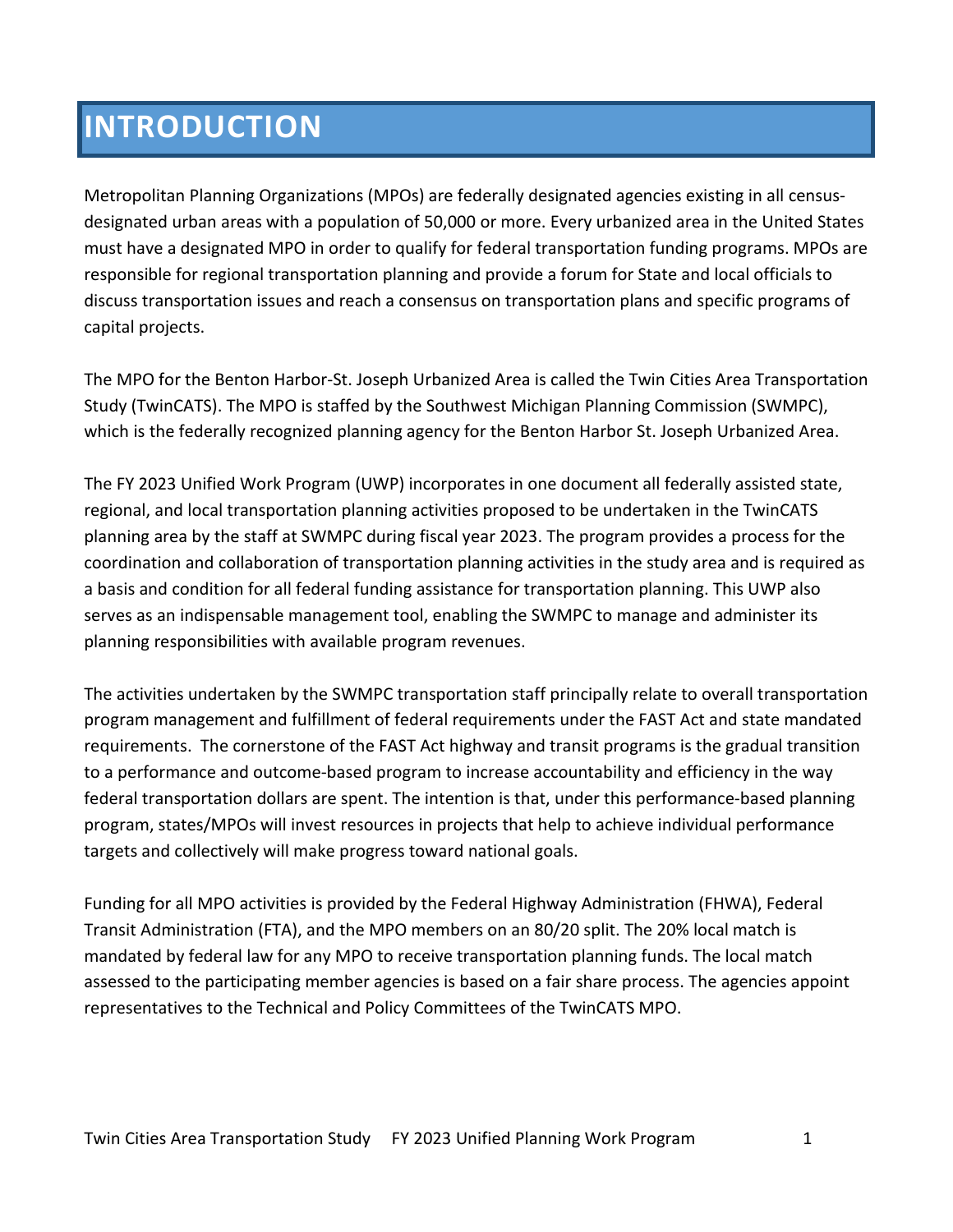Federal legislation governing the MPO process (23 USC 134) requires MPOs to carry out a continuing, cooperative, and comprehensive (3C) metropolitan planning process, and provide consideration and implementation of projects, strategies and services that will address the federal planning factors. The transportation planning activities and budget for the 2023 UPWP are developed to address these factors and other state and federal requirements.

SAFETEA-LU established eight factors that must be considered as part of the planning process. These eight factors were carried forward in both MAP-21 and the FAST Act:

1. Support the economic vitality of the metropolitan area, especially by enabling global competitiveness, productivity, and efficiency;

- 2. Increase the safety of the transportation system for motorized and non-motorized users;
- 3. Increase the security of all motorized and non-motorized users;
- 4. Increase the accessibility and mobility of people and for freight;

5. Protect and enhance the environment, promote energy conservation, improve quality of life, and promote consistency between transportation improvements and State and local planned growth and economic development patterns;

6. Enhance the integration and connectivity of the transportation system, across and between modes, for people and freight;

- 7. Promote efficient system management and operation; and
- 8. Emphasize the preservation of the existing transportation system.

The FAST Act establishes two additional factors that must be considered:

9. Improve the resiliency and reliability of the transportation system and reduce or mitigate storm water impacts of surface transportation and 10. Enhance travel and tourism.

MAP-21 outlined seven national goals upon which to focus the Federal-aid Highway Program, which were carried forward as national goals under the FAST Act:

- 1. Safety
- 2. Infrastructure Condition
- 3. Congestion Reduction
- 4. System Reliability
- 5. Freight Movement and Economic Vitality
- 6. Environmental Sustainability
- 7. Reduced Project Delivery Delays

Each of these areas is addressed through various work program tasks/subtasks included for FY 2023, as shown in the table below: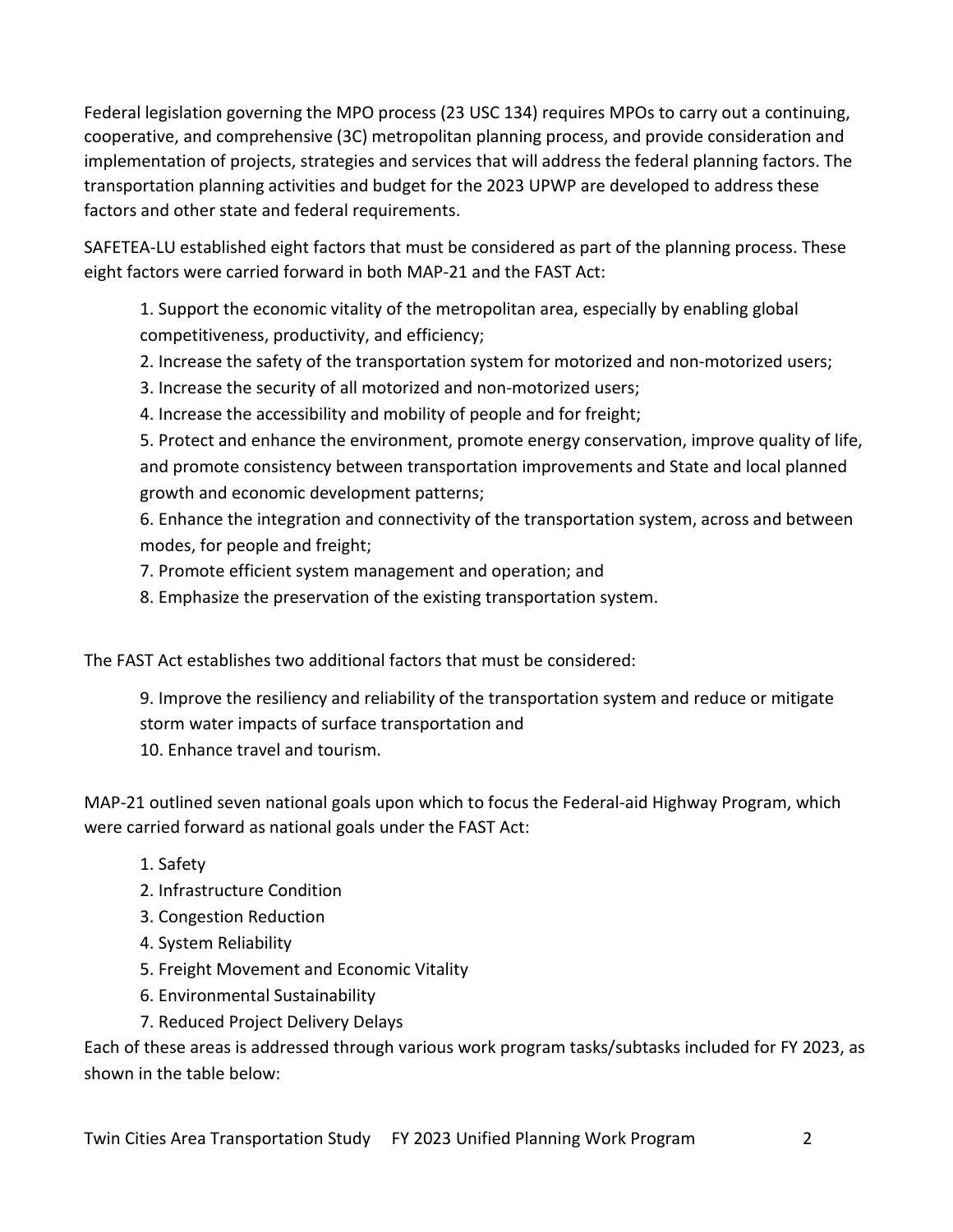| <b>FAST Act Planning Factors</b>                            | Economic<br><b>Vitality</b> | Improve<br>Safety         | Increase<br>System<br>Security | Increase<br>Access &<br><b>Mobility</b> | Environme<br>nt, Energy,<br>& Quality of<br>Life | System<br>Integration<br><b>Across</b><br><b>Modes</b> | Efficient<br>System<br>Operation | System<br>Preservation | Resiliency<br>&<br>Reliability | Travel &<br>Tourism       |
|-------------------------------------------------------------|-----------------------------|---------------------------|--------------------------------|-----------------------------------------|--------------------------------------------------|--------------------------------------------------------|----------------------------------|------------------------|--------------------------------|---------------------------|
| <b>Program Administration</b>                               | $\pmb{\chi}$                | $\pmb{\chi}$              | X                              | $\pmb{\chi}$                            | $\pmb{\mathsf{X}}$                               | $\pmb{\mathsf{x}}$                                     | $\pmb{\mathsf{X}}$               | $\pmb{\mathsf{x}}$     | X                              | $\pmb{\mathsf{x}}$        |
| <b>Air Quality Conformity</b>                               |                             |                           |                                |                                         | $\boldsymbol{x}$                                 |                                                        |                                  |                        |                                |                           |
| Data Collection, Analysis, and Reporting                    |                             |                           |                                |                                         |                                                  |                                                        |                                  |                        |                                |                           |
| <b>Transportation System Data Collection</b>                | $\boldsymbol{\mathsf{x}}$   | $\boldsymbol{\mathsf{x}}$ |                                | $\boldsymbol{\mathsf{x}}$               |                                                  |                                                        | $\boldsymbol{\mathsf{x}}$        | X                      | $\pmb{\chi}$                   | $\pmb{\chi}$              |
| Data Mapping, Analysis, and Reporting                       | $\pmb{\chi}$                | $\boldsymbol{\mathsf{x}}$ |                                | $\pmb{\chi}$                            | X                                                | $\pmb{\times}$                                         | $\pmb{\times}$                   | $\pmb{\times}$         | X                              | $\boldsymbol{\mathsf{x}}$ |
| <b>Asset Management</b>                                     | $\pmb{\mathsf{X}}$          | $\pmb{\mathsf{X}}$        |                                | $\pmb{\times}$                          |                                                  |                                                        | $\pmb{\mathsf{x}}$               | X                      | X                              |                           |
| <b>Functional Classification System Updates</b>             |                             |                           |                                |                                         |                                                  |                                                        | $\pmb{\mathsf{x}}$               | X                      | X                              |                           |
| <b>Transportation Planning</b>                              |                             |                           |                                |                                         |                                                  |                                                        |                                  |                        |                                |                           |
| <b>Planning Technical Support to MPO</b><br><b>Members</b>  | $\boldsymbol{\mathsf{x}}$   | $\boldsymbol{\mathsf{x}}$ | $\boldsymbol{x}$               | X                                       | $\pmb{\mathsf{X}}$                               | X                                                      | $\pmb{\chi}$                     | X                      | $\pmb{\mathsf{X}}$             | $\boldsymbol{\mathsf{x}}$ |
| <b>Non-Motorized Planning</b>                               | $\pmb{\chi}$                | $\boldsymbol{\mathsf{x}}$ |                                | $\pmb{\chi}$                            | $\pmb{\mathsf{X}}$                               | $\pmb{\mathsf{x}}$                                     | X                                | $\mathsf{x}$           | X                              | $\mathsf{x}$              |
| <b>Congestion Mitigation &amp; Air Quality</b><br>(CMAQ)    |                             |                           |                                | $\pmb{\mathsf{x}}$                      | $\pmb{\mathsf{X}}$                               | X                                                      | $\pmb{\mathsf{x}}$               |                        |                                |                           |
| <b>Highway Safety Improvement Program</b><br>(HSIP)         |                             | $\pmb{\chi}$              |                                |                                         |                                                  |                                                        | X                                | $\pmb{\mathsf{x}}$     |                                |                           |
| <b>Transit Planning</b>                                     | $\pmb{\times}$              |                           | $\boldsymbol{\mathsf{x}}$      | $\pmb{\chi}$                            | X                                                | $\pmb{\times}$                                         | X                                | X                      | $\pmb{\mathsf{X}}$             |                           |
| <b>Long Range Transportation Planning</b>                   |                             |                           |                                |                                         |                                                  |                                                        |                                  |                        |                                |                           |
| <b>Environmental Justice &amp; Equity Planning</b>          | $\boldsymbol{\mathsf{x}}$   |                           |                                | $\pmb{\chi}$                            | $\pmb{\chi}$                                     | $\pmb{\mathsf{x}}$                                     |                                  |                        |                                |                           |
| <b>Environmental Quality</b>                                |                             |                           |                                |                                         | X                                                |                                                        |                                  |                        |                                |                           |
| <b>Freight Planning</b>                                     | $\boldsymbol{\mathsf{x}}$   | $\pmb{\times}$            |                                | $\boldsymbol{x}$                        | $\pmb{\mathsf{x}}$                               | $\pmb{\times}$                                         | $\pmb{\chi}$                     | $\pmb{\times}$         | $\pmb{\chi}$                   |                           |
| <b>Performance measures</b>                                 | $\pmb{\mathsf{X}}$          | $\pmb{\mathsf{X}}$        | $\pmb{\mathsf{x}}$             | $\pmb{\mathsf{x}}$                      | $\pmb{\mathsf{x}}$                               | $\pmb{\mathsf{x}}$                                     | $\pmb{\mathsf{X}}$               | $\pmb{\mathsf{x}}$     | $\pmb{\times}$                 | $\pmb{\mathsf{x}}$        |
| <b>Travel Demand Model</b>                                  | $\boldsymbol{\mathsf{x}}$   |                           |                                | $\boldsymbol{\mathsf{x}}$               | X                                                |                                                        |                                  |                        | X                              | $\boldsymbol{\mathsf{x}}$ |
| <b>Technological Innovation</b>                             | $\boldsymbol{\mathsf{x}}$   | $\boldsymbol{\mathsf{x}}$ | $\boldsymbol{\mathsf{x}}$      | $\pmb{\chi}$                            | $\boldsymbol{x}$                                 | $\pmb{\times}$                                         | $\boldsymbol{\mathsf{x}}$        | X                      | X                              | $\boldsymbol{x}$          |
| <b>Economic Development Linkage</b>                         | $\pmb{\times}$              |                           |                                |                                         |                                                  |                                                        |                                  |                        |                                |                           |
| <b>Public and Stakeholder Outreach</b>                      |                             |                           |                                |                                         |                                                  |                                                        | $\pmb{\mathsf{X}}$               |                        |                                |                           |
| <b>Special Plans and Studies</b>                            |                             |                           |                                |                                         |                                                  |                                                        |                                  |                        |                                |                           |
| <b>Human Services Transportation</b><br><b>Coordination</b> |                             |                           | $\boldsymbol{\mathsf{x}}$      | $\boldsymbol{\mathsf{x}}$               | $\pmb{\mathsf{X}}$                               | X                                                      | $\pmb{\chi}$                     |                        |                                |                           |
| <b>Transportation Improvement Program (TIP)</b>             | $\boldsymbol{x}$            | $\boldsymbol{\mathsf{x}}$ | X                              | $\pmb{\chi}$                            | X                                                | $\pmb{\times}$                                         | X                                | X                      | X                              | $\boldsymbol{x}$          |

Twin Cities Area Transportation Study FY 2023 Unified Planning Work Program 3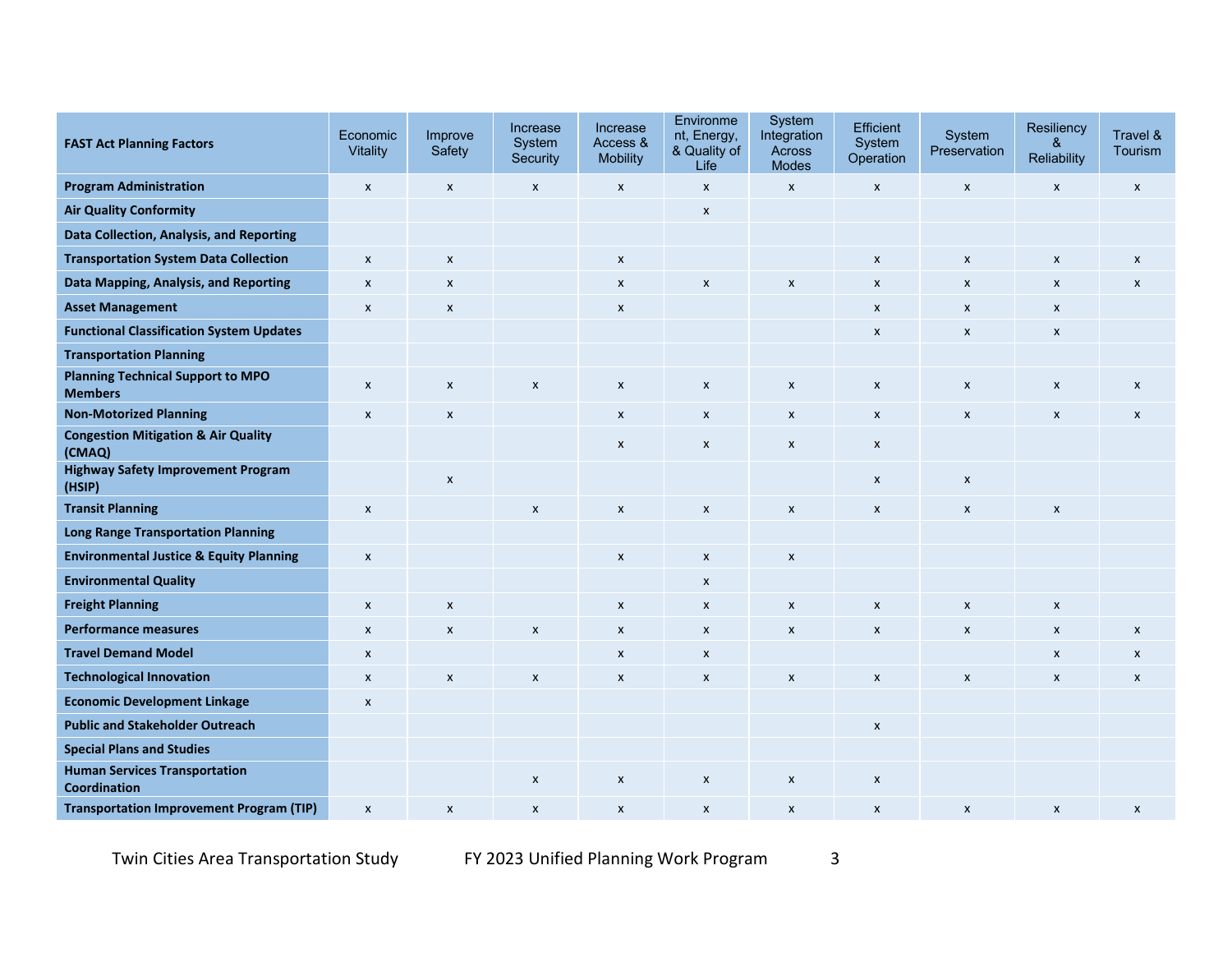To achieve these tasks the TwinCATS MPO works closely with partner agencies including the Federal Highway Administration (FHWA), Federal Transit Administration (FTA), Michigan Department of Transportation (MDOT), local elected leadership, local planning and public works directors, the business community, and citizens across the 14 jurisdictions within the Benton Harbor-St. Joseph metropolitan planning area. As part of the planning process, the MPO develops the region's long-range transportation plan and Transportation Improvement Program (TIP). SWMPC staff serves as a guide regarding the MPO process and requirements. All project funding decisions are made by local officials through an open public meeting process at TwinCATS.

The TwinCATS Fiscal Year 2023 Unified Work Program (UWP) describes all of the transportation and supporting planning activities that are anticipated to be carried out by TwinCATS staff during the period of October 1, 2022 - September 30, 2023. This document is adopted annually in cooperation with MDOT, and MPO members to ensure that the most pressing regional transportation issues in the Benton Harbor-St. Joseph area are being addressed by the TwinCATS MPO.

The UWP includes:

- A detailed description of the programs, projects, and tasks that the MPO plans to undertake in FY 2023.
- A budget for how much funding will be assigned to each program area.
- Deadlines for completion of the deliverable items in each task.
- A listing of resources (partner agencies or otherwise) that the MPO will use to accomplish the tasks.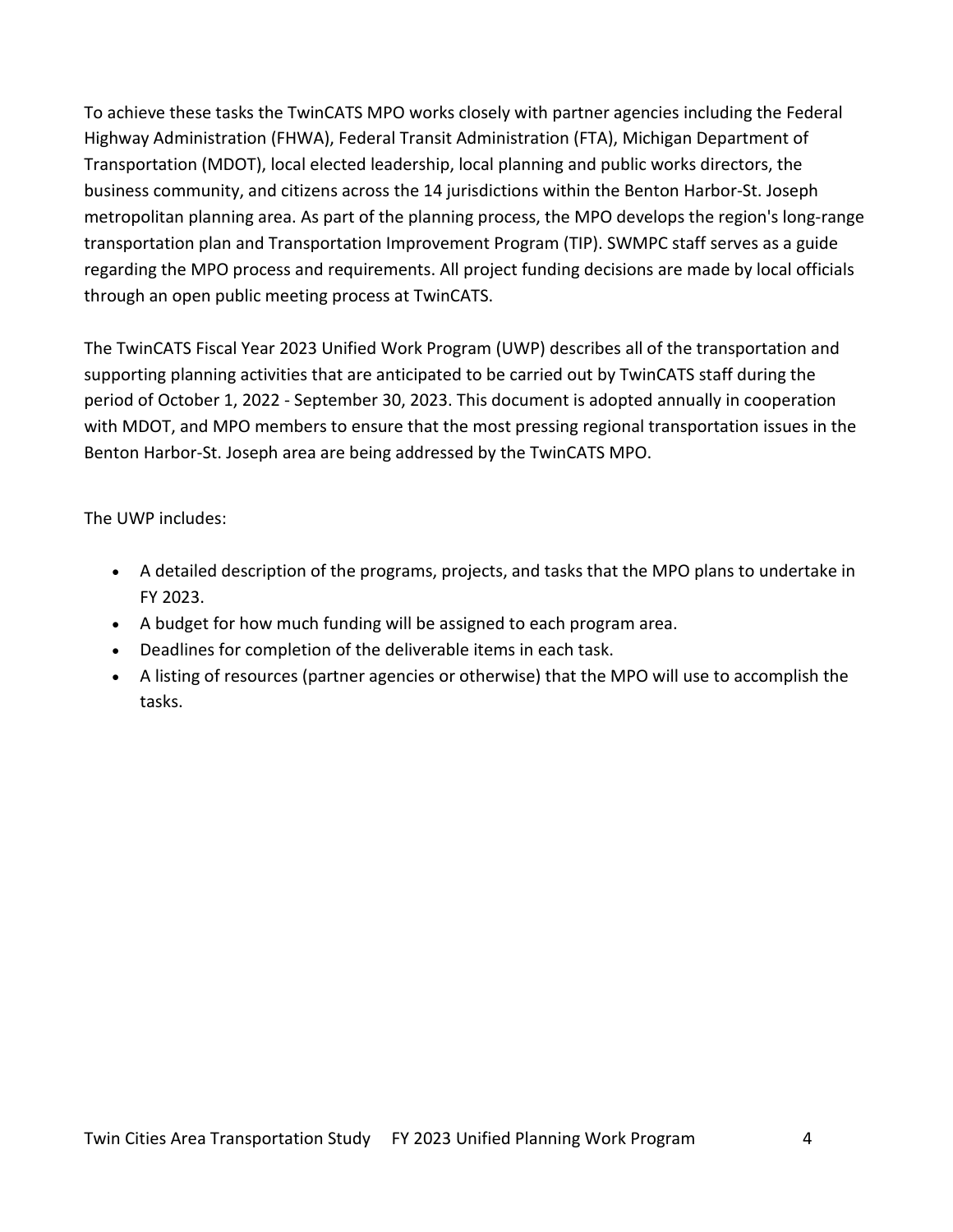# **TwinCATS Study Planning Area and Membership**

At a minimum, a Metropolitan Planning Area (MPA) must cover the urbanized area and contiguous geographic areas likely to become urbanized within the next 20 years. The TwinCATS MPO includes the following jurisdictions who each have voting representation on the TwinCATS Policy Committee:

| <b>Cities/Villages:</b> | <b>Townships:</b>              |
|-------------------------|--------------------------------|
| City of Benton Harbor   | <b>Benton Charter Township</b> |
| City of Bridgman        | Hagar Township                 |
| City of St. Joseph      | Lake Charter Township          |
| Village of Grand Beach* | Lincoln Charter Township       |
| Village of Michiana*    | Royalton Township              |
| Village of Shoreham     | St. Joseph Charter Township    |
| Village of Stevensville | Sodus Township                 |

In addition, the following agencies are voting members of the TwinCATS Policy Committee:

- **The Twin Cities Area Transportation Authority (TCATA**), the designated urbanized public transit provider, serving a portion of the Benton Harbor-St. Joseph Urbanized Area.
- **Cornerstone Alliance**, an economic development agency serving Berrien County
- **The Michigan Department of Transportation (MDOT)** has voting representatives from the Coloma Service Center, the Southwest Region Office, and Statewide Planning
- **Berrien County Government** is represented by members of the County Planning Commission, the Board of Commissioners, and Berrien County Road Department

\*Because the MPO boundary is not contiguous, this area is called the TwinCATS satellite. These villages are designated by the U.S. Census as part of the Michigan City, IN urbanized area and therefore require inclusion in an MPO. Because this portion of the urbanized area is located in Michigan, the SWMPC and Northwestern Indiana Regional Planning Commission (NIRPC) entered into an agreement that SWMPC would provide transportation planning services to the Grand Beach/Michiana area.

A map of the planning area is shown on the following page.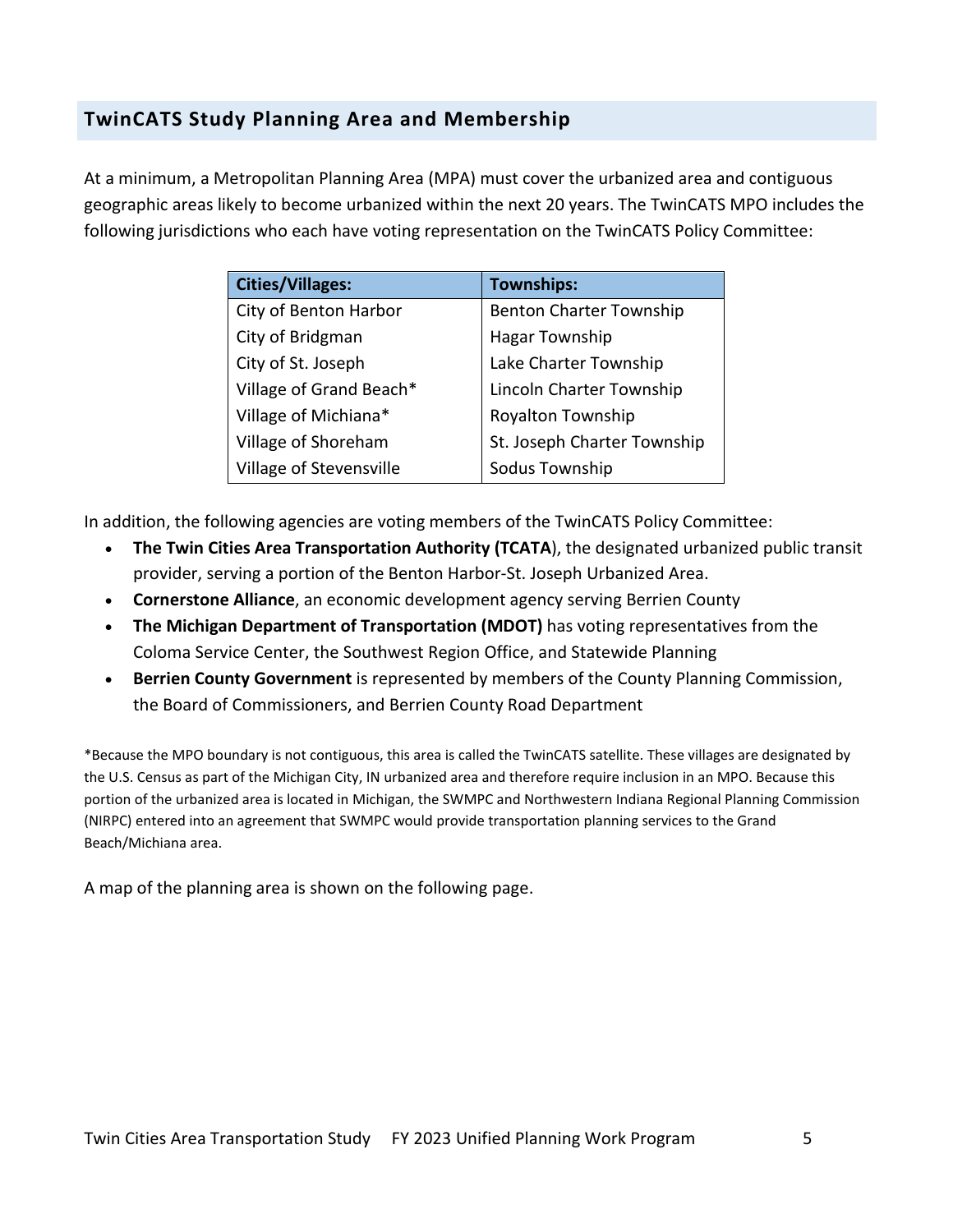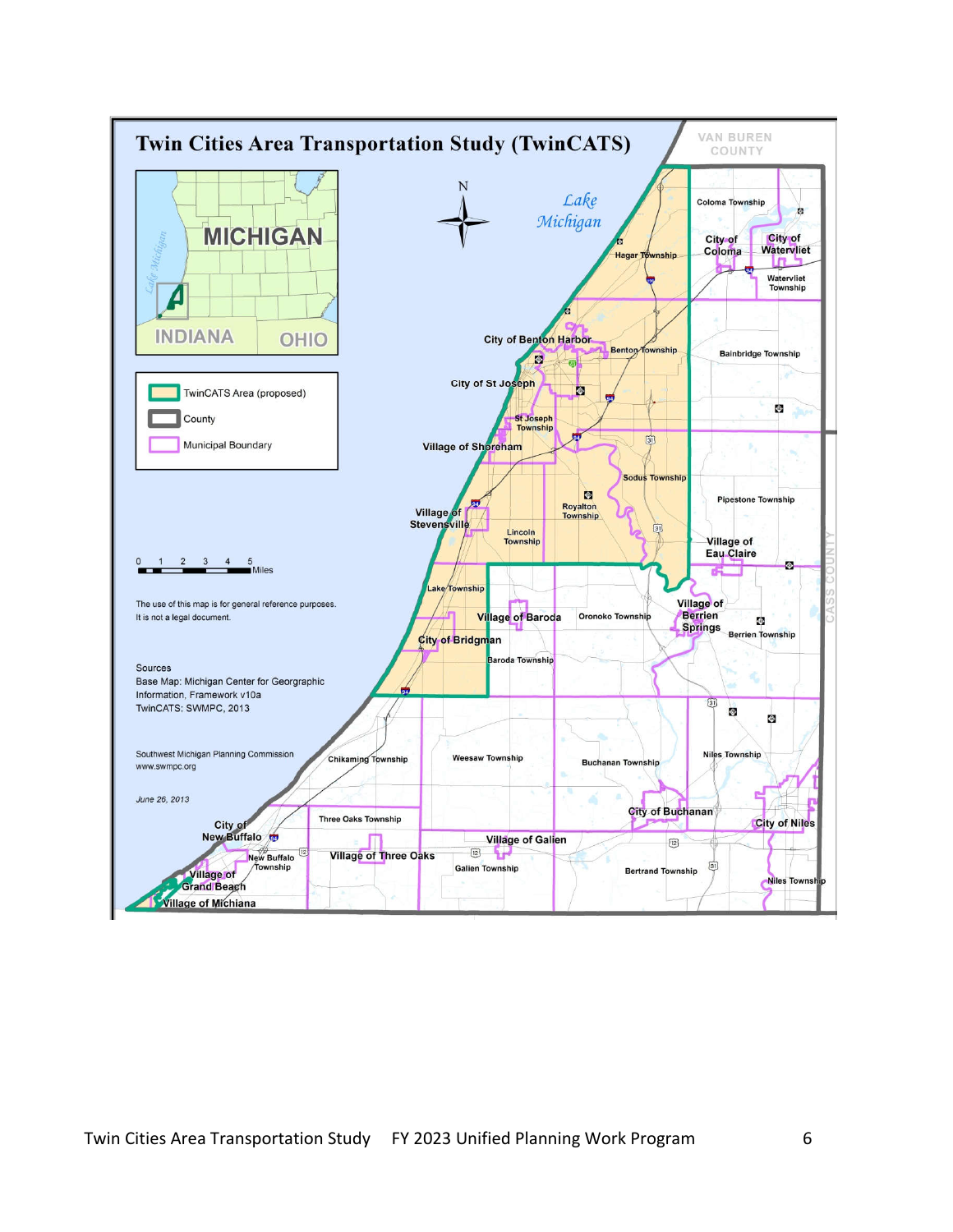# **FEDERAL TRANSPORTATION LEGISLATION – STATE AND MPO IMPACTS**

MAP-21, which became effective October 1, 2012, made some important modifications to the metropolitan planning process, primarily requiring metropolitan planning organizations (MPOs) to establish and use a performance-based approach to transportation decision making and development of transportation plans. The FAST Act, which became effective December 4, 2015, continued with the same planning requirements.

On November 15, 2021, President Biden signed the Infrastructure and Jobs Act (IIJA) (Public Law 117- 58) into law. The IIJA legislation continues all of the FAST Act planning programs that provide funding and set procedural requirements for multimodal transportation planning in metropolitan areas and states that result in long-range plans and short-range programs of transportation investment priorities.

The following additional requirements are now enacted through the IIJA: (49 U.S.C. §§ 5303-5305, IIJA §§ 30002-30004)

- Consideration of state and local housing patterns in the metropolitan planning process.
- Requires MPOs to ensure the consistency of data used in the planning process, including information used in forecasting travel demand, if more than one MPO is designated within an urbanized area.
- Permits the use of social media and other web-based tools to encourage public participation in the planning process.
- Requires MPOs to consider the equitable and proportional representation of the population of the metropolitan planning area when designating officials for the first time.
- Permits a greater than 80 percent federal share for transportation planning in certain circumstances including in lower-density or lower-income portions of metropolitan or adjoining rural areas.
- Requires MPOs to use 2.5% of their planning (PL) funds to carry out activities to increase safe and accessible options for multiple travel modes for people of all ages and abilities, including adoption of Complete Street Standards or policies, development of a Complete Streets.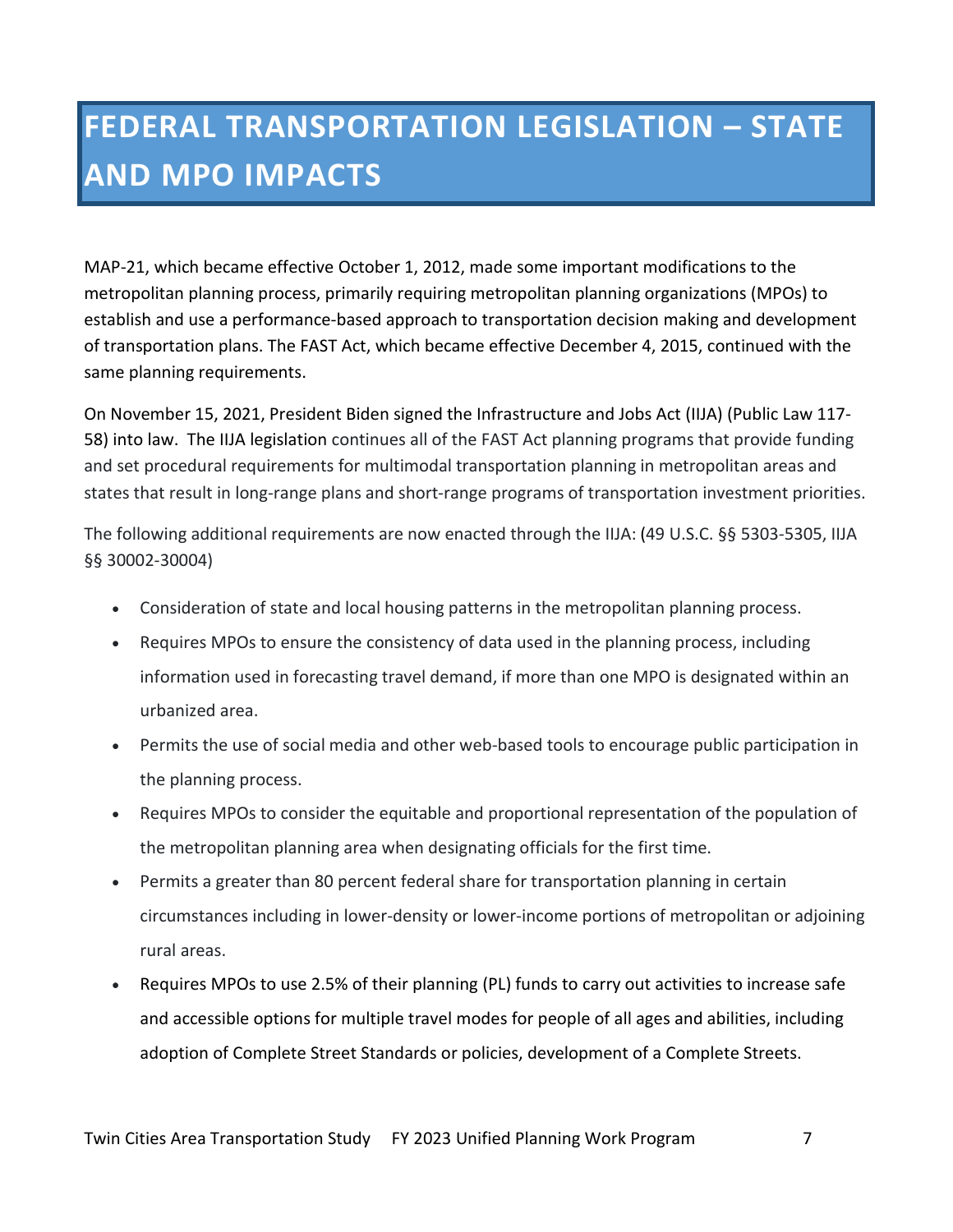# **FHWA and State Planning Emphasis Areas (PEAS)**

Annually, the Michigan Division Office of FHWA issues the planning emphasis areas to be addressed in Michigan's metropolitan planning organizations' future work programs. Each of the Planning Emphasis Areas and has thoughtfully considered as this UWP was developed. These planning areas are described below:

### **State of Michigan Planning Program Emphasis Areas**

1. Maintenance of the new FY 2023-2026 TIP

- Incorporation of performance-based planning in project selection
- Four years of projects listed in TIP (for each MPO program areas)
- Correct utilization of GPAs, in alignment with the guidance document (should the MPO
- utilize GPAs)

2. Continued involvement and feedback in JobNet application enhancements

3. Continue to ensure transit projects are accurately shown in the TIP and fiscally constrained, through coordination with local transit agencies and MDOT Office of Passenger Transportation.

4. As needed, continue to review, evaluate, and update public participation plan (PPP) to ensure the following:

- Clear project map/data listing
- Consideration of virtual options for public participation
- Environmental justice and Title VI processes and connection to public involvement
- Ensuring transparency and providing open access to the planning, decision making, and project evaluation & selection processes. These processes should be available to the public and easy to understand (digestible format) on the MPO website.

5. Ensure compliance with Transportation Performance Measures (TPM) requirements, including working with MDOT on data needed to identify how MPO is working to meet adopted targets.

6. Continue to focus on partnerships utilizing a continuing, cooperative, and comprehensive (3C)approach to transportation planning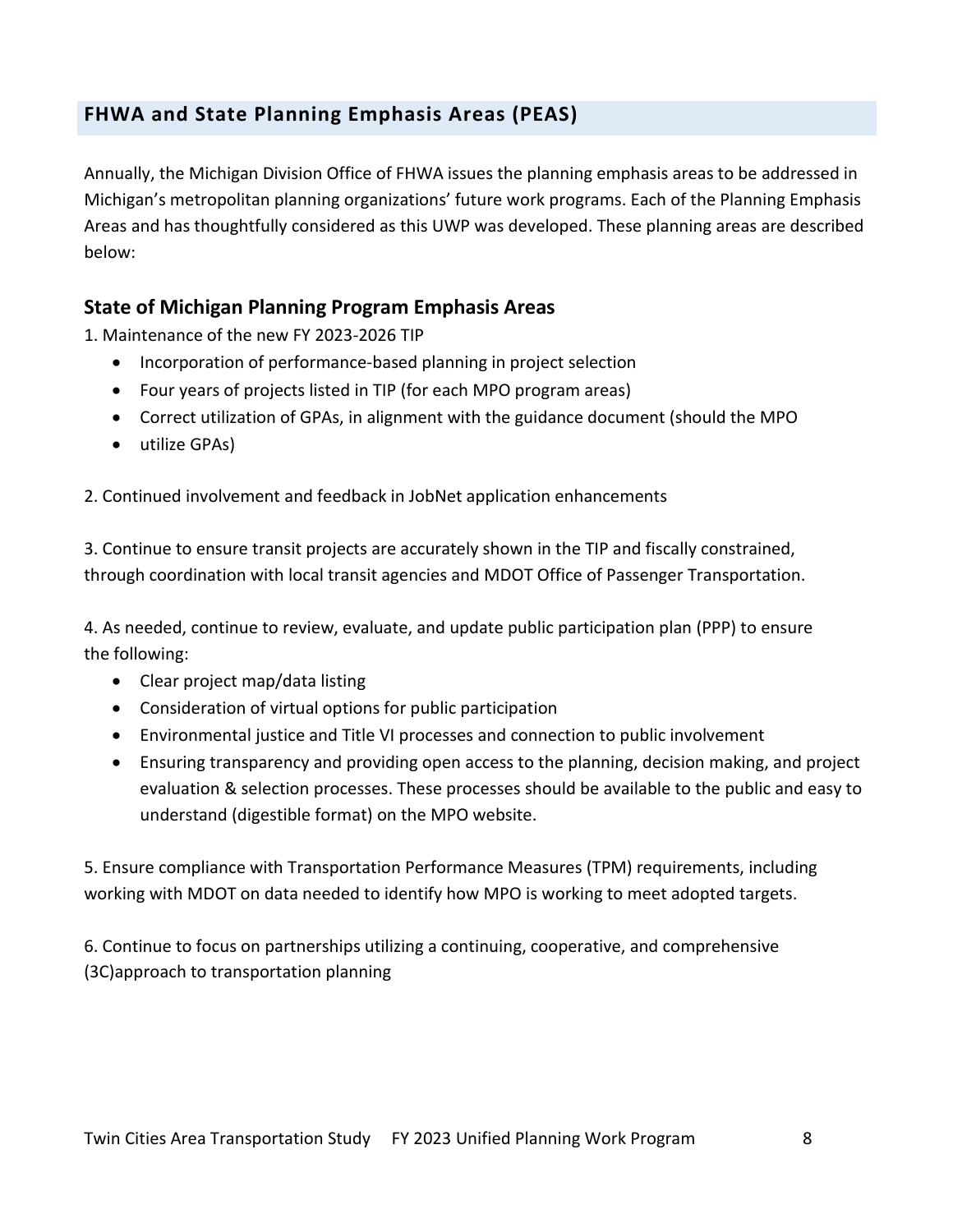# **Federal Planning Emphasis Areas**

#### **Tackling the Climate Crisis – Transition to a Clean Energy, Resilient Future**

Federal Highway Administration (FHWA) divisions and Federal Transit Administration (FTA) regional offices should work with State departments of transportation (State DOT), metropolitan planning organizations (MPO), and providers of public transportation to ensure that our transportation plans and infrastructure investments help achieve the national greenhouse gas reduction goals of 50- 52 percent below 2005 levels by 2030, and net-zero emissions by 2050, and increase resilience to extreme weather events and other disasters resulting from the increasing effects of climate change

#### **Equity and Justice 40 in Transportation Planning**

FHWA Division and FTA regional offices should work with State DOTs, MPOs, and providers of public transportation to advance racial equity and support for underserved and disadvantaged communities. This will help ensure public involvement in the planning process and that plans and strategies reflect various perspectives, concerns, and priorities from impacted areas.

#### **Complete Streets**

FHWA Division and FTA regional offices should work with State DOTs, MPOs and providers of public transportation to review current policies, rules, and procedures to determine their impact on safety for all road users. This effort should work to include provisions for safety in future transportation infrastructure, particularly those outside automobiles.

#### **Public Involvement**

Early, effective, and continuous public involvement brings diverse viewpoints into the decision making process. FHWA Division and FTA regional offices should encourage MPOs, State DOTs, and providers of public transportation to increase meaningful public involvement in transportation planning by integrating Virtual Public Involvement (VPI) tools into the overall public involvement approach while ensuring continued public participation by individuals without access to computers and mobile devices.

#### **Strategic Highway Network (STRAHNET)/U.S. Department of Defense (DOD) Coordination**

FHWA Division and FTA regional offices should encourage MPOs and State DOTs to coordinate with representatives from DOD in the transportation planning and project programming process on infrastructure and connectivity needs for STRAHNET routes and other public roads that connect to DOD facilities.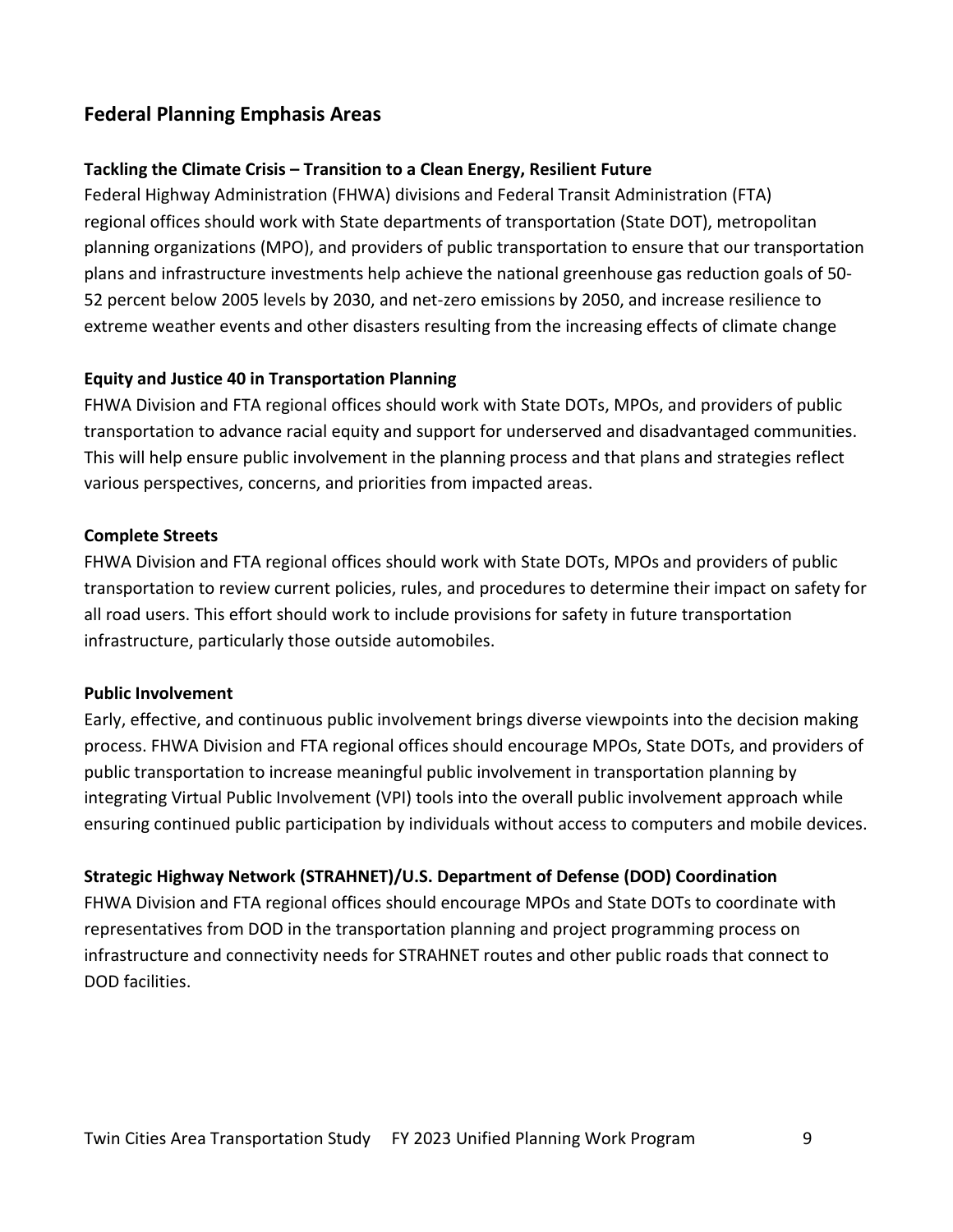#### **Federal Land Management Agency (FLMA) Coordination**

FHWA Division and FTA regional offices should encourage MPOs and State DOTs to coordinate with FLMAs in the transportation planning and project programming process on infrastructure and connectivity needs related to access routes and other public roads and transportation services that connect to Federal lands.

#### **Planning and Environment Linkages (PEL)**

FHWA Division and FTA regional offices should encourage State DOTs, MPOs and Public Transportation Agencies to implement PEL as part of the transportation planning and environmental review processes. The use of PEL is a collaborative and integrated approach to transportation decision making that considers environmental, community, and economic goals early in the transportation planning process, and uses the information, analysis, and products developed during planning to inform the environmental review process.

#### **Data in Transportation Planning**

To address the emerging topic areas of data sharing, needs, and analytics, FHWA Division and FTA regional offices should encourage State DOTs, MPOs, and providers of public transportation to incorporate data sharing and consideration into the transportation planning process, because data assets have value across multiple programs. Data sharing principles and data management can be used for a variety of issues, such as freight, bike and pedestrian planning, equity analyses, managing curb space, performance management, travel time reliability, connected and autonomous vehicles, mobility services, and safety. Developing and advancing data sharing principles allows for efficient use of resources and improved policy and decision making at the State, MPO, regional, and local levels for all parties.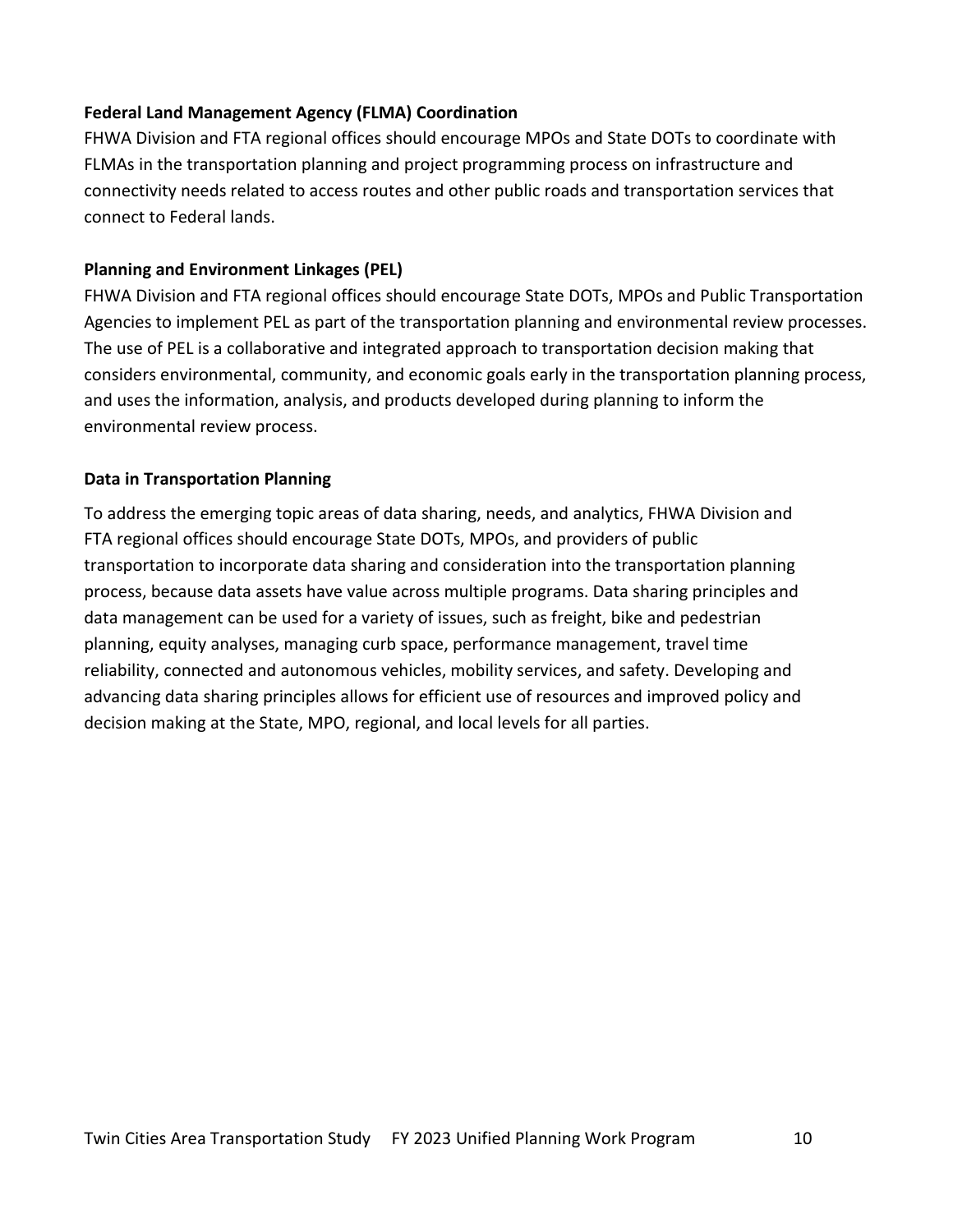# **Local Transportation Planning Initiatives**

#### **Performance-Based Planning and Programming**

MAP-21 requires implementation of performance-based plans and programs, as well as the formal use of performance measures. TwinCATS will work cooperatively with MDOT to set performance measures and targets. To further address this emphasis area, TwinCATS will:

- Stay engaged in Michigan initiatives and national training opportunities
- Incorporate performance measures and targets into goals and objectives
- Document expected benefit of projects in TIPs, and LRTPs and how they will contribute to accomplishing performance targets
- Evaluate the benefits/performance of TIP and LRTP projects to determine progress towards performance targets
- Better align project selection criteria for TIPs / MTPs with performance measure targets

#### **S/TIP Development and Improvements**

TwinCATS will work cooperatively to develop the new TwinCATS FY 2023-2026 TIP which will include:

- Meeting requirements of performance measure and planning regulations
- Ensuring transparency and providing open access to the planning, decision making, and project evaluation & selection processes
- Clear project map/data listing
- Consideration of virtual options for public participation
- Working cooperatively to implement next phase of JobNet development
- Continued efforts to improvement public involvement

#### **Administration of MPOs**

SWMPC is committed to ensuring that no person shall, on the grounds of race, color, national origin, as provided by Title VI of the Civil Rights Act of 1964 and the Civil Rights Restoration Act of 1987 (PL 100.259), be excluded from participation in, be denied the benefits of, or be otherwise subjected to discrimination under any program or activity, whether those programs and activities are federally funded or not. To ensure this SWMPC will:

Review and update Title VI and ADA procedures as needed.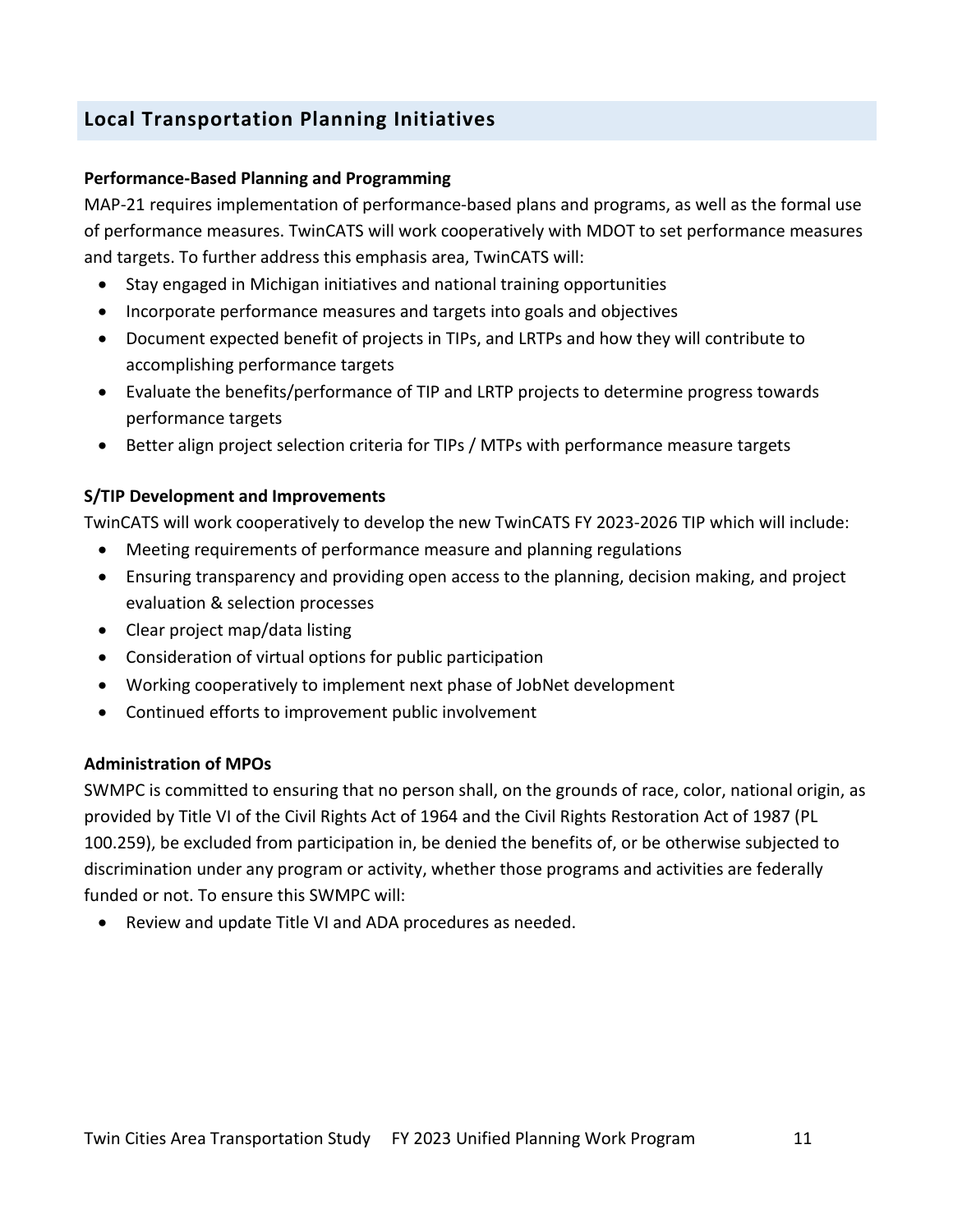#### **Consideration of Livability and Sustainability in the Transportation Planning Process**

SWMPC staff will continue to work with our transportation partners to analyze access to essential services (employment, health care, schools/education, and recreation). Some methods we may employ to accomplish this are:

- Identify criteria for underserved populations (low income, minorities, elderly, LEP, Disabled) and essential services (health care, schools, supermarkets, employment centers, voting/polling places, courthouses, recreational areas, motor vehicle depts.).
- Map existing connectivity.
- Identify gaps in connectivity and create solutions. Develop and implement analytical methods to identify gaps in connectivity in existing and developing transportation systems and determine potential solutions.
- Participation Plans. Evaluate the effectiveness of Participation Plans for engaging disadvantage communities in the decision-making process.
- Update the Coordinated Human Service Public Transportation Plan when needed.
- Bike/Ped facilities. Assess the safety and condition of bike/pedestrian facilities.
- Evaluate compliance with ADA, particularly around schools, concentrations of disadvantaged populations, social services, medical, and transit facilities.

#### **Integration of Housing, Transportation and Economic Development**

Consult with state and local entities responsible for land use, economic development, housing, management of road networks, or public transit and other appropriate public or private entities. Work towards developing regional goals for the integration of housing, transportation and economic development strategies to:

- Better connect housing and employment while mitigating commuting times;
- Identify the location of existing and planned housing and employment, and transportation options that connect housing and employment.
- Align transportation improvements with housing needs, such as housing supply shortages, and proposed housing development;
- Align planning for housing and transportation to address needs in relationship to household incomes within the TwinCATS planning area.

#### **Regional Models of Cooperation**

TwinCATS is striving to increase collaboration between MPO members on transportation projects. In addition, SWMPC also serves as the staff for the Niles-Buchanan-Cass area MPO and are planners for the rural areas of Berrien, Cass, and Van Buren counties. SWMPC works with TwinCATS members to integrate planning throughout this entire region. Since a small portion of TwinCATS is part of the Michigan City urbanized area, TwinCATS strives to work with that area's MPO, the Northwestern Indiana Regional Planning Commission (NIRPC). In addition to regional collaboration, SWMPC works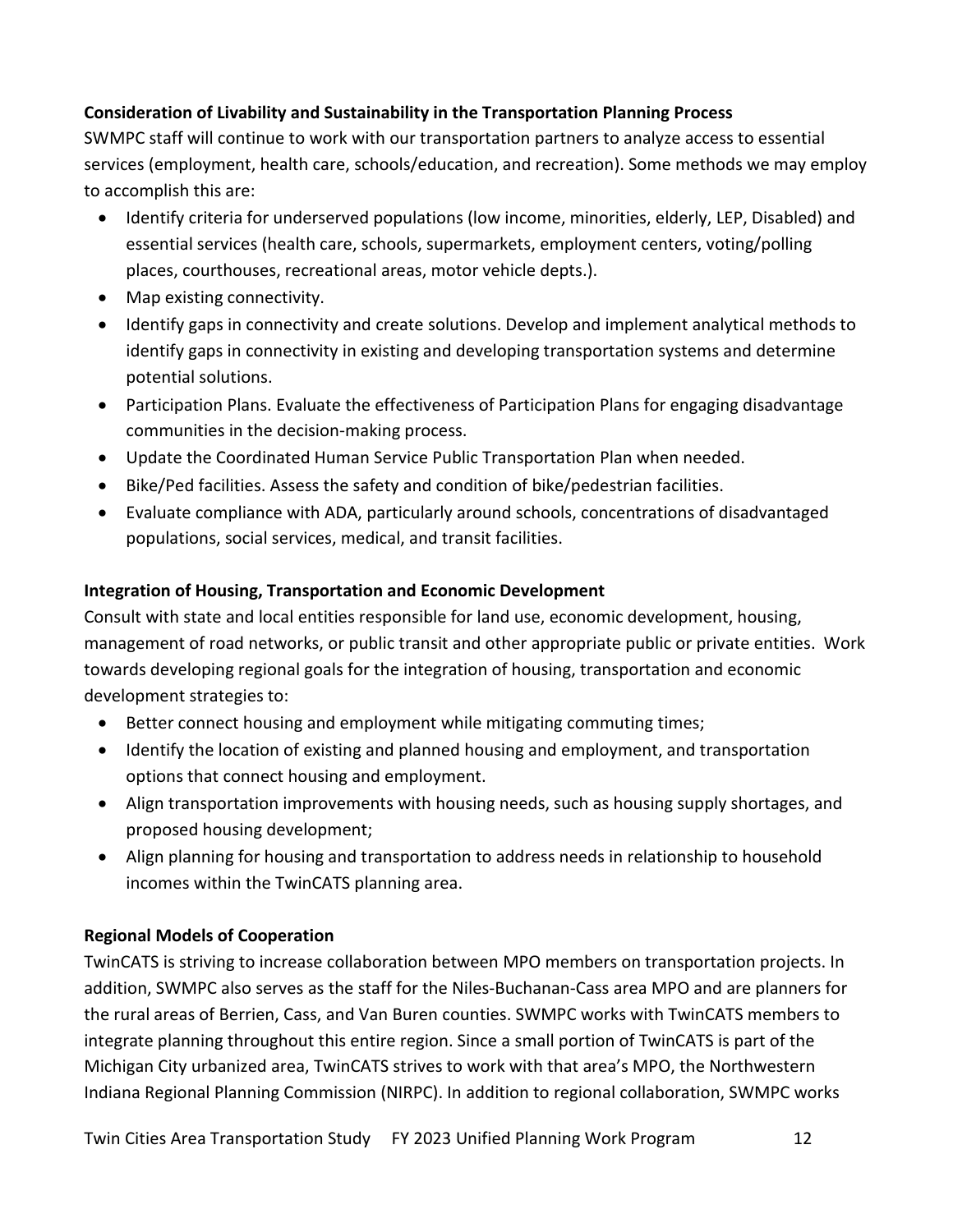closely with Michigan Department of transportation (MDOT), the Federal Highway Administration (FHWA), and the Federal Transit Administration (FTA), to ensure all planning is done in accordance with state and federal guidelines.

The transportation work associated with the TwinCATS MPO is a subset of the regional planning work done within SWMPC. As such, there are regular opportunities for the regional planning work done by the SWMPC to compliment the transportation work done. These areas of cross-pollination include environmental planning, economic development planning, health planning, and community planning such as master and recreation planning.

The SWMPC is a member of numerous groups that engage in regional planning within southwest Michigan. Those groups include the Strategic Leadership Council (SLC), Be Healthy Berrien (BHB), Friends of Berrien County Trails, and other collaborations. The work done within these collaborations all have components that integrate with transportation planning. The interrelationship among them is greatly benefited in both directions by the deep understanding of the existing and planned transportation network. The SWMPC is dedicated to improving coordination between governing agencies in the selection of targets in order to link planning and programming to specific metrics and targets within those metrics.

#### **Quality Public Transit Service**

The existing public transportation services in Berrien County are not adequately meeting the needs of residents and businesses. Previous studies, outreach, and analysis of data all indicate that the services currently provided by the four transit agencies in the county are too complicated, unaffordable for many, and don't sufficiently connect important destinations or operate during the hours needed. The two largest urban areas - St. Joseph Benton Harbor and Niles are not directly connected to each other by transit. There is currently no transit or very limited service for 48 percent of the population within the TwinCATS MPO area.

- **Connectivity**: There is a need for seamless mobility and the need to connect with other modes of transportation and transit service within and outside of the County to access vital life sustaining services.
- **Service Quality**: There is a need for performance measures and standards for assessing transit performance and level of service.
- **Service Design**: There is a need for an equitable, efficient and effective countywide transit service. Challenges include establishing the appropriate mix and amount of services to address the unmet needs of youth, seniors, low-income households, people with disabilities, as well as choice riders.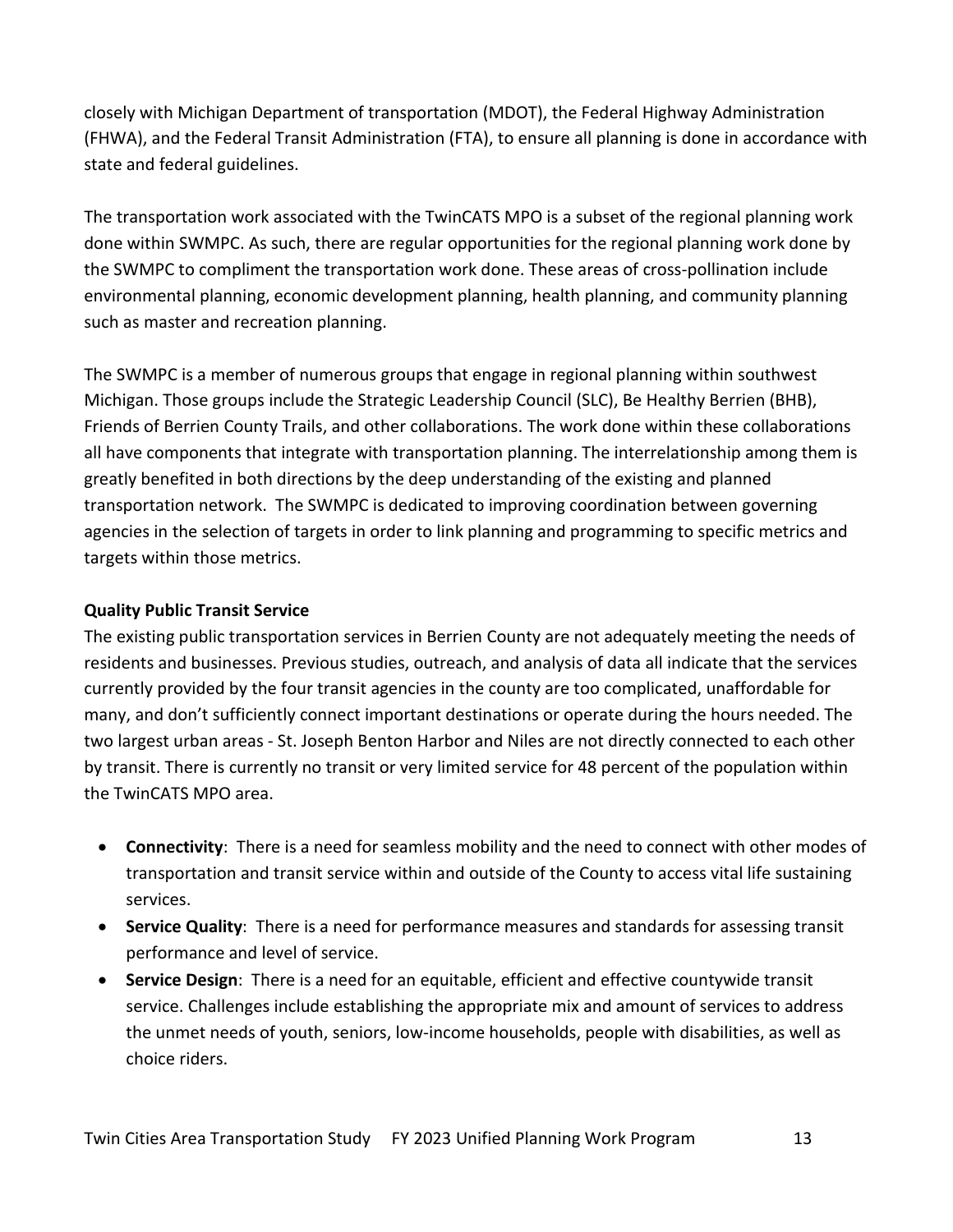- **Service Expansion**: There is a need for transit service throughout the County centered on the parameters of activity centers in urban and rural areas and within a portion of the Benton Harbor-St. Joseph urbanized area where it does not currently exist.
- **Transit Investments**: There is also a need to develop and implement a policy framework and performance based methodology for prioritizing transit investment in the county so the countywide service planning effort will be part of an on-going cycle of continuous improvement.

In FY 2023, the Southwest Michigan Planning Commission will continue to support efforts to implement an integrated countywide public transportation system that will serve 100 percent of Berrien County residents as compared to 58 percent today.

#### **Preserving the Existing Road Network**

As of 2021, 38 percent of the federal-aid roads in the TwinCATS area were in poor condition, meaning that significant expenditures are needed to improve the pavement condition. At the same time, many roads that are in fair condition now are in danger of deteriorating further without preventative maintenance. It has therefore become especially important that TwinCATS keep its members apprised of the pavement conditions, the latest techniques for managing pavement, and all funding sources that are available. In order to improve and maintain the condition of the road network, TwinCATS will need to continue to prioritize projects and target investments where they are most needed, and where they will have the most impact. Performance measures will assist TwinCATS in evaluating the success of its investments in the future.

#### **Pavement Data Collection**

For more than a decade, the SWMPC has coordinated this region's efforts to collect pavement condition data on the federal aid system. This important task will continue in FY 2023. In addition to data collection, SWMPC staff is responsible for the coordination of the multi-agency personnel that are present in the data collection vehicle during the survey process, the determination of the road network that is to be surveyed, reimbursement of local agencies who request it for their staff time, the internal processing of the data after it has been collected, and the transmission of the final data to the Transportation Asset Management Council (TAMC). SWMPC staff also coordinates the collection of data that has been developed for the local road system by local jurisdictions and forwards it to the TAMC for analysis in the statewide database. Data collected through this process will be used for the development of the pavement condition performance measures. Monitoring progress toward achieving the performance measures will also be a key use for the collected information.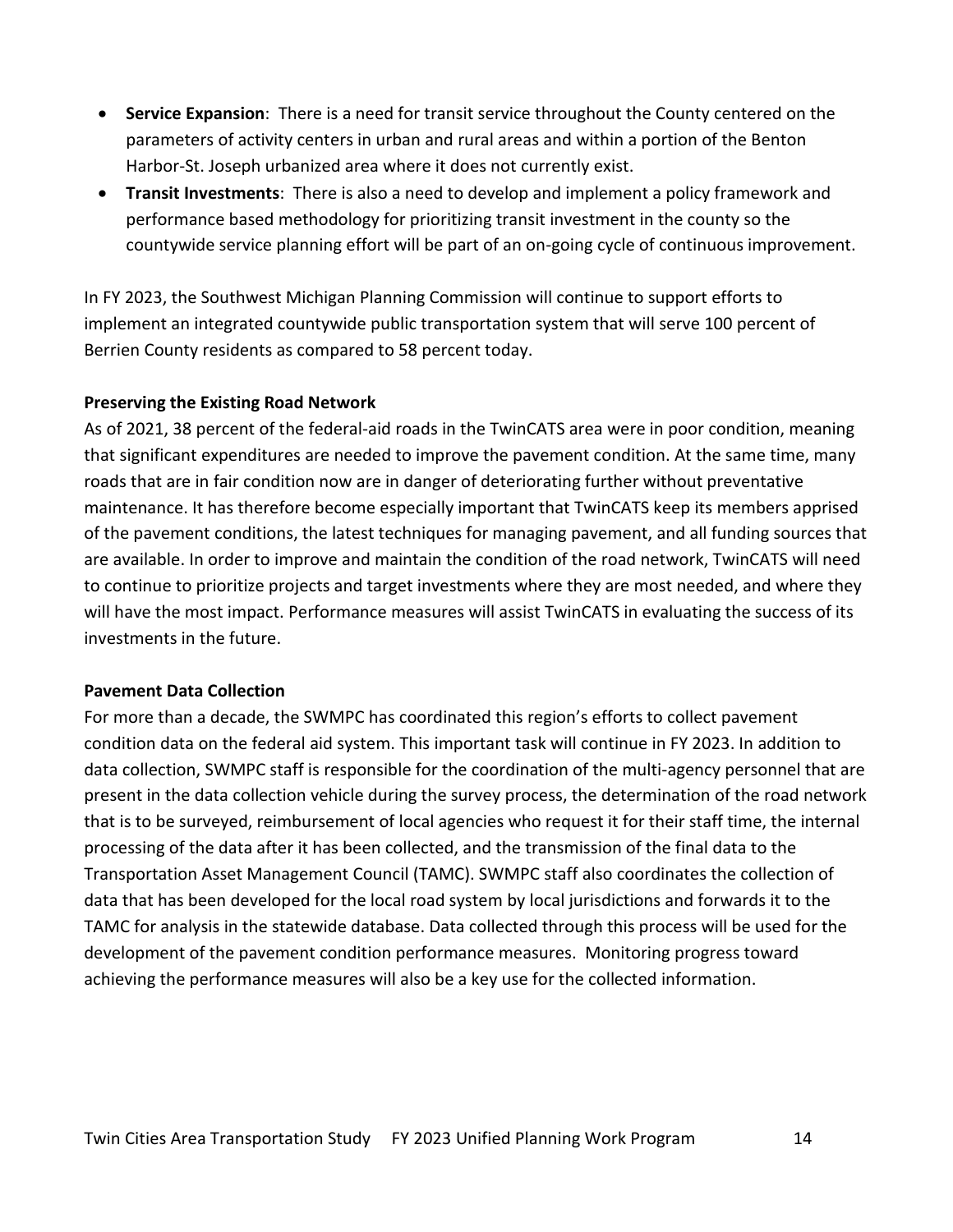#### **Model Inventory of Roadway Elements (MIRE)**

The NPRM requires that states working with MPOs establish a MIRE Fundamental Data Elements (FDE) by September 30, 2026. The MIRE FDE is a comprehensive data set, including roadway geometrics, roadway features, and traffic information, which can be used to do advanced safety analysis. A linear referencing system (LRS) is used to locate MIRE FDE inventory on the highway system, and is an optional, but suggested, extension to be applied to all public roads in the state. A reduced set of MIRE FDEs will need to be collected for unpaved roads. Work on implementation by MDOT and its vendors (CSS, Roadsoft, and ESRI) of the MIRE FDE data repository schema in MDOT Roads & Highways should be completed.

Beginning in FY 2022, MPO and local agency participation in the MIRE data collection process will be considered part of the requirements in fulfilling Data Collection responsibilities to MDOT. The first set of MDOT MIRE FDE data and tools should be available in Roadsoft in the April 2022 release. Agencies should receive MIRE data in Roadsoft in V22 and may export changes to MDOT for V22 and beyond. The five (5) data items that MPO staff will be requested to review will be: Surface type, number of through lanes, access control, median type, and junction traffic control. MPO and MDOT staff will begin the process of meeting to discuss and plan for annual maintenance and validating (5) going forward. The end goal will be to draft a plan to fill 100% of the (5) MIRE data items and submit to MDOT by August of 2025.

#### **Safety Planning**

A core emphasis of the FAST Act is the continual aggressive safety agenda. The MPO has and will continue to coordinate with MDOT regarding their Strategic Highway Safety Plan initiative to develop a regional and local process to identify safety problems by working with the Berrien County Road Department and other local agencies to address those known areas/locations where safety could be improved. This planning process is part of U.S.DOT/ FHWA effort to develop a National Strategy on Highway Safety – Toward Zero Deaths (TZD). The National Strategy is a data-driven effort focusing on identifying and creating opportunities for changing American culture to improve highway safety through engineering, education, enforcement and emergency medical services (4 E's). The MPO will continue to advance in the coordination and cooperation with a broad range of multidisciplinary stakeholders to improve conditions for transit, freight, pedestrians, bicycles and transportation network safety by assisting agencies in applying for Highway Safety Improvement Program (HSIP) and other related transportation safety funds.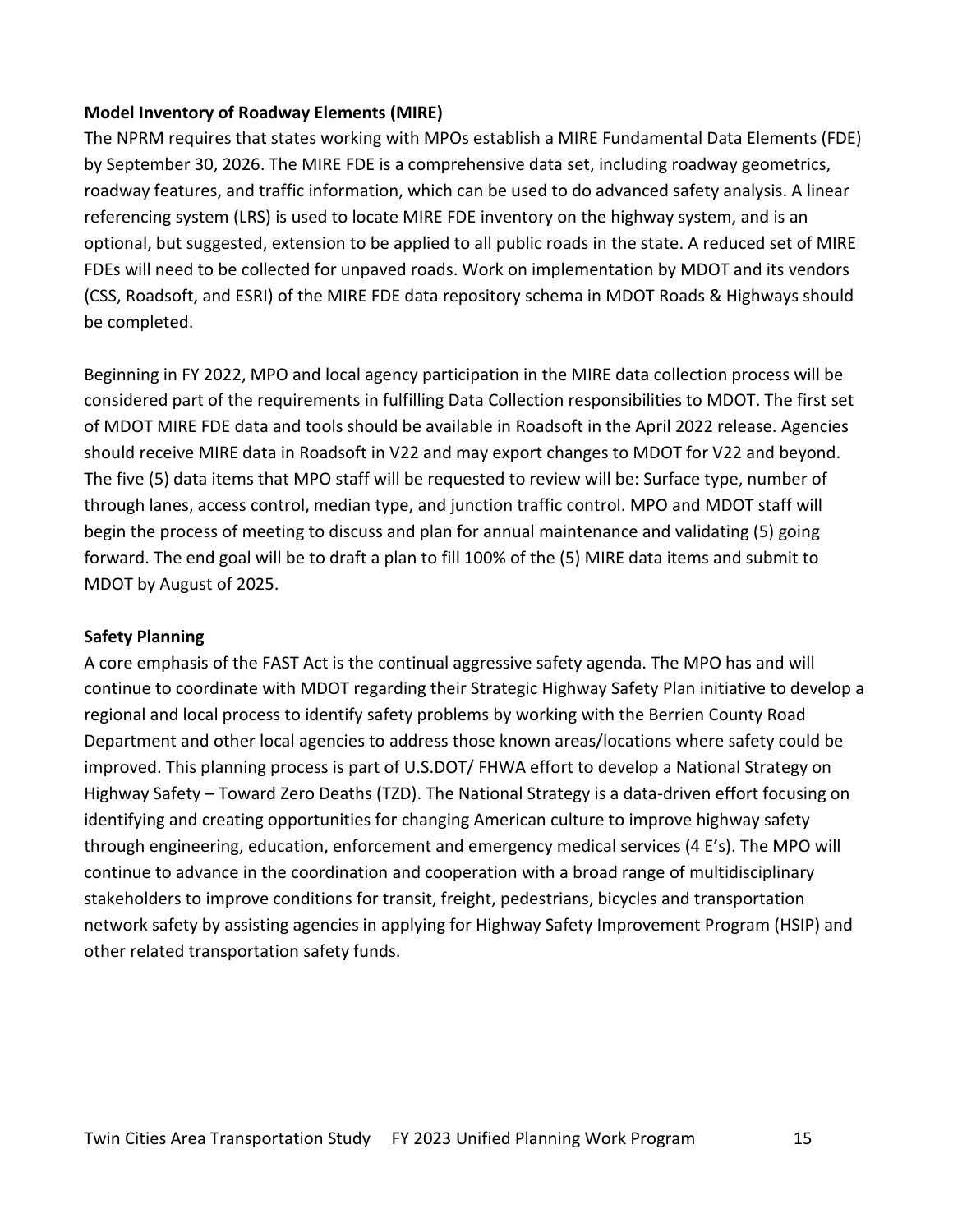# **UNIFIED FUNDING SOURCES**

All work, including MPO staff time and consultant studies, listed in the UWP are funded by one or more of the following funding sources.

**Federal Highway Administration Funding PL-112 and Federal Transit Administration Funding 5303** TwinCATS receives federal funding from the Federal Highway Administration (FHWA) and from the Federal Transit Administration (FTA) for transportation planning.

IIJA legislation requires MPOs to use 2.5% of their PL funds to carry out activities to increase safe and accessible options for multiple travel modes for people of all ages and abilities, including adoption of Complete Street Standards or policies, development of a Complete Streets prioritization plan, and other planning documents that achieve these goals.

#### **Local Jurisdiction Funding**

All federal grant funds require at least an 18.15 percent non-federal match. The MPO requests funding from the fourteen participating member jurisdictions on a proportionate fair share basis using the population from the 2010 Bureau of Census population figures. The TwinCATS Technical Committee and Policy Committee are responsible for approving the budget.

#### **FY 2023 FHWA & FTA Federal and Local Budget**

|                  | Federal   | Match    | <b>Total</b> |
|------------------|-----------|----------|--------------|
| <b>CPG Funds</b> | \$218,531 | \$48,459 | \$266,990    |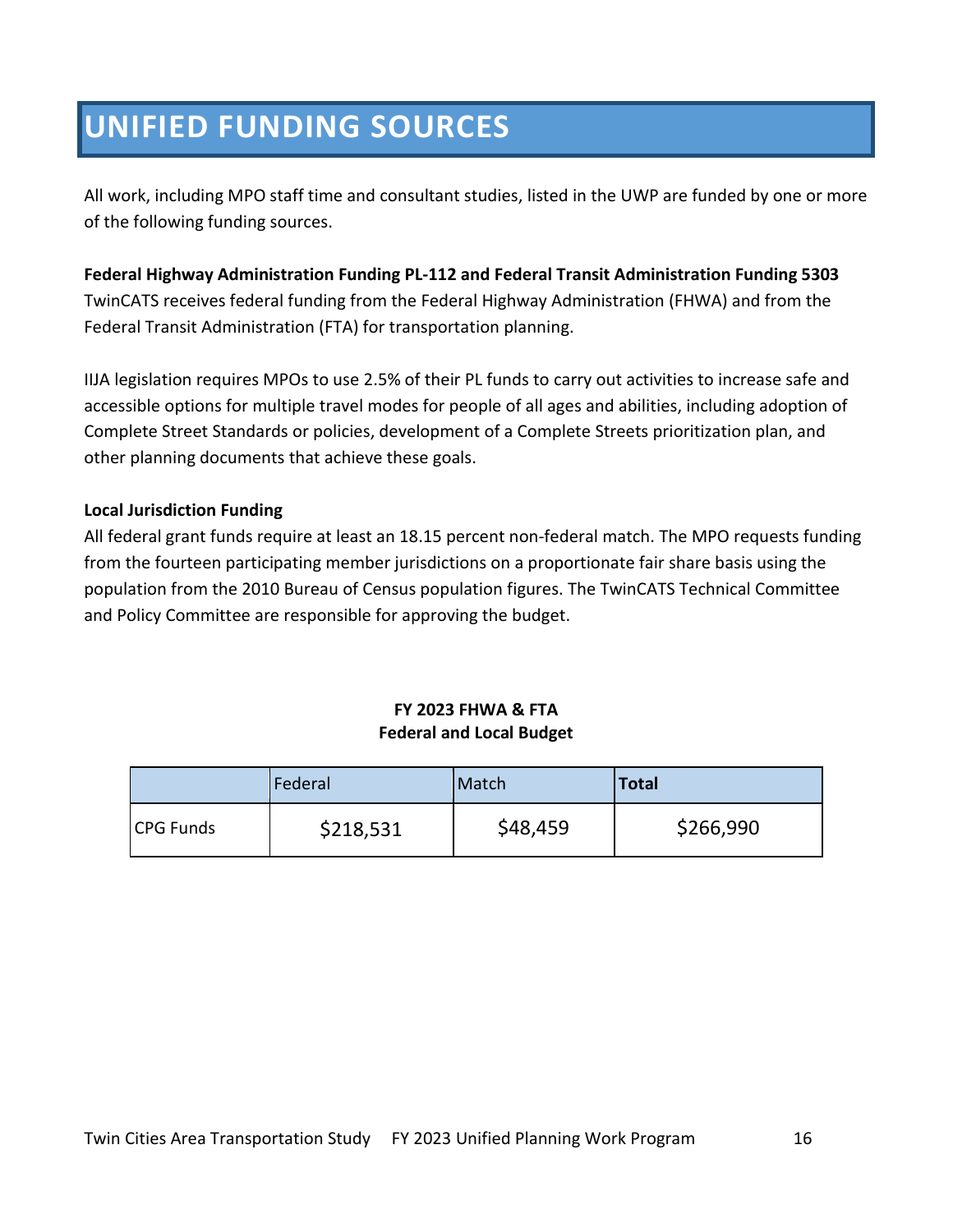| <b>Jurisdiction</b>                | <b>Population</b> | Percentage<br>of Total<br><b>Population</b><br>(2010) | <b>Local Match</b> |
|------------------------------------|-------------------|-------------------------------------------------------|--------------------|
| <b>Benton Charter Township</b>     | 14,749            | 19.94%                                                | \$9,663            |
| <b>Hagar Township</b>              | 3,671             | 4.96%                                                 | \$2,404            |
| Lake Charter Township              | 2,972             | 4.02%                                                 | \$1,948            |
| <b>Lincoln Charter Township</b>    | 13,549            | 18.32%                                                | \$8,878            |
| <b>Royalton Township</b>           | 4,766             | 6.44%                                                 | \$3,121            |
| <b>St. Joseph Charter Township</b> | 9,166             | 12.39%                                                | \$6,004            |
| <b>Sodus Township</b>              | 1,932             | 2.61%                                                 | \$1,265            |
| <b>Village of Shoreham</b>         | 862               | 1.17%                                                 | \$567              |
| <b>Village of Stevensville</b>     | 1,142             | 1.54%                                                 | \$746              |
| <b>Village of Grand Beach</b>      | 272               | 0.37%                                                 | \$179              |
| <b>Village of Michiana</b>         | 182               | 0.25%                                                 | \$121              |
| <b>City of Benton Harbor</b>       | 10,038            | 13.57%                                                | \$6,576            |
| <b>City of Bridgman</b>            | 2,291             | 3.10%                                                 | \$1,502            |
| City of St. Joseph                 | 8,365             | 11.31%                                                | \$5,481            |
| <b>Total</b>                       | 73,957            | 100%                                                  | \$48,459           |

### **FY 2023 Local Match Calculation**

*Source: Population based on 2010 Census*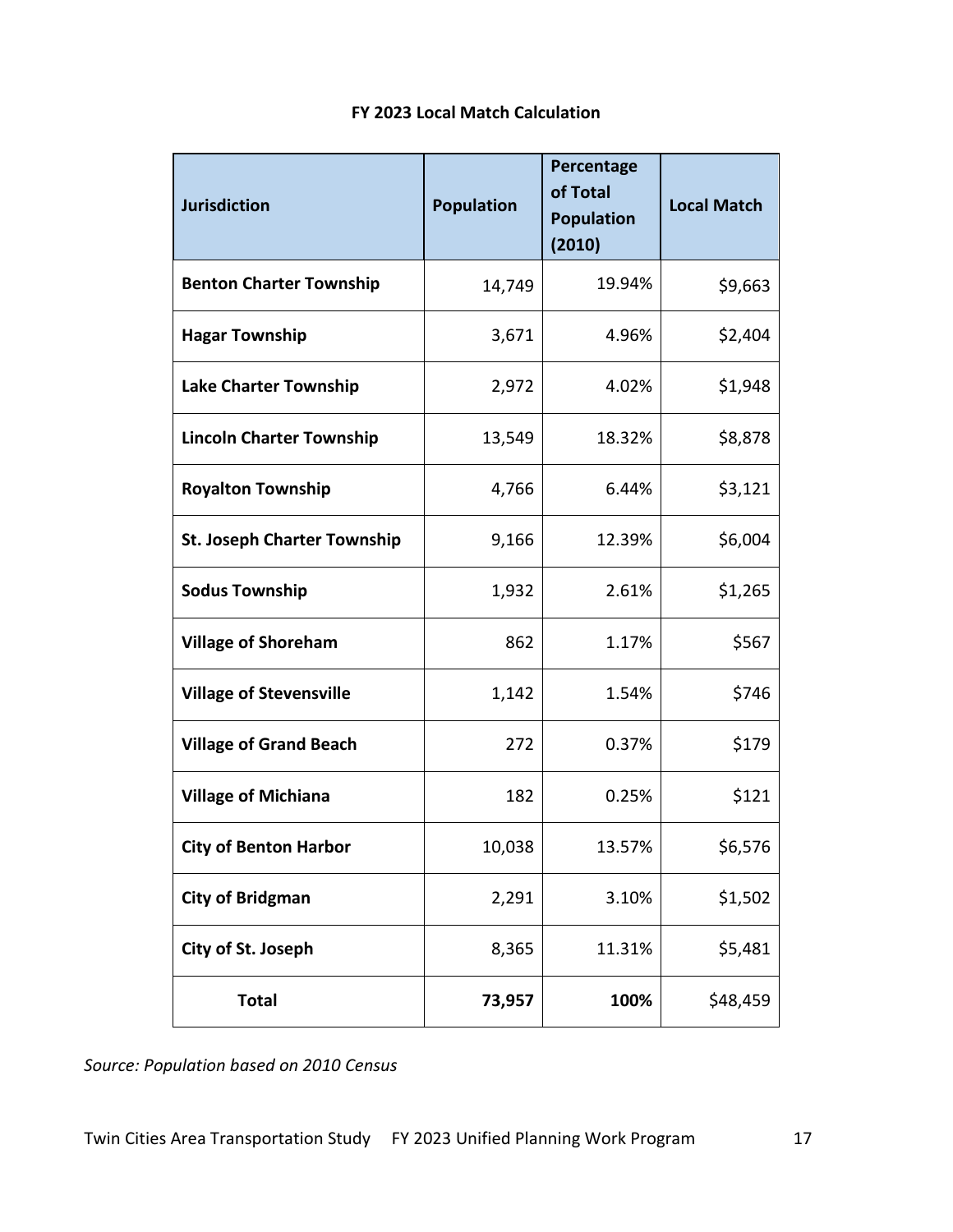# **WORK ELEMENTS AND BUDGET**

To track MPO progress and spending, the FY 2023 budget and work items in this UWP are divided into the following four categories:

- 1. **Program Administration**: Covers all of the administration and other supporting tasks that are required to ensure efficient operation of the TwinCATS MPO.
- 2. **Data Collection, Analysis, and Reporting**: The gathering of transportation related data including the traffic count program. It also includes most mapping and GIS related tasks as well as any work related to the analysis, display, or reporting of data.
- 3. **Transportation Planning**: Includes technical assistance to members, public outreach, the administration of special plans, and updating the Long Range Plan.
- 4. **Transportation Improvement Program (TIP**): The TIP is a listing of all federal or state funded transportation projects in the TwinCATS planning area. The TIP work category covers project selection, TIP development, monitoring project status, and processing amendments.
- 5. **Safe and Accessible Multimodal Planning:** Includes but is not limited to technical assistance to member communities, public outreach, data collection and project implementation.

| <b>PUBLE BY WOIK EIGHIGHT</b>                |               |  |  |
|----------------------------------------------|---------------|--|--|
| <b>Work Element</b>                          | <b>Amount</b> |  |  |
| 1.0 Program Administration                   | \$66,501      |  |  |
| 2.0 Data Collection, Analysis and Reporting  | \$51,350      |  |  |
| <b>3.0 Transportation Planning</b>           | \$73,331      |  |  |
| 4.0 Transportation Improvement Program (TIP) | \$62,358      |  |  |
| 5.0 Safe and Accessible Multimodal Planning  | \$13,450      |  |  |
| <b>Total</b>                                 | \$266,990     |  |  |

#### **Budget by Work Element**

*\*The totals shown here are actual totals, rounded to the nearest dollar. Thus, they may appear inconsistent throughout the document, by an amount no more than \$1.00.*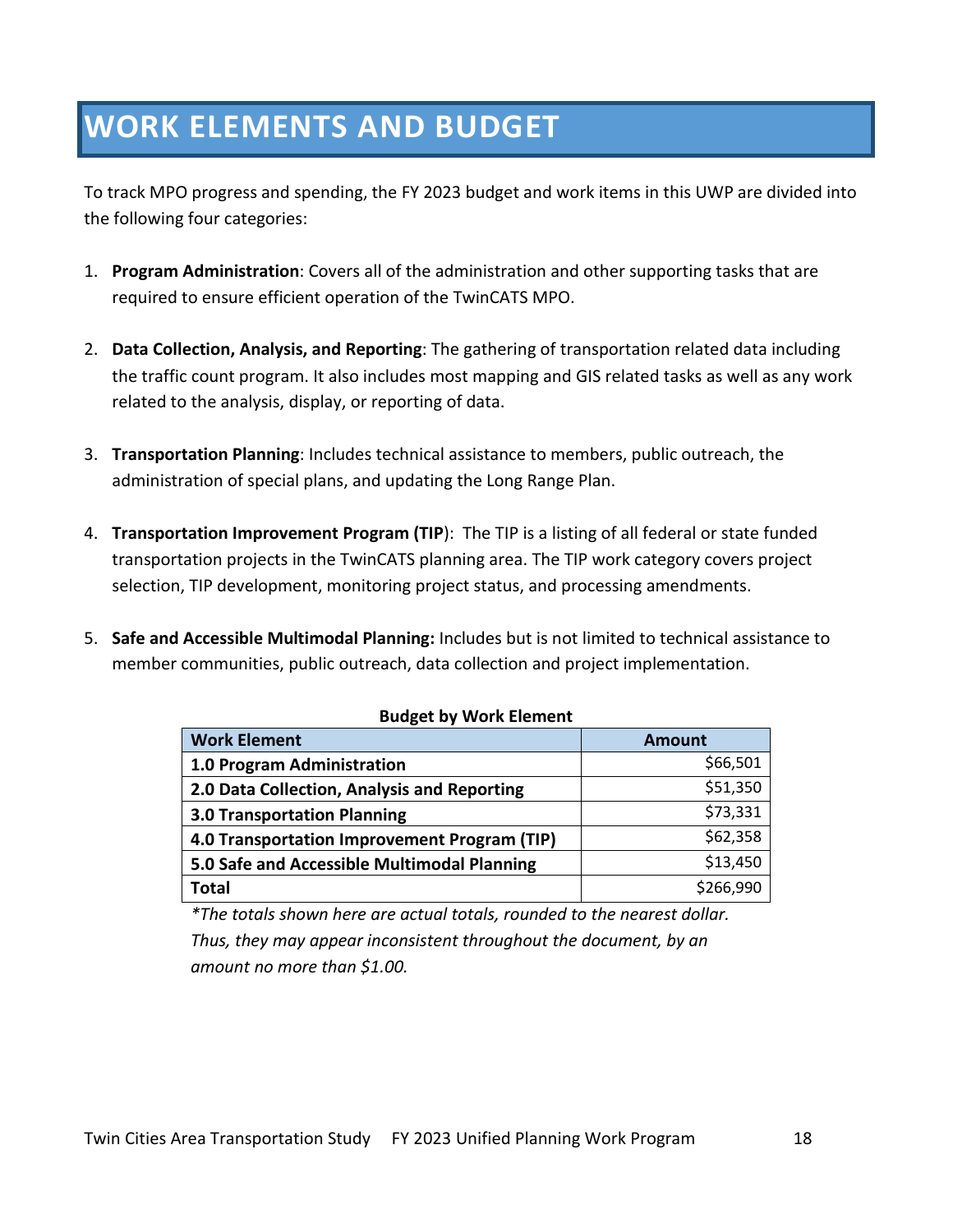The following section describes each work category in further detail, with subcategories for each major work element. It provides an objective for each subcategory and the major procedures and tasks that will be carried out. It also gives a list of outcomes with a timeline that can be used as a basis for tracking staff work and budget. The timeline will either specify the quarter in which the outcome will be complete, the frequency of the task, or list the outcome to be done on an as needed basis. As needed means that at this time we cannot predict exactly when or how frequently we might undertake these tasks.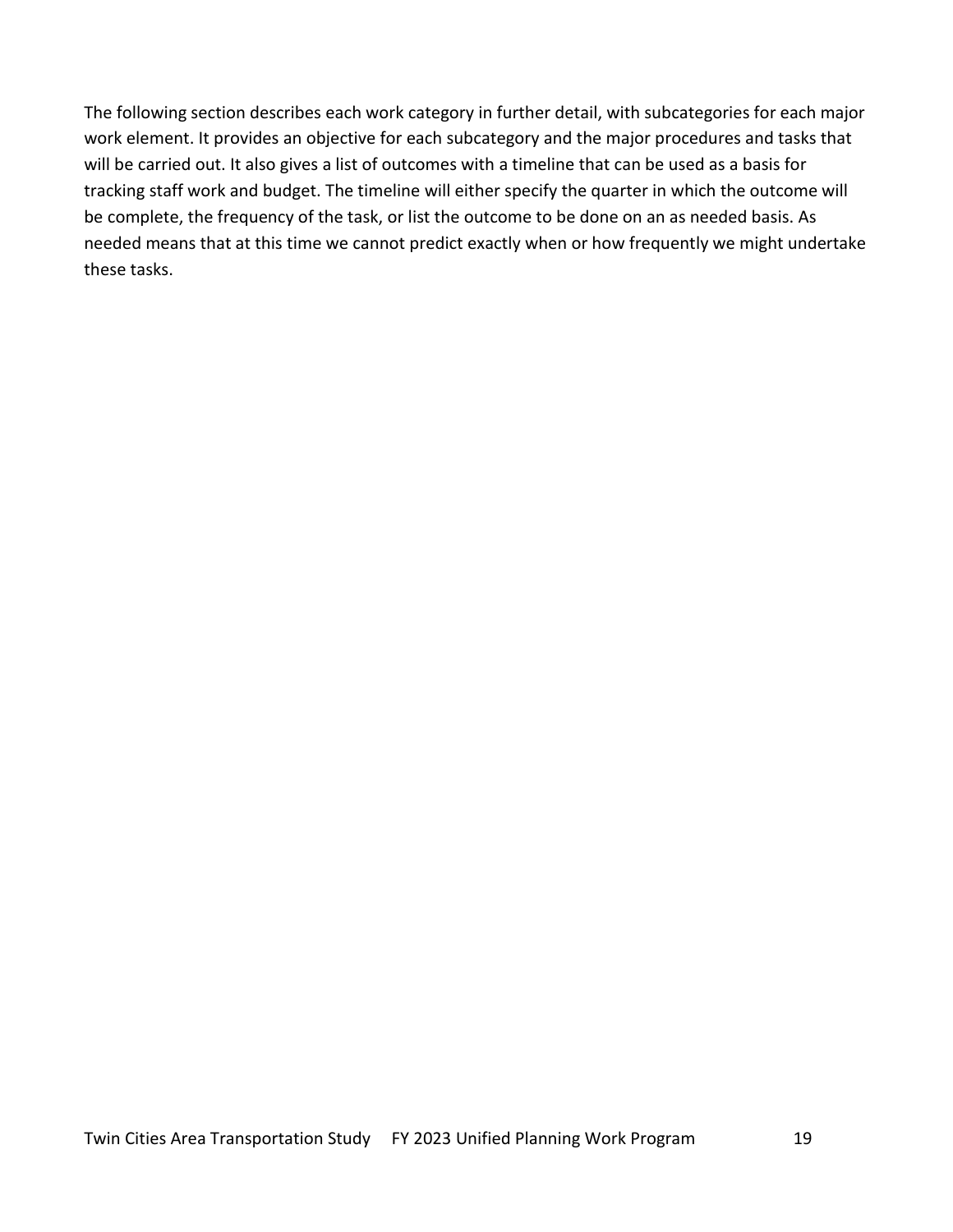### **1.1 Program Management and Support**

**Objective:** .Conduct administrative activities necessary for the efficient operation of the TwinCATS MPO, as well as support to the Policy and Technical Committees, program administrative and managerial activities, financial monitoring and reporting, interagency coordination, and miscellaneous administrative support

**Procedures and Tasks**: Administration activities are undertaken to ensure MPO compliance with applicable federal and state regulations and ensure a successful MPO, which can carry out all of the other work tasks contained in the UWP. Program management and support includes:

- **Administering the MPO committees:** Manage the Policy Committee, Technical Advisory Committee, and Walk and Roll Subcommittee, which includes developing meeting materials (agenda, minutes, and presentations), providing committee education through presentations and handouts, revising the committee handbook, and updating the TwinCATS website. Prepare and distribute information material regarding MPO & staff activities.
- **Reviewing and updating documents:** This includes an annual review of both the Policy and Technical Advisory Committee bylaws to ensure they are up to date and provide clear roles and procedures for the MPO committees. This also includes a periodic review and update of the memorandum of understanding (MOU) that TwinCATS maintains with MDOT, the Northern Indiana Regional Planning Commission (NIRPC), and the Twin Cities Area Transportation Authority (TCATA). Maintaining and preparing records and documentation necessary for certifying the Planning Process for conformance with applicable State and Federal guidelines and regulations.
- **Preparation of reports to state and federal partners:** The preparation of reports regarding transportation planning activities funded through PL112 and Section 5303. It includes an annual report and quarterly progress reports, which document TwinCATS accomplishments. It also includes annually submitting the disadvantaged business enterprise report and the title VI reports to MDOT to ensure compliance with all relevant regulations.
- **Accounting and Budget:** This includes tracking the spending of the TwinCATS budget and reporting expenditures to MDOT, as well as any other task related to the fiscal management of the MPO.
- **Program-related Personnel Management Activities:** This includes performance evaluations, position descriptions and hiring, and exit interviews. Program-related training courses, seminars, workshops, staff meetings and management improvement activities.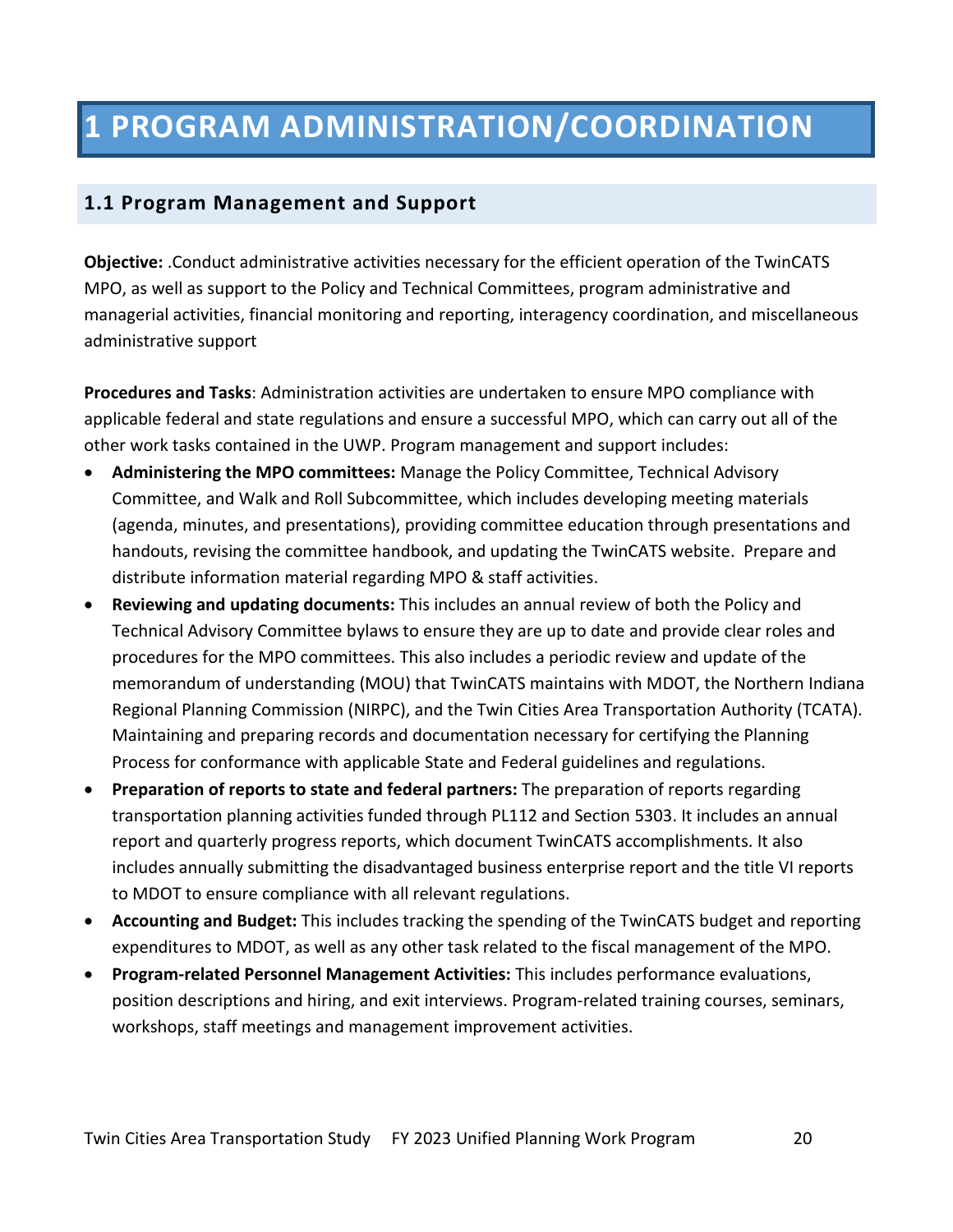| <b>Outcome</b>                                                                 | <b>Timeline</b>         |
|--------------------------------------------------------------------------------|-------------------------|
| Adherence to all appropriate planning regulations through coordination with    |                         |
| state and federal agencies.                                                    | Continuous              |
| Direct staff planning efforts under the FY 2023 Unified Planning Work Program. | Continuous              |
| Preparation of Policy Committee and Technical Committee meeting materials      |                         |
| such as agendas and meeting minutes                                            | Monthly                 |
| Preparation of presentations to committee members on transportation topics     | Continuous              |
| Maintenance of MPO web pages                                                   | Continuous              |
| Create and maintain project specific website applications, sections and/or     |                         |
| additional websites as needed for transportation planning activities           | As Needed               |
| Review of committee bylaws                                                     | Annually                |
| Review and update of MOUs                                                      | As Needed               |
| Activity and financial reporting to Michigan Department of Transportation      | Continuous              |
| Assure equal opportunities to Disadvantaged Business Enterprises (DBE) and     |                         |
| minorities in contracts and subcontracts.                                      | As Needed               |
| <b>Completion of Disadvantaged Business Enterprises Reports</b>                | 1 <sup>st</sup> Quarter |
| Annual Title VI Report                                                         | 1 <sup>st</sup> Quarter |
| Summarize all activity / reimbursement requests, prepare the required          |                         |
| documentation and submit the requests to MDOT for each of the four-quarters    | Quarterly               |
| in FY 2023                                                                     |                         |
| <b>Annual Completion Report</b>                                                | 1 <sup>st</sup> Quarter |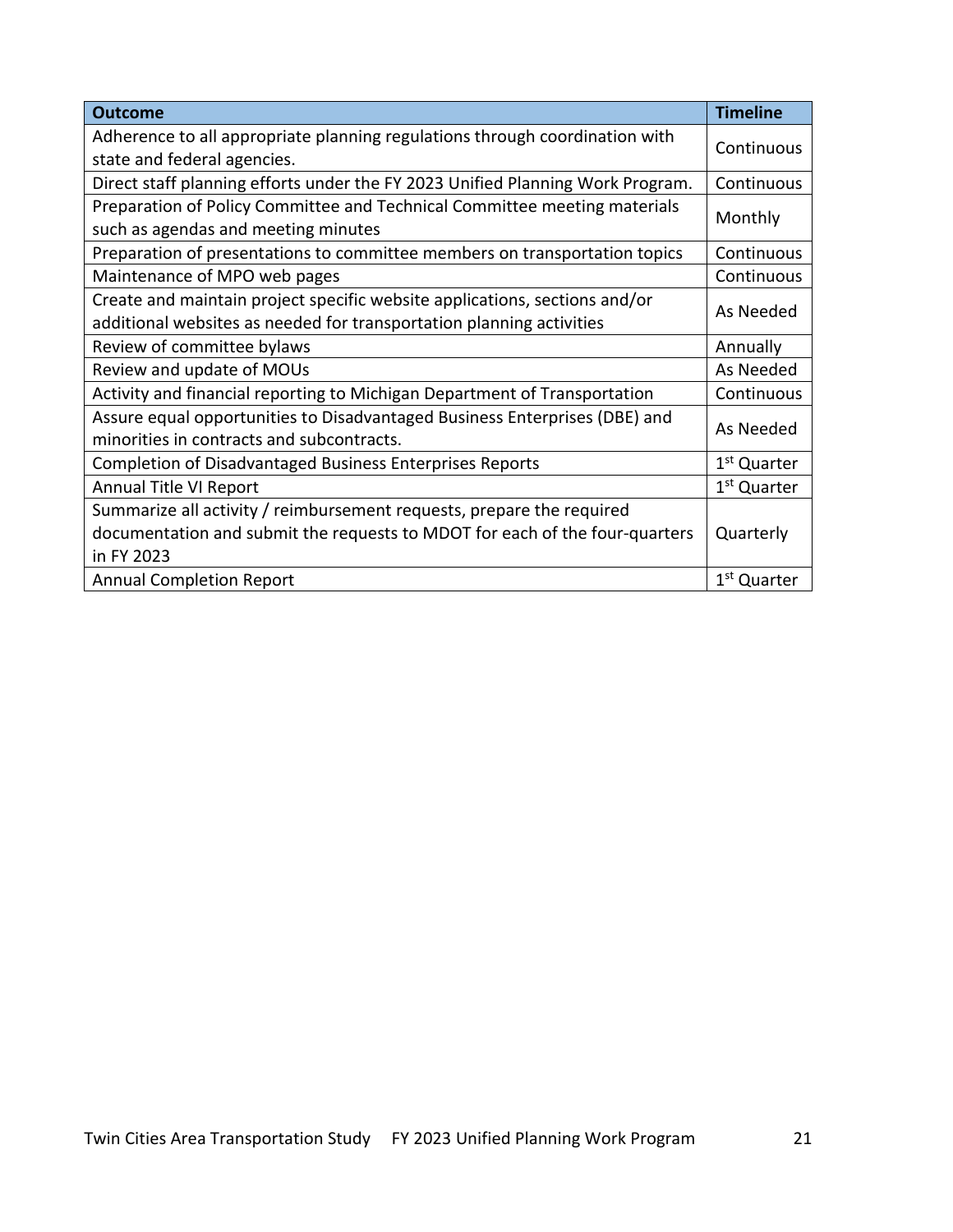# **1.2 Interagency Coordination**

**Objective:** Work with state, federal, and regional partners on common goals and issues affecting transportation in the wider region, state, and nation.

**Procedures and Tasks**: Staff participates in a variety of programs where they collaborate with other organizations to work toward common goals. Staff engage with the following organizations:

- **Westrain**: SWMPC will chair and participate in the Westrain Collaborative, which seeks to preserve, promote, and improve passenger rail service in West Michigan.
- **Michigan Transportation Planning Association (MTPA):** An association of public organizations and agencies, which are responsible for transportation planning activities throughout Michigan. Staff also work with a subgroup of the MTPA comprised of smaller MPOs to address the unique challenges faced in areas with smaller population and limited resources.
- **Michigan Public Transit Association (MPTA)**: Provides leadership, resources, support, and technical assistance to advocate and strengthen public transportation in Michigan. Staff attends the Legislative Conference and the MPTA annual conference to; develop and maintain communication with federal, State and local governments and exchange information and ideas to improve public transit.
- **Be Healthy Berrien:** A partnership of organizations interested in improving health in Berrien County. Staff provides insight into how transportation can be used as a tool for promoting active lifestyles.
- **The Twin Cities Harbor Conservancy:** With the elimination of the St. Joseph River Harbor Authority, a group of stakeholders has been meeting regularly to discuss the future of the harbor including governance and potential developments.
- **Michigan's Great Southwest Strategic Leadership Council:** A council made up of business, nonprofit, and community leaders who work on improving quality of life in Berrien County.
- **University Center for Regional Economic Innovation (REI) Consultative Panel:** SWMPC serve on the counsel that advises the REI University Center faculty and staff on the overall project objectives and scope of work. The REI is a program of Michigan State University that works to improve the economy in Michigan's most vulnerable communities.
- **The Quad State Directors:** Meetings of the directors of Northwestern Indiana Regional Planning Commission, Chicago Metropolitan Agency for Planning, and Southeast Wisconsin Regional Planning Commission, and SWMPC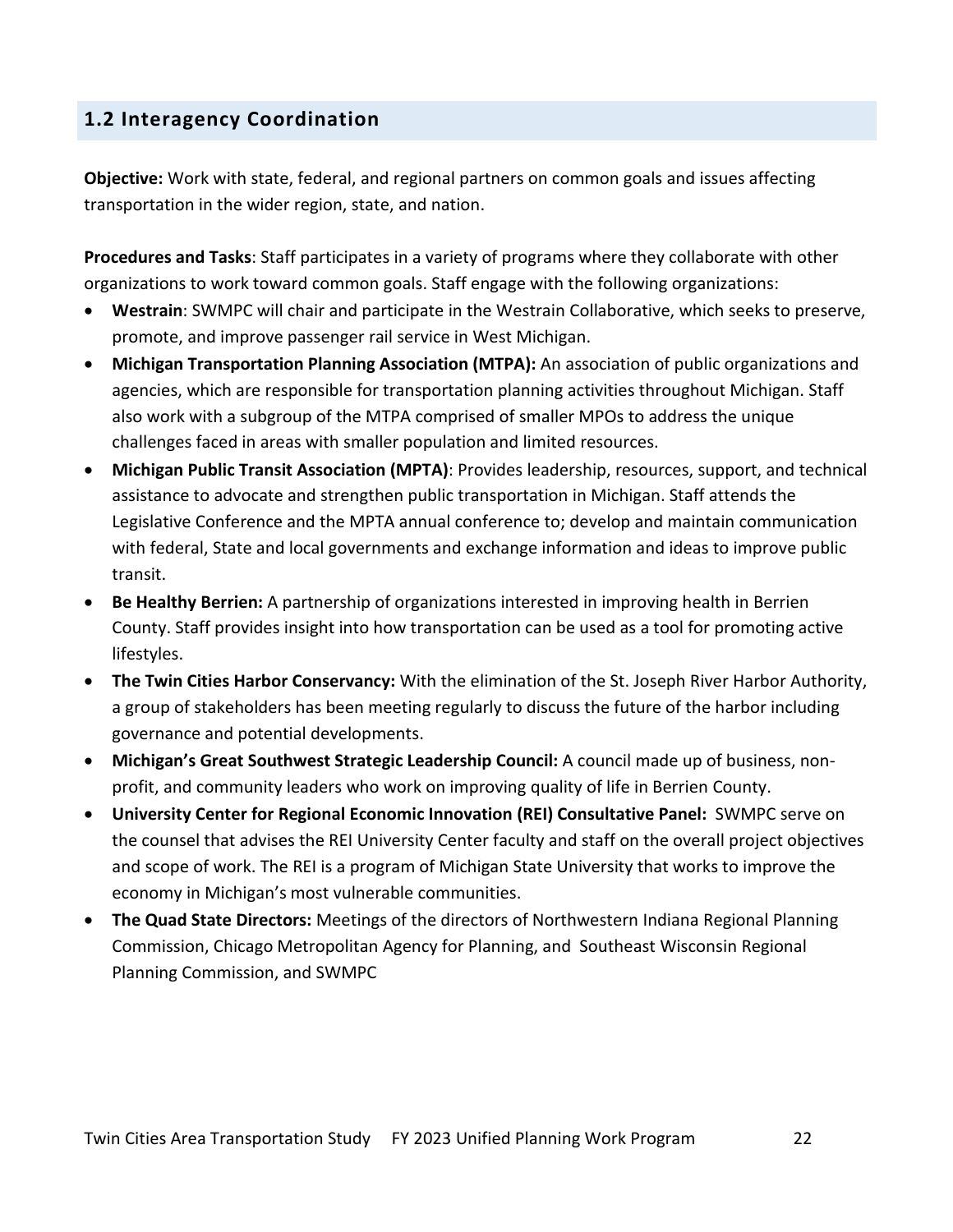| <b>Outcome</b>                                                                                                                                     | <b>Timeline</b>   |
|----------------------------------------------------------------------------------------------------------------------------------------------------|-------------------|
| Attend and participate in:                                                                                                                         |                   |
| Michigan Association of Regions meetings                                                                                                           | <b>Bi-Monthly</b> |
| Michigan Transportation Planning Association, Michigan Public                                                                                      |                   |
| Transportation Association, Michigan's Great Southwest Strategic                                                                                   |                   |
| Leadership Council, Be Healthy Berrien, The Twin Cities Harbor                                                                                     | Monthly           |
| Conservancy, Region 8 Regional Prosperity Initiative, and the                                                                                      |                   |
| University Center for Regional Economic Innovation Consultative                                                                                    |                   |
| Panel                                                                                                                                              |                   |
| Quad State Directors, Westrain                                                                                                                     | Quarterly         |
| MTPA and MPTA annual conferences                                                                                                                   | Annually          |
| Provide additional support to the above organizations                                                                                              | As Needed         |
| Written comments on other studies as appropriate                                                                                                   | As Needed         |
| Preparation and distribution of various maps, program guidelines and ot<br>her transportation or land use materials for outside groups or agencies | As Needed         |
| Public presentations as requested                                                                                                                  | As Needed         |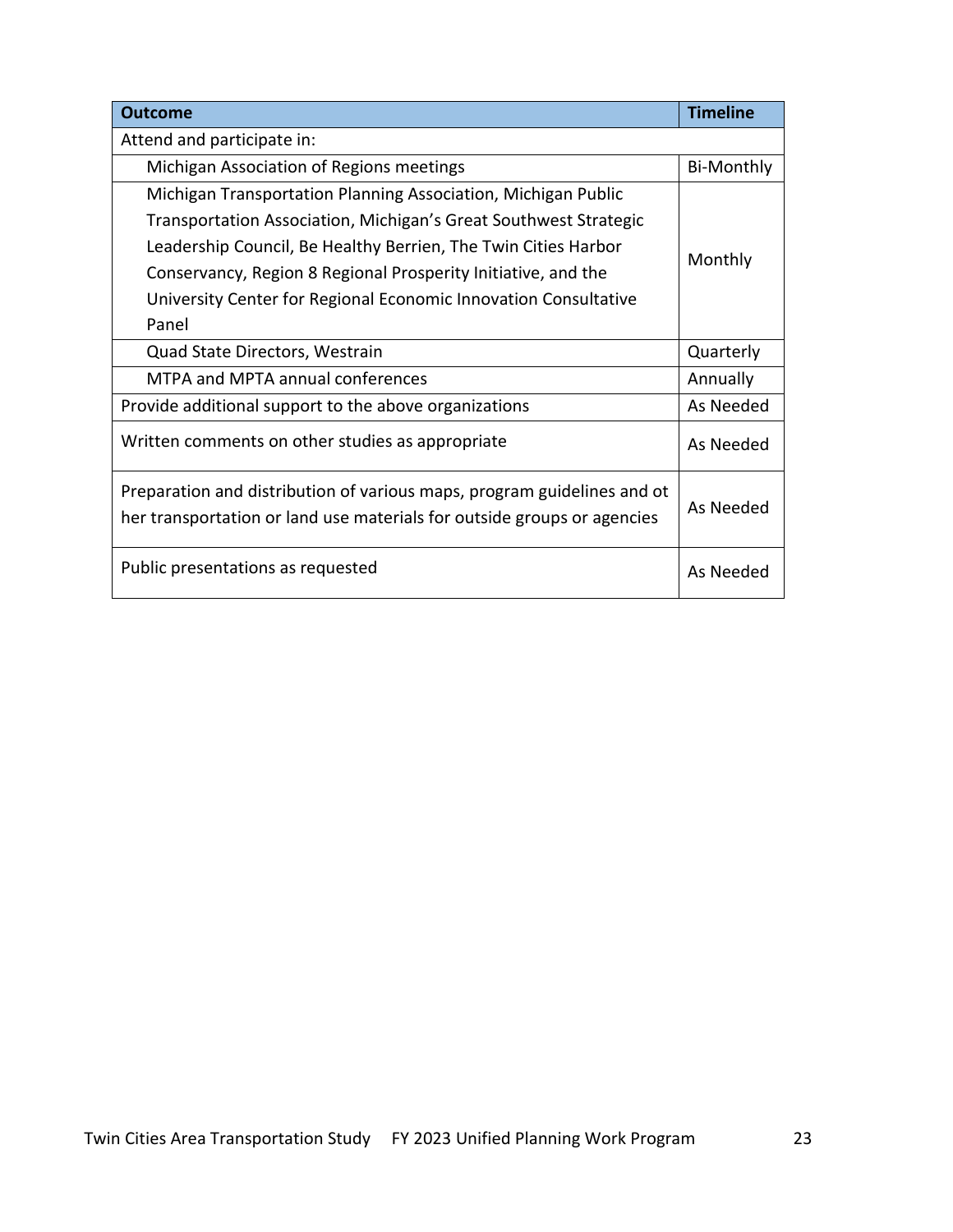# **1.3 Professional Development and Technical Training**

**Objective:** Keep staff trained on the latest regulations, rules and procedures related to transportation planning.

**Procedures and Tasks:** Professional development and training are fundamental components of maintaining a qualified, up-to-date professional staff. As new regulations and guidance are developed, staff will seek out resources to ensure compliance. This will include staff attending training sessions hosted by state and federal agencies on new rules, regulations, and guidance for topics that include performance-based planning and programming. In addition, staff will attend relevant conferences and workshops to learn about the best practices in transportation planning. Whenever possible, staff will use webinars, online courses, and other digital resources for training to reduce the cost of travel.

| <b>Outcome</b>                                                   | <b>Timeline</b> |  |
|------------------------------------------------------------------|-----------------|--|
| Staff trained in the latest techniques and best practices in the | Continuous      |  |
| field of planning.                                               |                 |  |
| Monitoring and review new federal and state legislation          |                 |  |
| regarding transportation planning regulations, transportation    | Continuous      |  |
| systems funding, and other relevant transportation regulations   |                 |  |
| Attend state or federally sponsored trainings on new regulation  | As Needed       |  |
| and rules                                                        |                 |  |
| Attendance at conferences and workshops for professional         | As Needed       |  |
| development and training of staff                                |                 |  |
| Use of digital educational tools to stay apprised of latest      | As Needed       |  |
| developments in transportation planning                          |                 |  |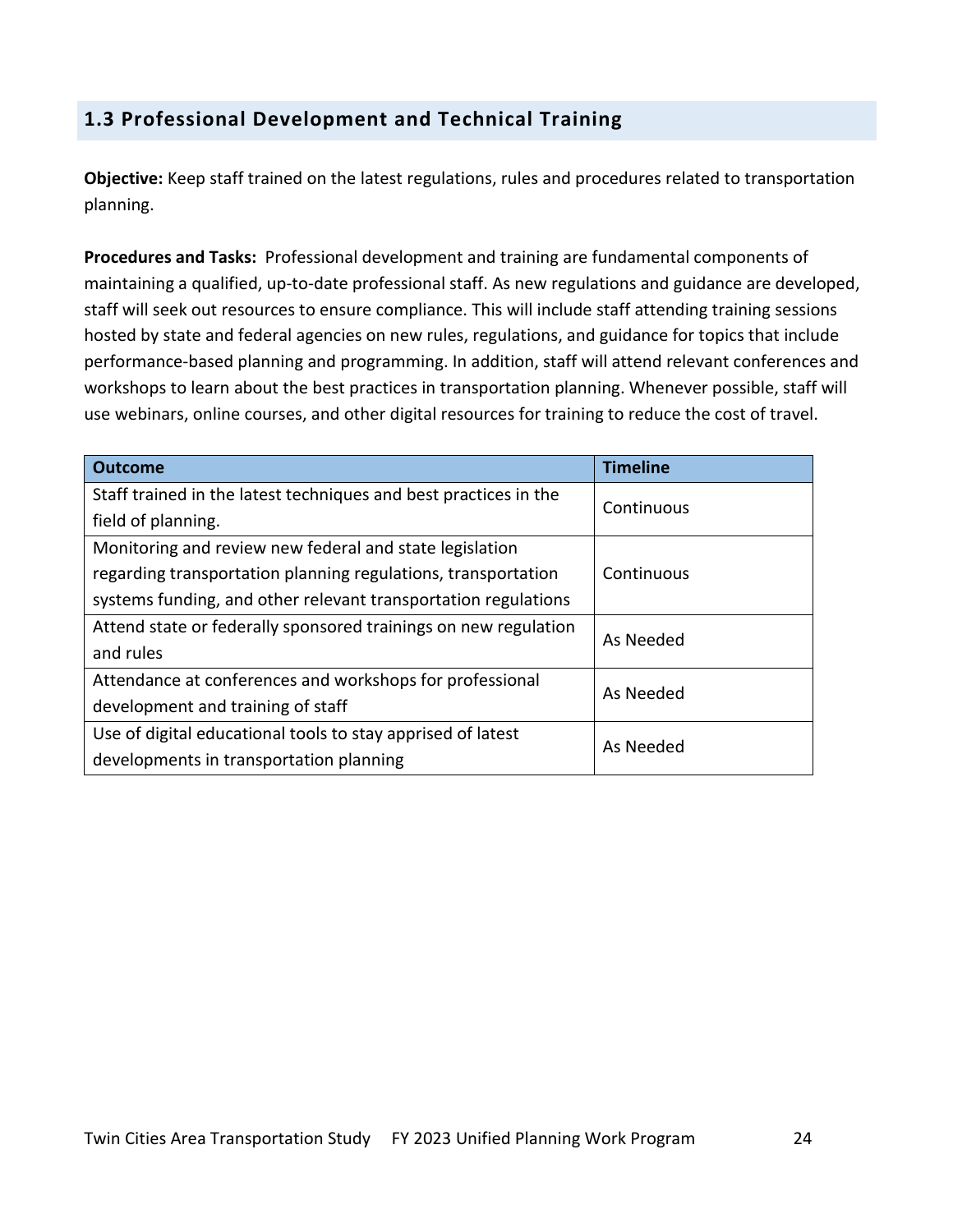# **1.4 Unified Work Program (UWP)**

**Objective**: Develop TwinCATS's Unified Work Program (UWP) for Fiscal Year 2023, as well as monitor the implementation of the FY 2023 work program and make amendments as necessary.

**Procedures and Tasks**: Staff will consult with the FHWA, MDOT, and the MPO committees to identify appropriate work elements for the 2023 UWP. MDOT staff will determine what level of federal funding (PL112, Section 5303, etc.) will be allocated. TwinCATS staff will then determine the appropriate assignment of these funding allocations to the various work elements, and determine the amount of local matching funds that will be requested. Staff will make amendments to the 2023 UWP if new funding sources are granted.

| <b>Outcome</b>                                                   | <b>Timeline</b>                      |  |
|------------------------------------------------------------------|--------------------------------------|--|
| Pre UWP meeting                                                  | 2 <sup>nd</sup> Quarter (March 2023) |  |
| Development of FY 2023 Unified Work Program and Budget in        | 3rd Quarter (May 2023)               |  |
| conjunction with appropriate local, state, and federal agencies. |                                      |  |
| Amendments to the 2023 UWP                                       | As Needed                            |  |
| Attend MTPA Technical Funding Allocation Meetings                | 1st & 2 <sup>nd</sup> Quarter        |  |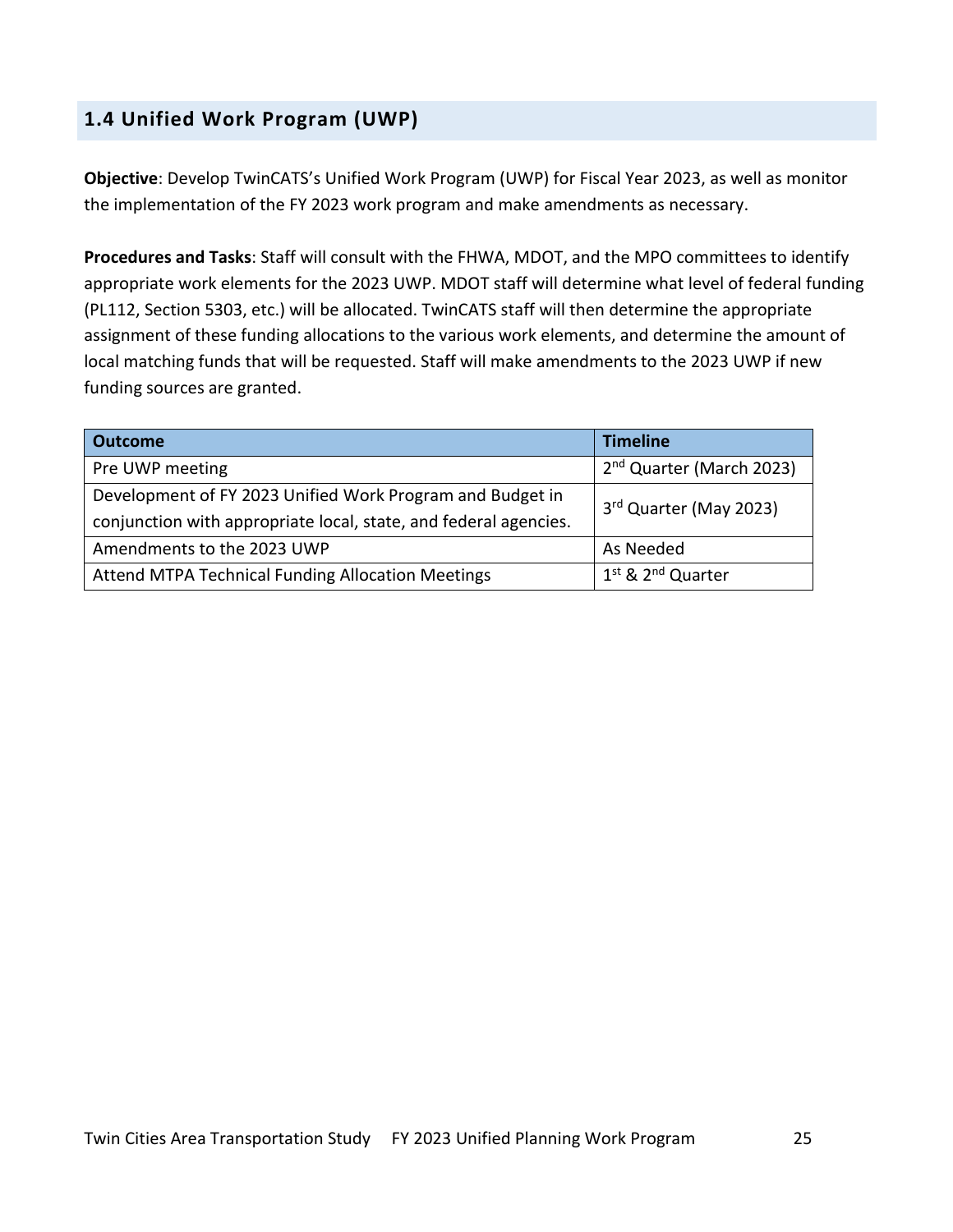# **1.5 Air Quality Conformity**

**Objective**: The Clean Air Act Amendments of 1990 (CAAA) established the mandate for better coordination between air quality and transportation planning. The CAAA requires that all transportation plans and transportation investments in non-attainment and maintenance areas be subject to an air quality conformity determination. The purpose of such determination is to demonstrate that the Long Range Transportation Plan (LRTP) and Transportation Improvement Program (TIP) conform to the intent and purpose of the State Implementation Plan (SIP). The intent of the SIP is to achieve and maintain clean air and meet National Ambient Air Quality Standards (NAAQS). Therefore, for non-attainment and maintenance areas, the LRTP and the TIP must demonstrate that the implementation of projects does not result in greater mobile source emissions than the emissions budget.

On October 1, 2015 the United States Environmental Protection Agency (EPA) set the primary and secondary national ambient air quality standard (NAAQS) for ground-level ozone at 70 parts per billion (or 0.070 parts per million). In 2018, Berrien County was designated non-attainment for the 2015 ozone standard. Because Berrien County is in non-attainment, SWMPC must follow conformity guidance for all transportation projects within the county.

**Procedures and Tasks**: Staff will work with and assist MDOT on Michigan Transportation Conformity - Interagency Workgroups (MITC-IAWG), and develop regional transportation conformity analysis to ensure projects are consistent with the SIP.

| <b>Outcome</b>                                                             | <b>Timeline</b>         |
|----------------------------------------------------------------------------|-------------------------|
| Coordinate the Berrien County MITC-IAWG                                    | Continuous              |
| Provide assistance to MDOT for regional transportation conformity analysis | Continuous              |
| Facilitate conformity analysis through committee process                   | Continuous              |
| Ensure regionally significant projects are reviewed                        | As Needed               |
| Conduct public participation for conformity analysis determination         | As Needed               |
| Facilitate Conformity analysis of amendments to the 2023-2026 TIP          | 2 <sup>nd</sup> Quarter |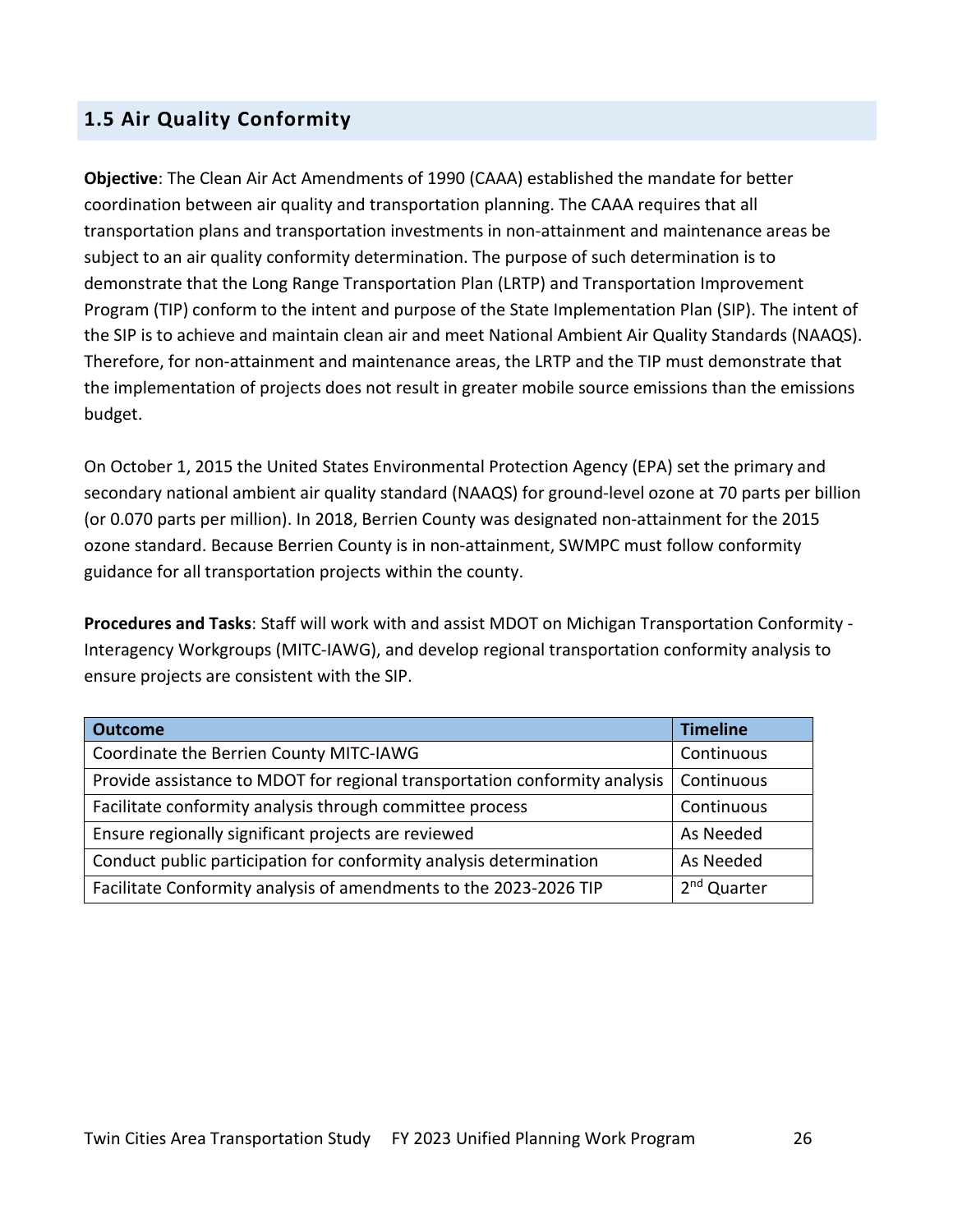# **2 DATA COLLECTION, ANALYSIS, AND REPORTING**

#### **2.1 Transportation System Data Collection**

**Objective:** Collect data on the state of the transportation network including traffic counts, Highway Performance Management System (HPMS) data, Model Inventory of Roadway Elements (MIRE), and any other data request by MDOT.

#### **Procedures and Tasks**:

Staff will aggregate, compile and store Non-Trunkline (Federal Aid/Non-Federal Aid) and local roads traffic count data collected throughout the year by local agencies (CRC's, Cities, Villages, etc.) within the MPO's planning area in preparation for traffic count data to be submitted to MDOT on an annual basis for HPMS Reporting to FHWA. MPO will be prepared for MDOT's annual Non-Trunkline and Local Roads Traffic Count Data Submittal Request and respond to the request in a timely manner for HPMS Reporting to FHWA.  Staff will coordinate the traffic count program with MDOT and the local road agencies to ensure the best count coverage while reducing duplication. The collected counts will result a clear picture of traffic levels throughout the region and will be used for travel demand modeling. Counts will be made publicly available in both map and database form via the SWMPC website.

Under federal reporting requirements, the Model Inventory Roadway Elements (MIRE) Fundamental Data Elements (FDE) is a federal reporting requirement for safety roadway data. Work on implementation by MDOT and its vendors (CSS, Roadsoft, and ESRI) of the MIRE FDE data repository schema in MDOT Roads & Highways should be completed. Beginning in FY 2022, MPO and local agency participation in the MIRE data collection process will be considered part of the requirements in fulfilling Data Collection responsibilities to MDOT. The first set of MDOT MIRE FDE data and tools should be available in Roadsoft in the April 2023 release. Agencies should receive MIRE data in Roadsoft in V22 and may export changes to MDOT for V22 and beyond. The five (5) data items that MPO staff will be requested to review will be surface type, number of through lanes, access control, median type, and junction traffic control. MPO and MDOT staff will begin the process of meeting to discuss and plan for annual maintenance and validating these data items going forward. The end goal will be to draft a plan to fill 100% of the five MIRE data items and submit to MDOT by August of 2025.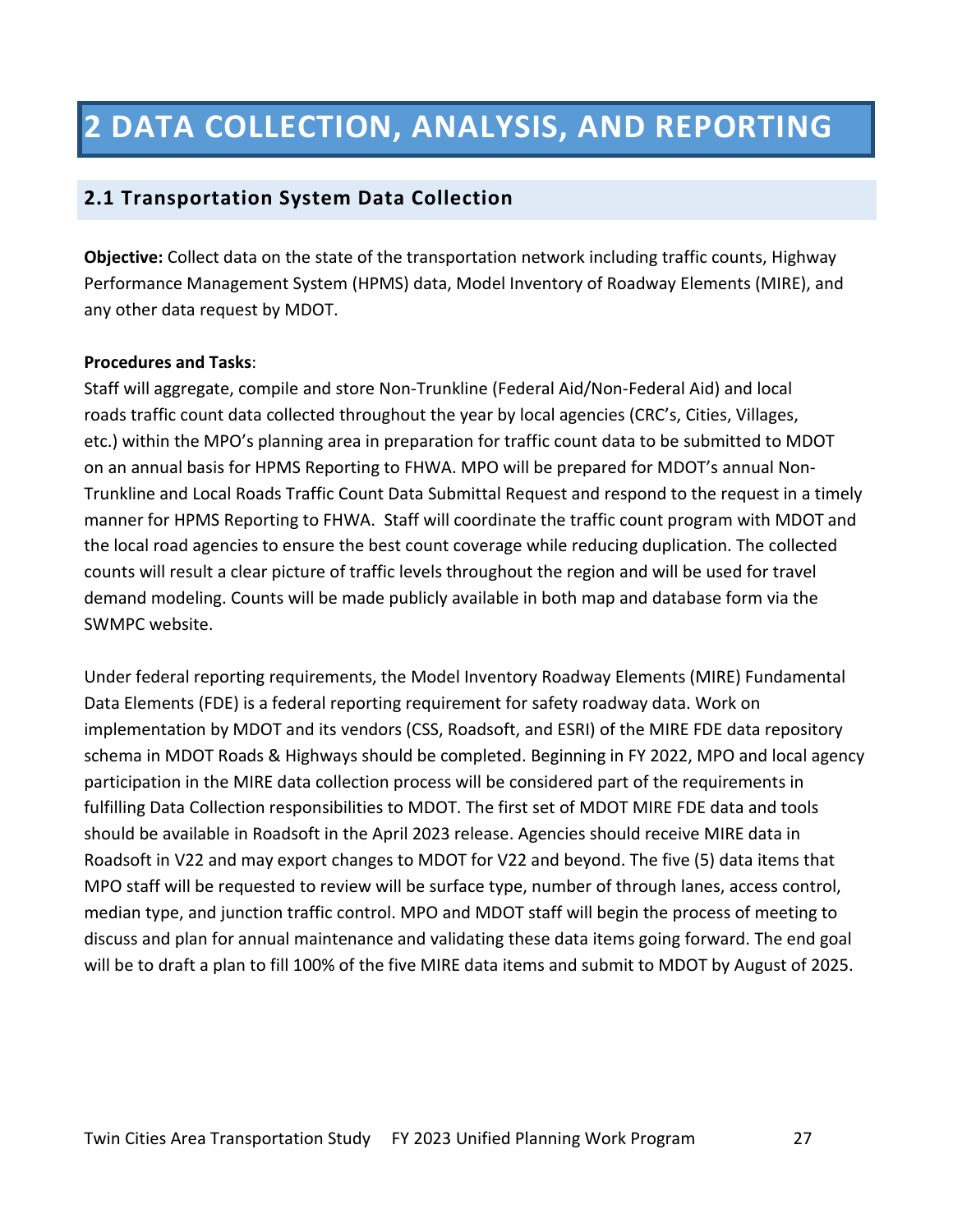| <b>Outcome</b>                                                          | <b>Timeline</b>                           |  |
|-------------------------------------------------------------------------|-------------------------------------------|--|
| Respond to requests from the public and the MPO members for traffic     | Continuous                                |  |
| count information                                                       |                                           |  |
| Updated traffic counts on roads where development has occurred or land  | 3rd & 4 <sup>th</sup> Quarter             |  |
| use has changed.                                                        |                                           |  |
|                                                                         |                                           |  |
| Up to date searchable online data base of requested traffic counts      | Continuous                                |  |
| Monitor existing traffic volumes on the federal aid roadway system      |                                           |  |
| throughout the TwinCATS study area for use in project development in    | Continuous                                |  |
| accordance with the Planning and Environmental Linkages (PEL)           |                                           |  |
| Collection equipment in state of good repair                            | Continuous                                |  |
|                                                                         | 3rd & 4th                                 |  |
| Coordination with local road agencies to obtain MIRE data.              | Quarter                                   |  |
| Collect Highway Performance Monitoring System (HPMS) data, which is     | 2 <sup>nd</sup> & 3 <sup>rd</sup> Quarter |  |
| used for national trends and for air quality conformity monitoring.     |                                           |  |
| Use the data collected to support the development of technical analysis | Continuous                                |  |
| tools as required by the planning process.                              |                                           |  |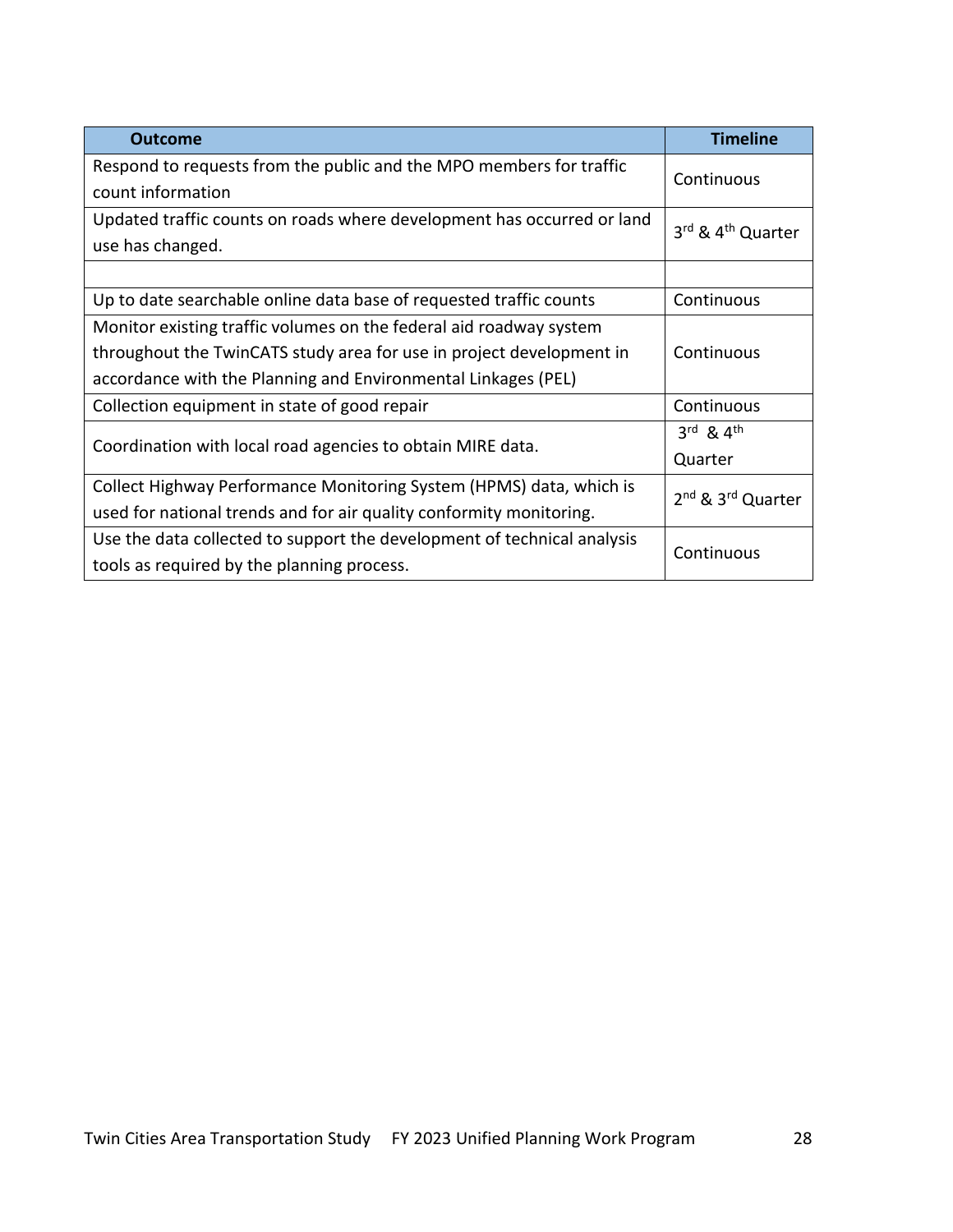# **2.2 Data Mapping, Analysis, and Reporting**

**Objective:** Effectively research, maintain, monitor, and analyze a wide variety of data and information needed for the comprehensive transportation planning process.

**Procedures and Tasks**: Facilitate better data-driven decision making by communicating the results of transportation data analysis. Present transportation analysis to MPO members and the public using maps and graphics to make transportation issues easier to understand. Prepare necessary technical reports on a wide variety of transportation issues that will influence the MPO and our participating agency's overall planning coordination.

Staff will continue to create online mapping tools in addition to creating hard copy maps upon request. Staff will also publish reports on performance measures, and other topics of interest for MPO members. System performance data encompasses all information necessary for good decision-making, including traffic counts, safety, demographics, economic indicators, and land use.

| <b>Outcome</b>                                                                  | <b>Timeline</b>         |
|---------------------------------------------------------------------------------|-------------------------|
| Data necessary for transportation system performance, socioeconomic,            | Continuous              |
| demographic, land use, and environmental analysis.                              |                         |
| Mapping of land use, transportation systems, crashes, economic data etc. to     | Continuous              |
| facilitate decision-making.                                                     |                         |
| Annual report on federal and local performance measures and targets             | 3rd Quarter             |
| Catalog of data sets for use in GIS applications and other types of analysis.   | Continuous              |
| Proficiency in ARCPRO & ARC GIS Online Software.                                | Continuous              |
| Identification of changes in land use plans and assessment of their impacts on  | Continuous              |
| transportation.                                                                 |                         |
| Online/interactive mapping applications to display data on land use,            | Continuous              |
| transportation, environmental, and socio-economic factors.                      |                         |
| Provide mapping applications for our members and public to communicate          | Continuous              |
| data in a user-friendly format.                                                 |                         |
| Maintain inventories of environmentally sensitive areas and analysis of         |                         |
| environmental mitigation for wetlands, land use/cover, historic sites, or other | Continuous              |
| sensitive areas.                                                                |                         |
| 2020 Census data updated as released                                            | Continuous              |
| Update maps/data/graphics for environmental justice analysis.                   | $1st$ quarter           |
| Review urban boundary data when released by US Census                           | 4 <sup>th</sup> quarter |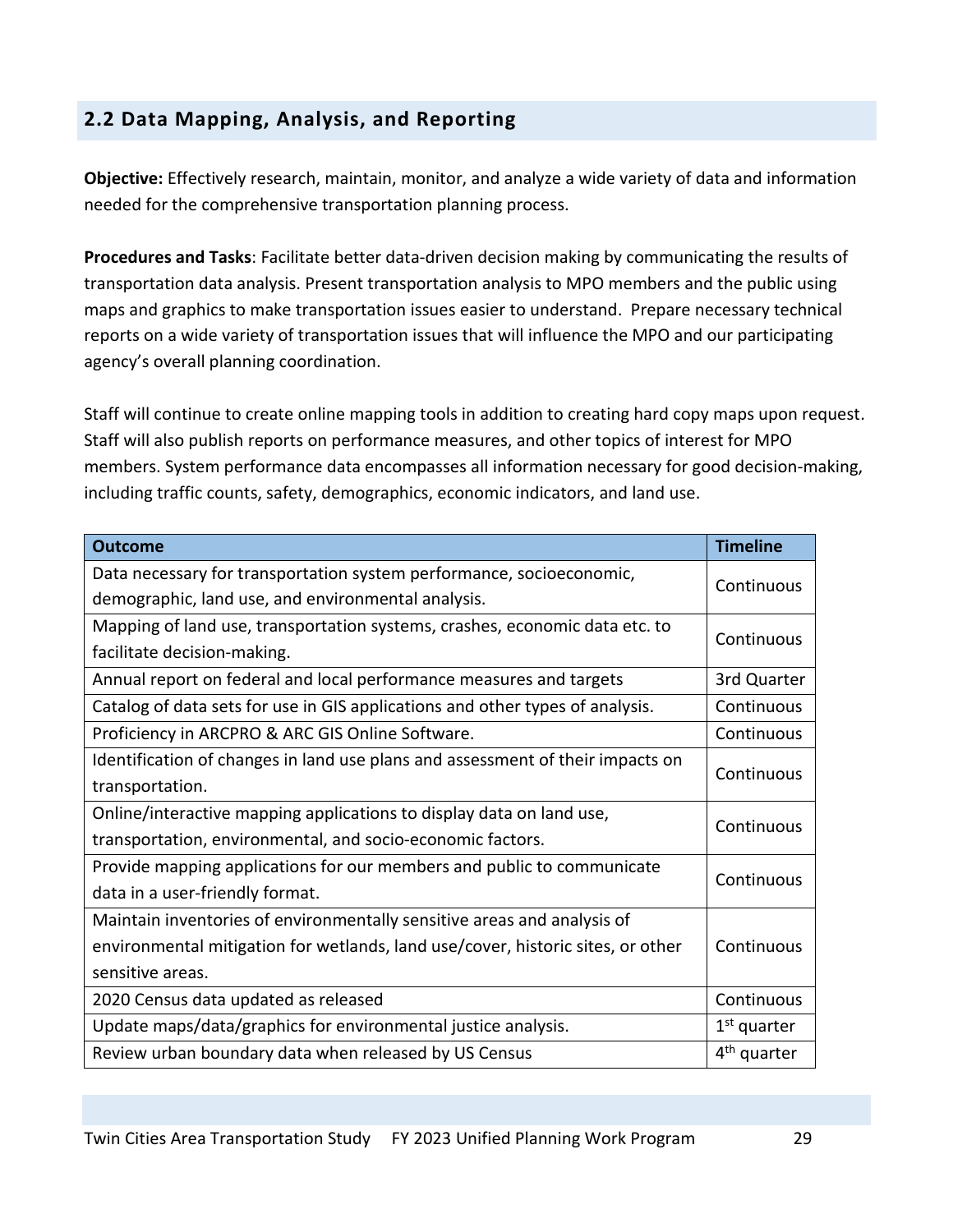### **2.3 Asset Management**

**Objective**: Provide technical assistance to the Asset Management Council (TAMC) as required by Public Act 499 of 2002.

The resources allocated to the Metropolitan/Regional Planning Organization (MPO/RPO) from the Transportation Asset Management Council (TAMC) annual budget shall be utilized to assist in the completion of the TAMC Work Program. All work shall be consistent with the policies and priorities established by the TAMC. All invoices submitted for reimbursement of Asset Management activities shall utilize Michigan Department of Transportation (MDOT) standard invoice forms and include the required information for processing. The MPO/RPO shall complete the required products and perform tasks according to the timeframes and directives established within TAMC's data collection policies, which can be found on the TAMC website (http://www.michigan.gov/tamc). The MPO/RPO will emphasize these tasks to support the largest Public Act 51 agencies (agencies that certify under Public Act 51 a minimum of 100 centerline miles of road) within the planning area when resources are limited. The activities eligible for TAMC reimbursement include the following:

**Procedures and tasks:** The resources allocated to the Metropolitan/Regional Planning Organization (MPO/RPO) from the Transportation Asset Management Council (TAMC) annual budget shall be utilized to assist in the completion of the TAMC Work Program. All work shall be consistent with the policies and priorities established by the TAMC. All invoices submitted for reimbursement of Asset Management activitiesshall utilize Michigan Department of Transportation (MDOT) standard invoice forms and include the required information for processing. The MPO/RPO shall complete the required products and perform tasks according to the timeframes and directives established within TAMC's data collection policies, which are located on the TAMC website (https://www.michigan.gov/documents/tamc/Policy\_for\_Collection\_of\_Roadway\_Surface\_Condition Data 602939 7.pdf). The MPO/RPO will emphasize these tasks to support the top 125 Public Act 51 agencies (agencies that certify under Public Act 51 a minimum of 100 centerline miles of road) within the planning area when resources are limited. The activities eligible for TAMC reimbursement include the following:

#### **TASKS**

- 1. Training Activities
	- A. Attendance at training seminar(s) on the use of Pavement Surface Evaluation and Rating (PASER) and Inventory-based Rating System for unpaved roadways.
	- B. Represent MPO/RPO at TAMC-sponsored conferences and seminars, including attending either the spring or fall TAMC Conference.
	- C. Attend TAMC-sponsored Investment Reporting Tool (IRT) training seminars.
	- D. Attend TAMC-sponsored Asset Management Plan Development training seminars.
- 2. Data Collection Participation and Coordination
	- A. Federal Aid System: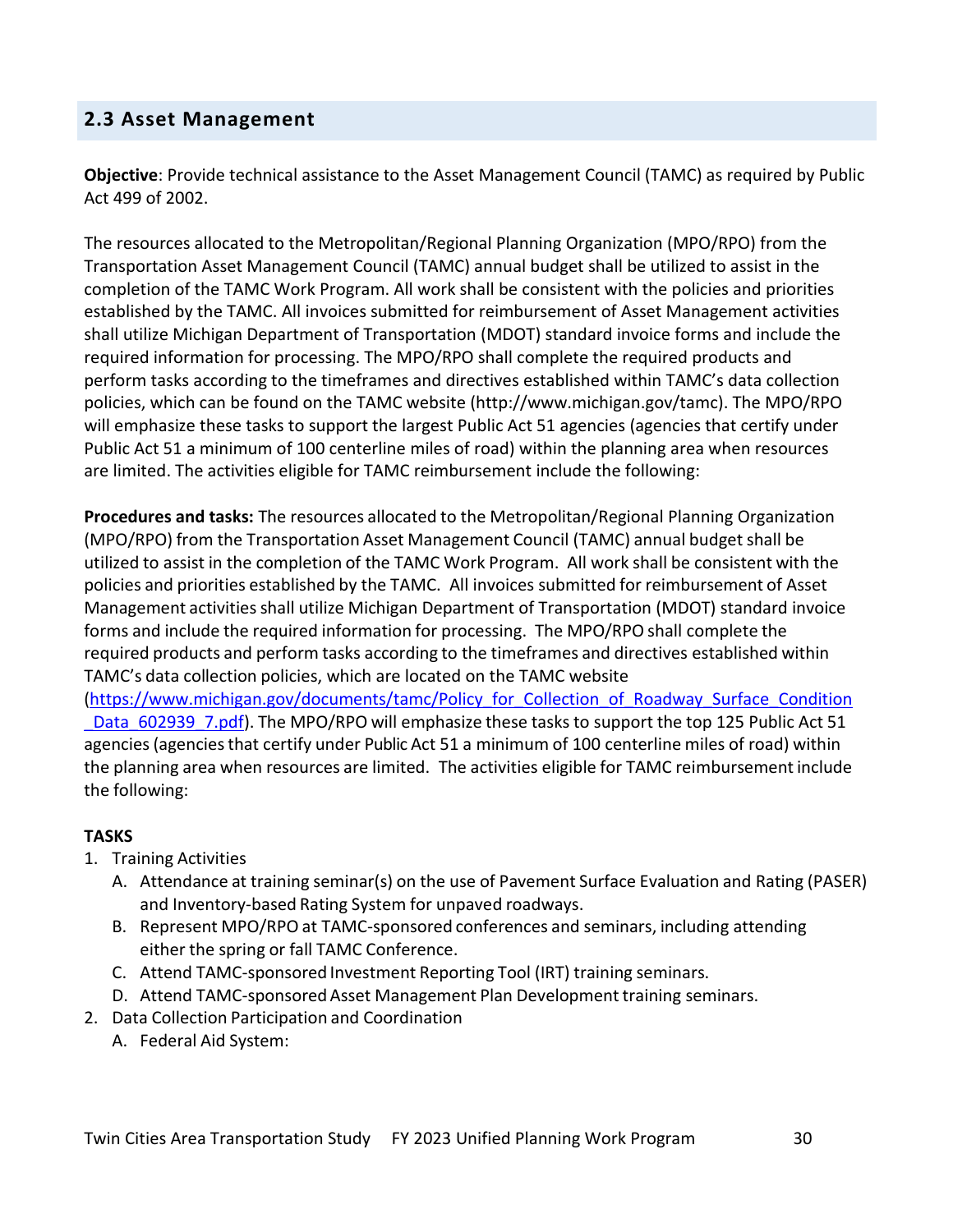- 1) Organize schedules with Public Act 51 agencies within MPO/RPO's boundary for participating in Federal Aid data collection efforts; ensure all participants of data collection have accessto State of Michigan travel reimbursement rates.
- 2) Coordinate, participate, and facilitate road surface data collection on approximately one-half of the Federal Aid System in accordance with the TAMC Policy for the Collection of Roadway Condition Data on Federal Aid Eligible Roads and Streets.
- 3) Collect unpaved roadway condition data on approximately half of any unpaved Federal Aid eligible roadways using the Inventory-based Rating System developed by the Michigan Technological University's Center for Technology and Training.
- B. Non-Federal Aid System:
	- 1) It is required that the RPO/MPO make a formal call for interest for NFA data collection reimbursements to their respective Act 51 agencies annually, and that requests by Act 51 agencies are submitted to their respective RPO/MPO by October 1 each year to assist in the coordination of data collection priorities of the following data collection season. The RPO/MPO may allocate reimbursements for Non-Federal Aid data collection to Public Act 51 agencies according to the resources available to them in the manner that best reflects the priorities of their area and supports the TAMC work.
	- 2) Coordinate Non-Federal Aid data collection cycles with Public Act 51 agencies with an emphasis on the top 125 agencies.
	- 3) Ensure all participants of data collection understand proceduresfor data sharing with TAMC as well as TAMC policy and procedures for collecting Non-Federal Aid data.
	- 4) Participate and perform data collection with Public Act 51 agencies on an as-needed basis for the data collection of Non-Federal Aid roads when requested.
- 3. Equipment
	- 1) Ensure rating teams have the necessary tools to complete the federal aid data collection activity by maintaining a laptop compatible with the Laptop Data Collector and Roadsoft programs, a functioning Global Positioning System (GPS) unit, and other required hardware in good working order.
	- 2) Communicate any equipment needs and purchases with the TAMC Coordinator; laptops are eligible for replacement on a three-year cycle.
- 4. Data Submission
	- 1) Develop and maintain technical capability to manage regional Roadsoft databases and the Laptop Data Collector program; maintain a regional Roadsoft database that is accurate and consistent with local agency data sets.
	- 2) Coordinate Quality Assurance/Quality Control activities and data submission tasks according to protocols established in TAMC Data Collection Policiesfor Federal Aid and Non-Federal Aid Roads.
	- 3) Monitor and report status of data collection efforts to TAMC Asset Management Coordinator through monthly coordinator calls and/or monthly or quarterly program updatesthat are mailed with invoices.
	- 4) Provide links on agency websites and reportsto the TAMC website, interactive maps and dashboards for the dissemination of roadway data.
- 5. Asset Management Planning

Twin Cities Area Transportation Study FY 2023 Unified Planning Work Program 31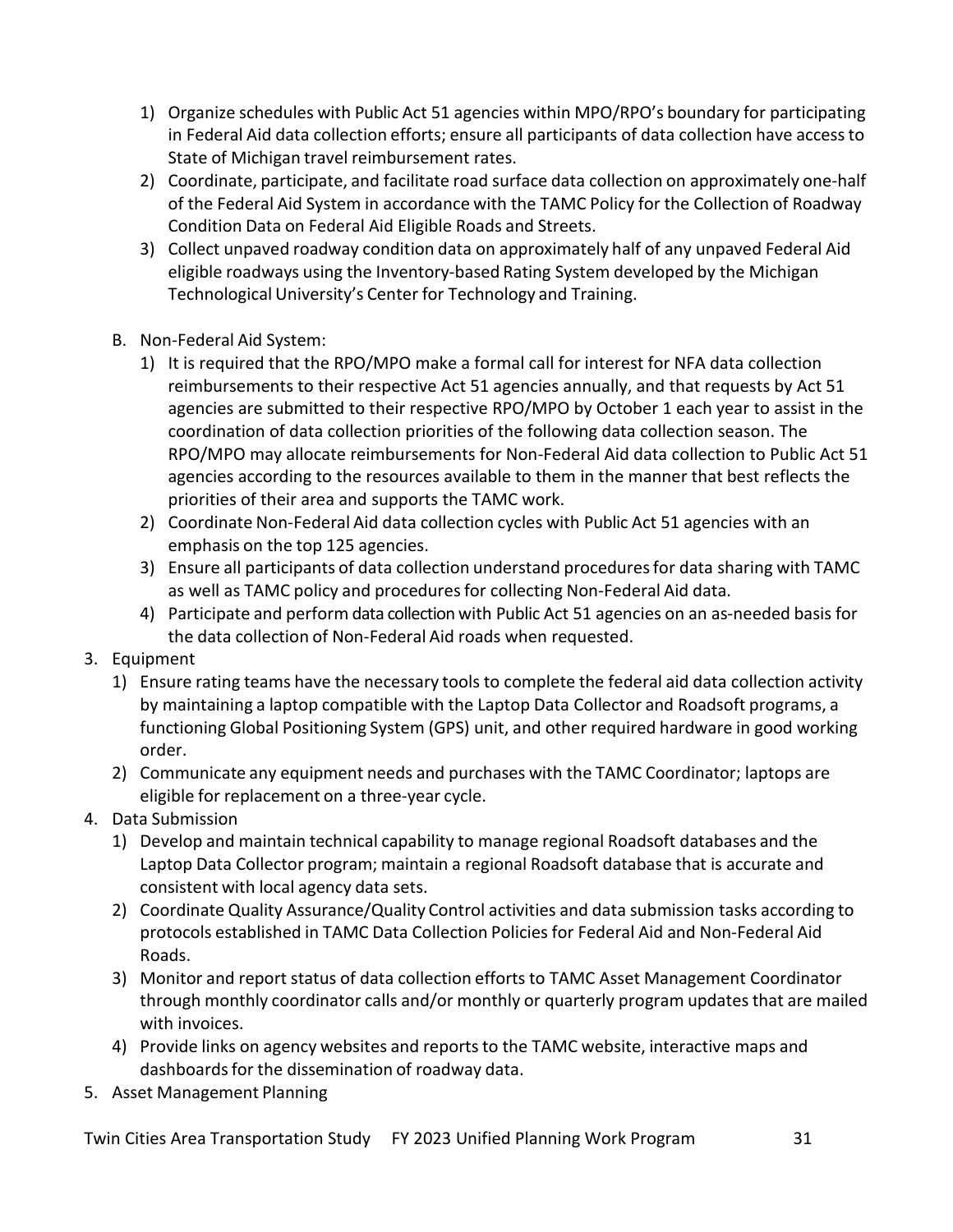- A. Participate and attend TAMC-sponsored training and workshopsin order to provide technical support for Asset Management Plan development activities.
- B. Provide an annual reporting of the status of Public Act 51 agency Asset Management Plans and keep abreast of the status of these plans for updates and revision.
- C. Provide technical assistance and training funds to Public Act 51 agencies during the development of local Asset Management Plans using TAMC templates when applicable; coordinate these tasks with an emphasis on the Top 125 agencies.
- 6. Technical Assistance
	- A. Provide technical assistance to local agencies in using the TAMC reporting tools for planned and completed infrastructure investments or any other TAMC Work Program Activity.
	- B. Integrate PASER ratings and asset management into project selection criteria:
		- 1) Analyze data and develop road preservation scenarios.
		- 2) Analyze performance of implemented projects.
- 7. Bridge and Culvert Inventory and Condition Data Collection

A. Provide administrative and technical assistance to Public Act 51 agencies and MDOT for reimbursement of TAMC funds for participation in data collection efforts for culvert inventory, condition assessment and data submission.

B. Utilize TAMC reporting forms to communicate progress and expenditures of Public Act 51 agencies to assist TAMC in the Culvert Mapping Pilot Report.

C, Act 51 agencies must submit a written request for reimbursement; the request should include a total estimate of costs (actual costs claimed must not exceed the estimated costs) for the data gathering, trained/certified team members' time, and vehicle use. This request must also clarify which fiscal year the data collection and reimbursement will take place. Requests for bridge data collection reimbursement authorization are required to be received by the RPO/MPO by October 1 of each year. The RPO/MPO decision on what requests for reimbursement are approved may consider available budget, absence or age of bridge data to be collected and the last year of reimbursement to the road agency for that bridge data set.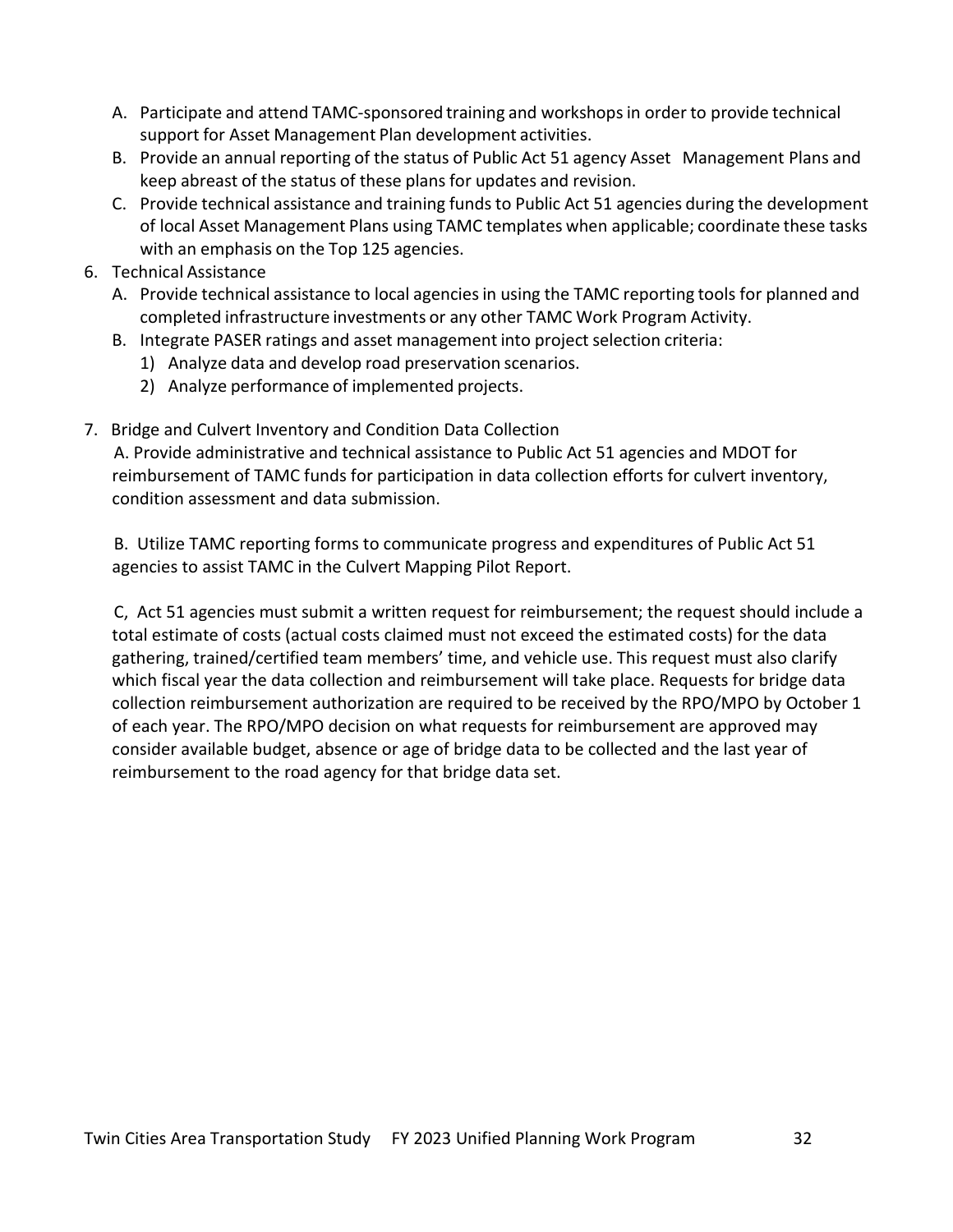| <b>Outcome</b>                                                                                                                                                                                                                                                                                                                          | <b>Timeline</b>         |
|-----------------------------------------------------------------------------------------------------------------------------------------------------------------------------------------------------------------------------------------------------------------------------------------------------------------------------------------|-------------------------|
| PASER data for Federal Aid System submitted to TAMC via the IRT.                                                                                                                                                                                                                                                                        | 1 <sup>st</sup> Quarter |
| PASER data for Non-Federal Aid System submitted to TAMC via the IRT.                                                                                                                                                                                                                                                                    | 1 <sup>st</sup> Quarter |
| Quarterly reports submitted with invoices to TAMC Coordinator.                                                                                                                                                                                                                                                                          | Quarterly               |
| Create an Annual Report of Asset Management program activities as well as a<br>summary of annual PASER condition data by local agency, functional<br>classification, and Public Act 51 Legal System; provide links to the Regional<br>Annual Report on agency website and submit copies to TAMC Coordinator by<br>April 1 of each year. | 2 <sup>nd</sup> Quarter |
| Prepare a draft status report of Public Act 51 agency Asset Management                                                                                                                                                                                                                                                                  | 4 <sup>th</sup> Quarter |
| activities and plans within MPO/RPO boundary by September 30 of each year.                                                                                                                                                                                                                                                              |                         |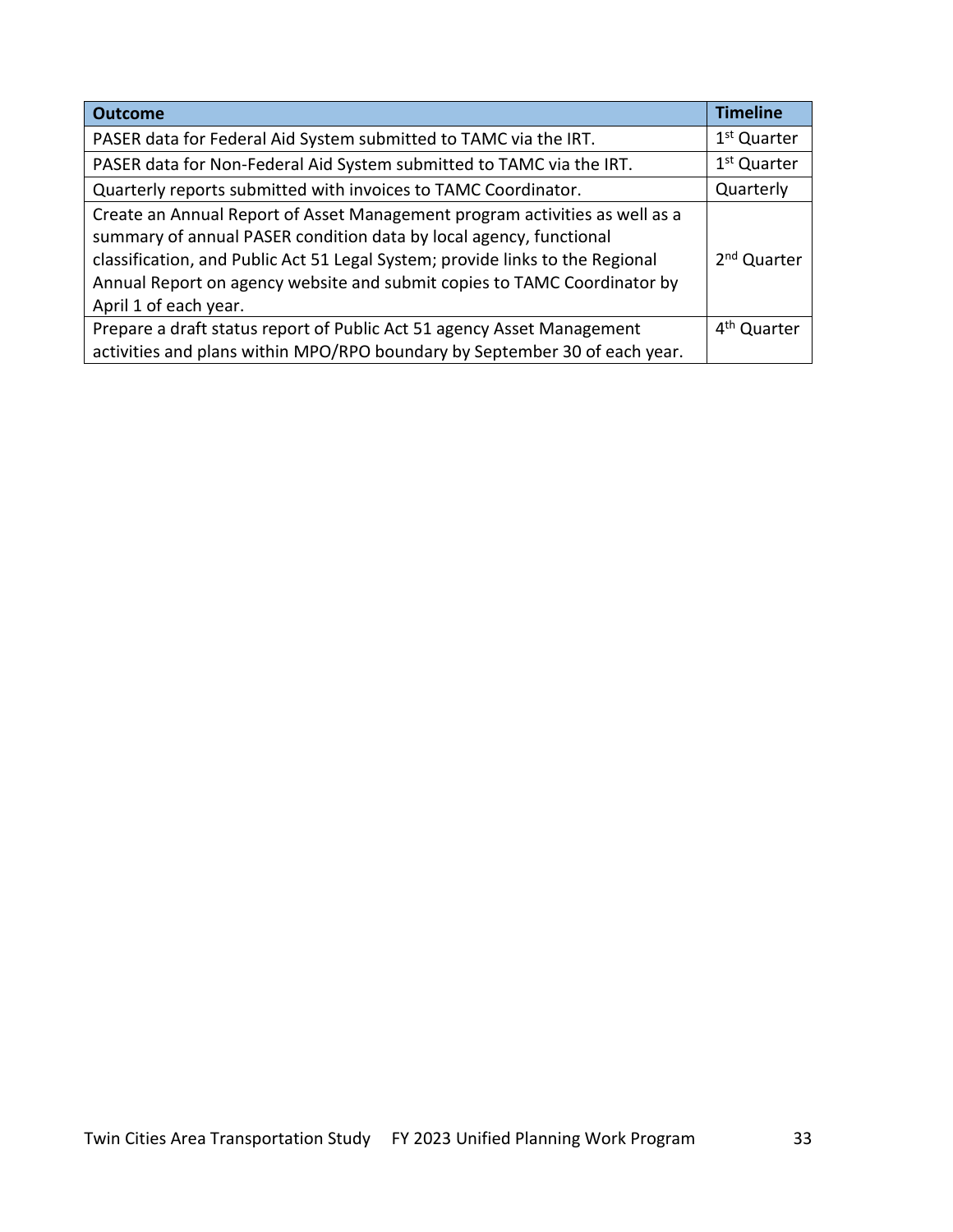# **2.4 Functional Classification System Updates**

**Objective:** Review the National Functional Classification (NFC) based on changes to traffic counts and local development to determine if updates are required. Assist road agencies with the NFC reclassification process.

**Procedures/Tasks**: The National Functional Classification (NFC) is a federal system of classifying all streets, roads, and highways according to their function. The NFC determines federal-aid eligibility of roadways. Local road agencies are charged with approving any change to the NFC on roads within their jurisdiction. As traffic volumes and land use change, roads must adapt. Occasionally these changes alter the function of a road such that a change in the NFC is required. Staff will stay informed about major changes to land use, and traffic volumes to identify when a NFC change might be warranted. TwinCATS will coordinate NFC revisions with the Michigan Department of Transportation (MDOT) and the appropriate road agencies within the planning area.

| <b>Outcome</b>                                                              | Timeline                |  |
|-----------------------------------------------------------------------------|-------------------------|--|
| Work with local jurisdictions and Michigan Department of Transportation to  |                         |  |
| determine if changes to the NFC classifications are required.               | 2 <sup>nd</sup> quarter |  |
| Provide technical assistance to local road agencies in the reclassification | As needed               |  |
| process.                                                                    |                         |  |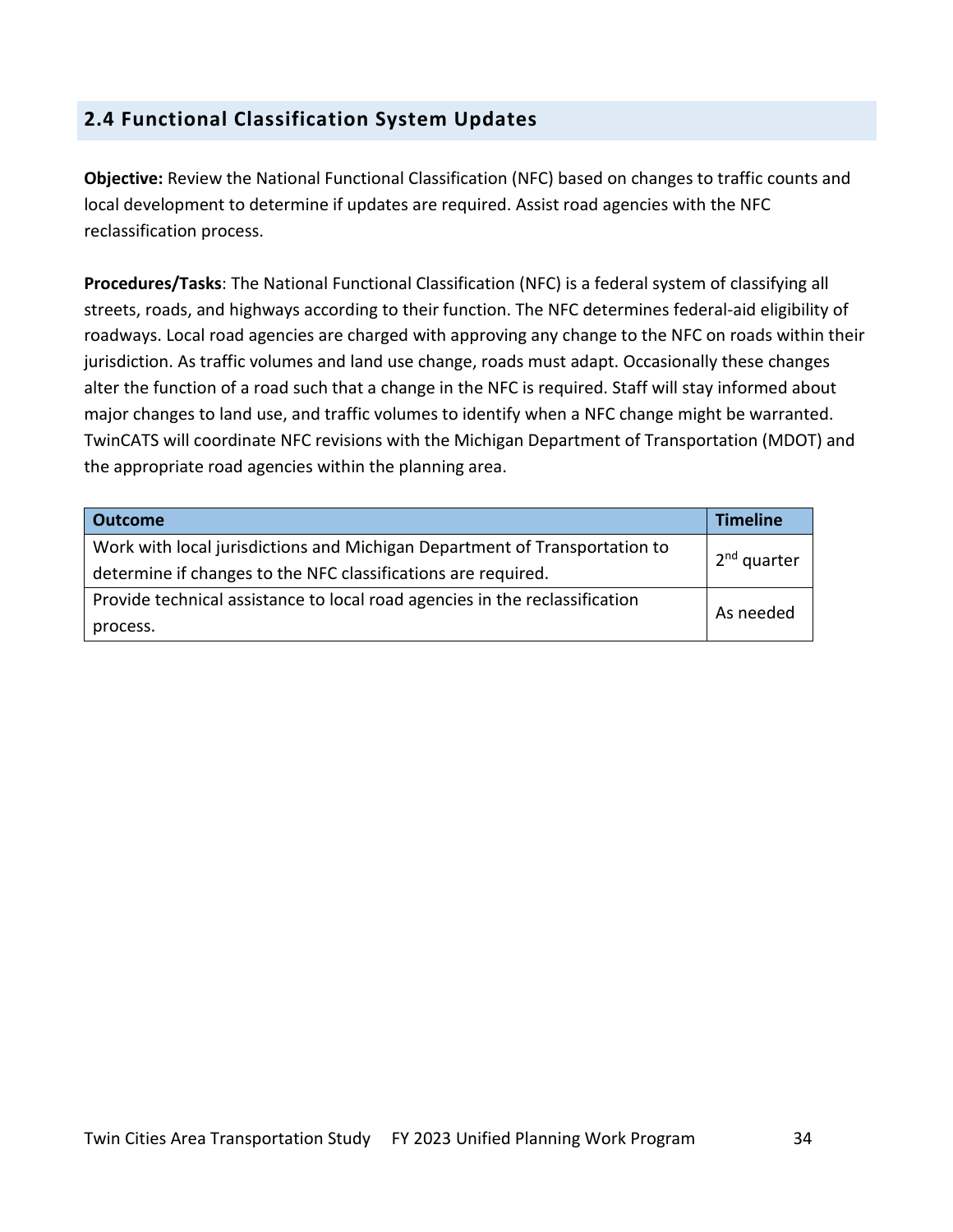# **3 TRANSPORTATION PLANNING**

# **3.1 Planning Technical Support to MPO Members**

**Objective:** Provide technical assistance to the public and MPO members; including public transit providers, local jurisdictions, MDOT, and federal agencies.

**Procedures and Tasks:** Technical assistance is a constant work item for the SWMPC and includes planning activities such as impact studies, master plan reviews, corridor reviews, or other coordination or data collection tasks to assist other organizations in implementing transportation-related projects. This work item will also include assisting members in preparing documentation for funding applications. Staff will provide technical assistance in the following areas:

- **Pedestrian and Bicycle Planning**: Staff strive to examine non-motorized transportation from the perspective of all users. Activities may include assisting in the evaluation the federal-aid network, or a portion thereof, for the installation of bike lanes, wayfinding system planning and coordinated signage, preparation of grant applications for pedestrian or bicycle projects, preparation of printed materials that promote pedestrian and bicycle transportation and cooperative education/enforcement efforts with local law enforcement agencies related to pedestrian and cyclists. This task will also include evaluating connections and integration between passenger transportation and active transportation networks, including first and last mile connections.
- **Congestion Mitigation and Air Quality (CMAQ):** Staff assists with the administration of the CMAQ program, including convening meetings and monitoring the status of CMAQ projects. As air quality standards change, staff keep MPO members appraised of any changes that affect CMAQ funding and eligibility.
- **Carbon Reduction Program:** Staff will promote and assist with the programming and administration of the Carbon Reduction Program, including convening project selection meetings and monitoring the status of projects utilizing Carbon Reduction funding.
- **Highway Safety Improvement Program (HSIP)**: Staff will promote the HSIP program and assist with applications. This includes providing safety data and analysis for use in project applications.
- **Transit Planning:** To enhance and continue the development of an efficient and effective transit service in Berrien County area. This activity will provide the avenue to perform in-depth studies of transit-related problems in operations/management and service planning. Staff will perform any unanticipated work including activities resulting from the interpretation and/or implementation of certain IIJA Act requirements by FHWA/FTA and/or MDOT, results from the TCATA Certification Review, or any new state or federal transportation legislation that may be put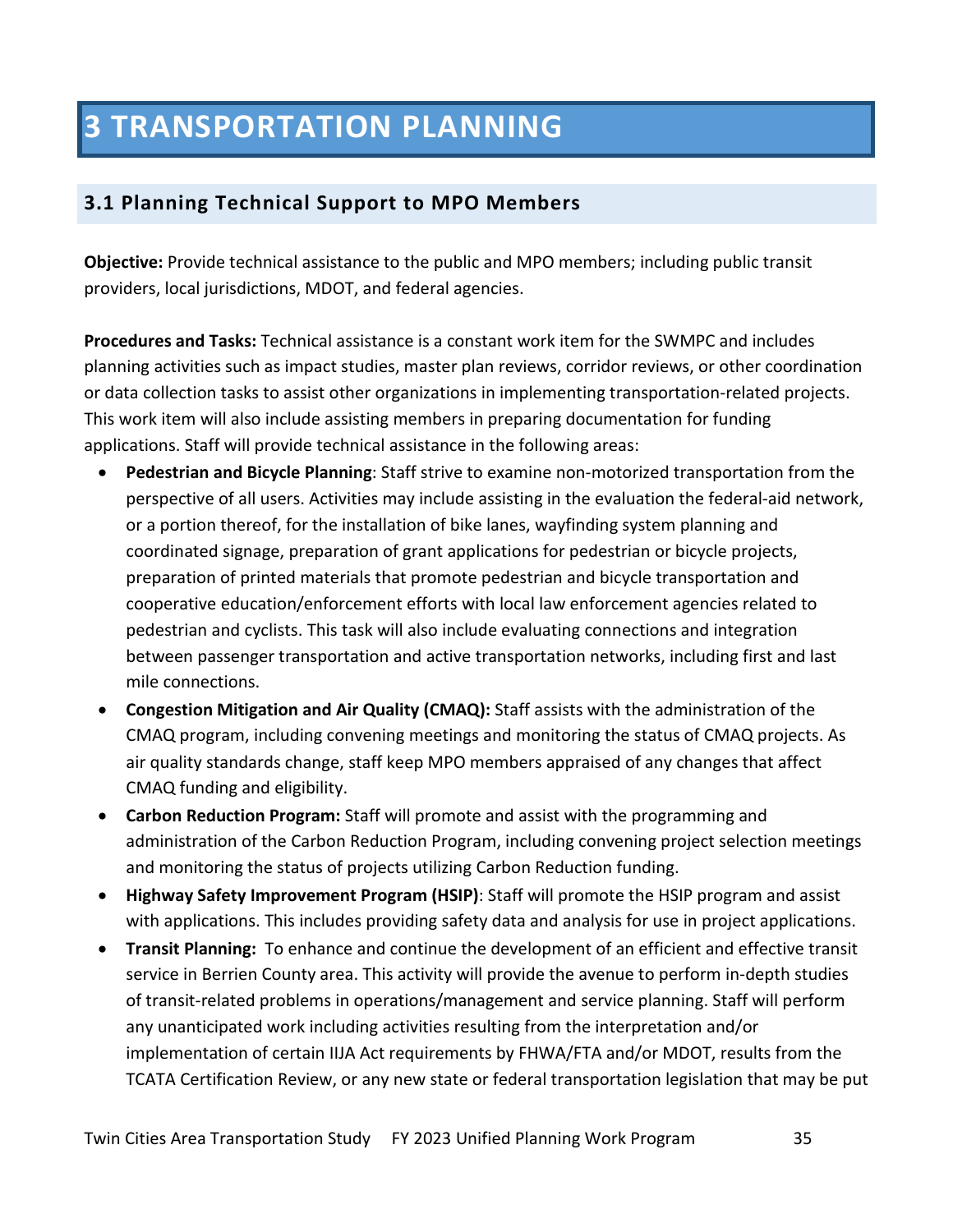in place. Specifically, this could include activities related to working with MDOT and TCATA in the review and development of performance targets and/or activities resulting from new guidance released from FHWA/FTA or development of specific performance measures by MDOT.

| <b>Outcome</b>                                               | <b>Timeline</b>         |
|--------------------------------------------------------------|-------------------------|
| Sharing of expertise and knowledge with appropriate agencies | Continuous              |
| and the general public                                       |                         |
| Applications prepared                                        | Continuous              |
| Improve research, collection, management, and integration of | Continuous              |
| safety data                                                  |                         |
| CMAQ 2023-2026 Project Selection Meetings                    | 1 <sup>st</sup> Quarter |
| Monitoring of air quality conformity designation             | As Needed               |
| Providing safety data for use in HSIP applications           | As Needed               |
| Support efforts to expand the use of electric public         | On-going                |
| transportation vehicles, including through public private    |                         |
| partnerships and collaboration with other Michigan agencies. |                         |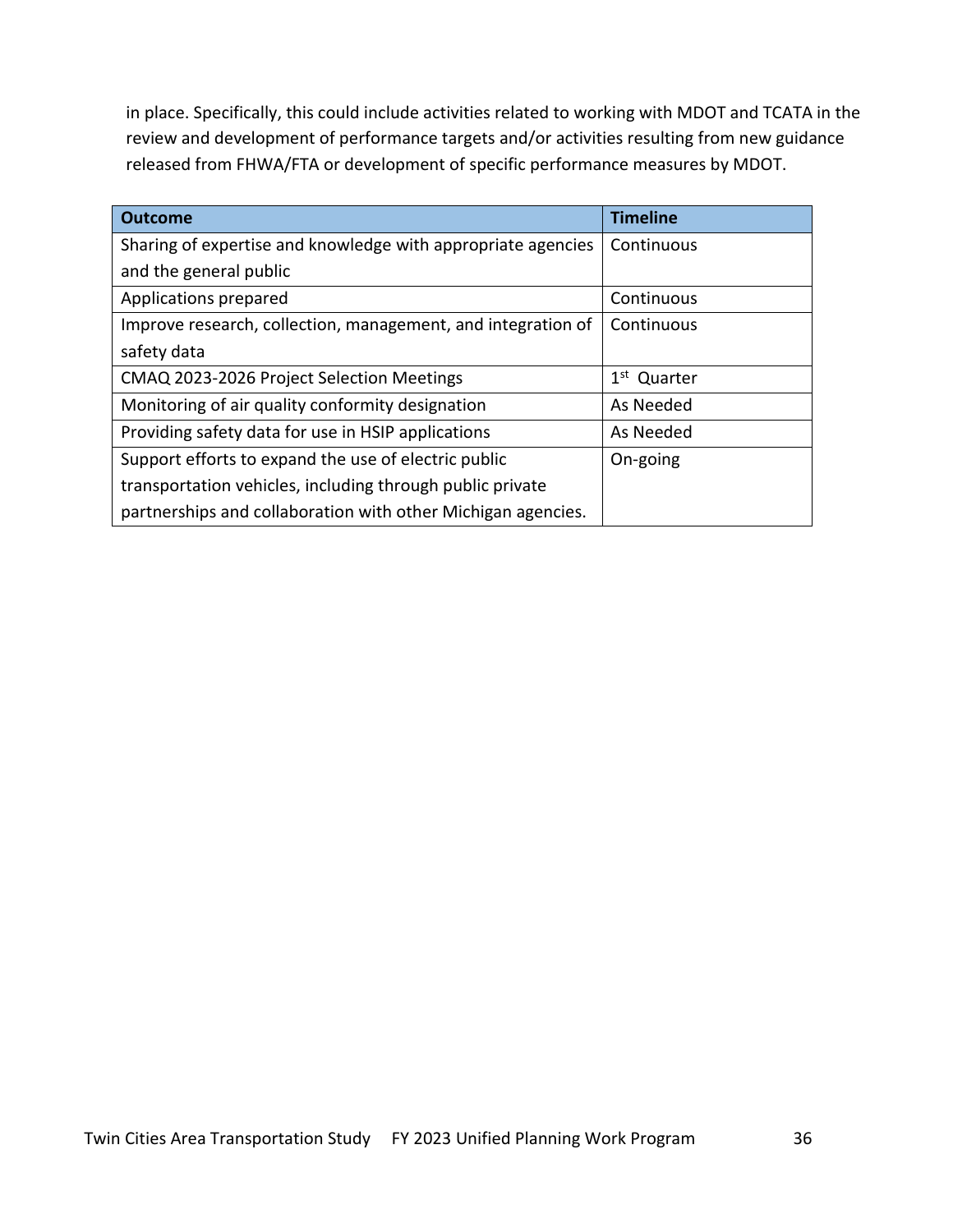# **3.2 Public and Stakeholder Outreach**

**Objective:** Follow the SWMPC Public Participation Plan when carrying out all planning activities by: Informing the general public, local officials and the TwinCATS committee members about transportation related issues and MPO activities, and providing the opportunity for public involvement in all transportation-planning initiatives undertaken by TwinCATS.

**Procedures and Tasks:** A robust and ongoing public involvement process is a vital component to successful transportation planning. The SWMPC Public Participation Plan provides guidance for this by requiring the following: providing complete information to the public and stakeholders, timely public notice of TwinCATS meetings, public comment periods, full public access to key decisions and decisionmaking processes; and support for early and continuing involvement of the public in all planning and programming activities. For all planning initiatives, staff will engage in numerous activities to encourage public involvement. Appropriate means of announcement such as newspaper notices, direct mailings, the SWMPC web site, and social media, will be used as appropriate. Staff will continue its efforts to make TwinCATS documents and meeting material easily accessible online. Staff will also use a variety of education and outreach methods to help promote public awareness of transportation issues and TwinCATS involvements. All public outreach efforts will be documented and reviewed to make improvements to the process. Staff will also periodically review the Public Participation Plan and make updates to ensure the plan reflects the best practices in public engagement.

| <b>Outcome</b>                                                 | <b>Timeline</b> |  |
|----------------------------------------------------------------|-----------------|--|
| A well informed public who are able to have their wishes       | Continuous      |  |
| reflected in the work TwinCATS conducts.                       |                 |  |
| Documentation of the public involvement process.               | Continuous      |  |
| Documentation of public notices placed to solicit public       | Continuous      |  |
| involvement in planning initiatives.                           |                 |  |
| Articles written for the SWMPC newsletter.                     | Quarterly       |  |
| Educational materials to promote awareness of                  |                 |  |
| transportation issues.                                         | As Needed       |  |
| Soliciting public feedback through comment forms, surveys,     | As Needed       |  |
| and other methods.                                             |                 |  |
| Hosting public meetings to facilitate discussion between staff | As Needed       |  |
| and members of the public.                                     |                 |  |
| Maintaining a list of stakeholders and interested parties.     | Continuous      |  |
| Review of the SWMPC Public Participation Plan                  | Annually        |  |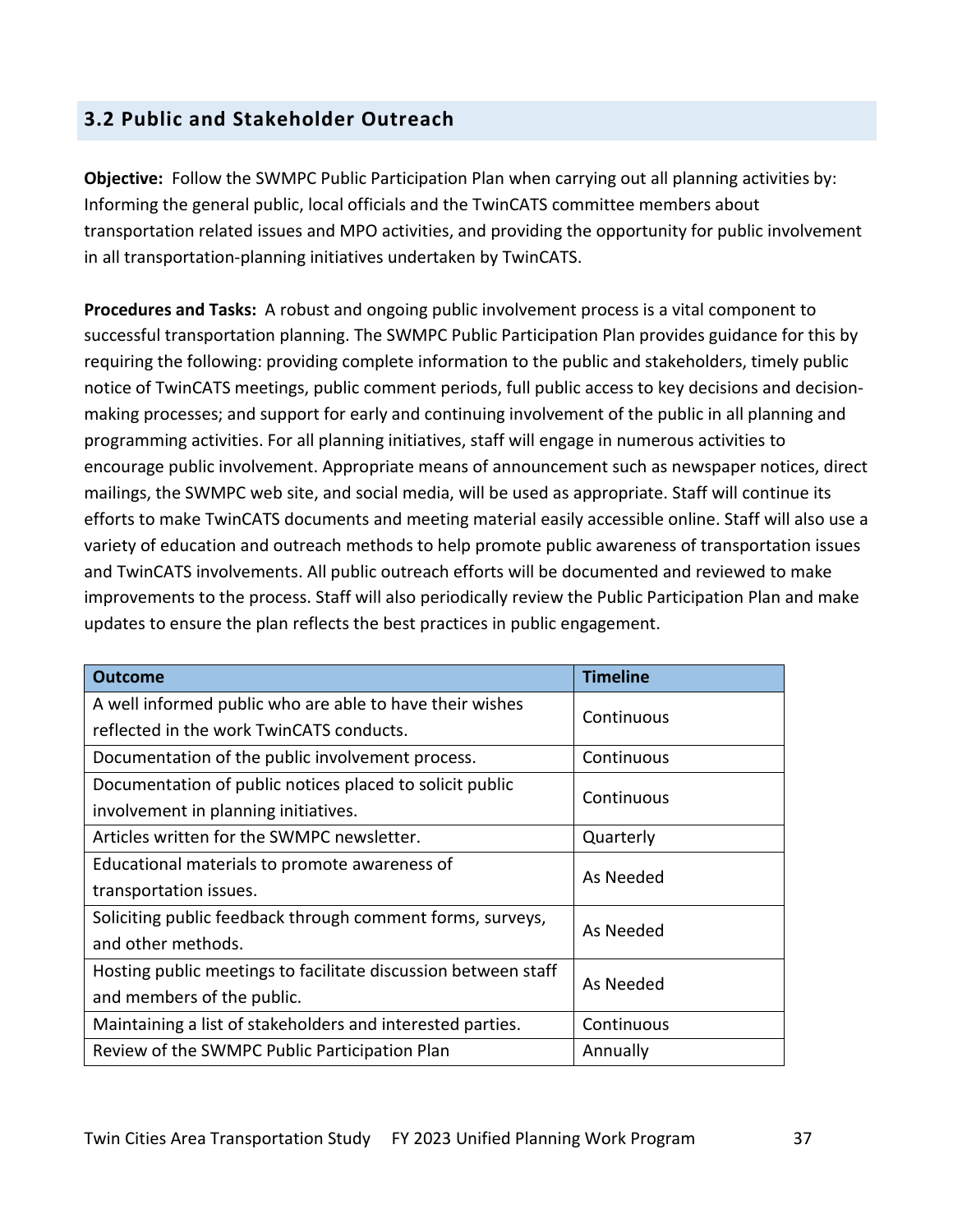# **3.3 Transportation System Security & Emergency Preparedness**

**Objective**: The purpose of this task is to identify and advance strategies that increase the security of the transportation system.

**Procedures and Tasks**: One of the goals of the TwinCATS 2045 Long Range Transportation Plan is to develop a transportation system which is safe and secure for all of its users. Staff will continue to coordinate with local road agencies and transportation providers to identify system security and emergency preparedness plans which are currently in place. Staff will also coordinate with the Berrien County Emergency Services Department, which has been working with local units of government to prepare plans and strategies for emergency response. Staff assistance will be offered to TwinCATS members to identify strategies regarding mitigation, preparedness, response, and recovery.

| <b>Outcome</b>                                                                                                                                                                                                            | <b>Timeline</b> |
|---------------------------------------------------------------------------------------------------------------------------------------------------------------------------------------------------------------------------|-----------------|
| Coordination with local road agencies and TCATA in the<br>development of appropriate emergency relief and disaster<br>preparedness strategies for drivers, pedestrians, and cyclists.                                     | Ongoing         |
| Participate in meetings of the Berrien County Local Emergency<br>Planning Committee (LEPC) as well as other entities focused on<br>mitigation, preparedness, response, and recovery efforts related<br>to transportation. | Monthly         |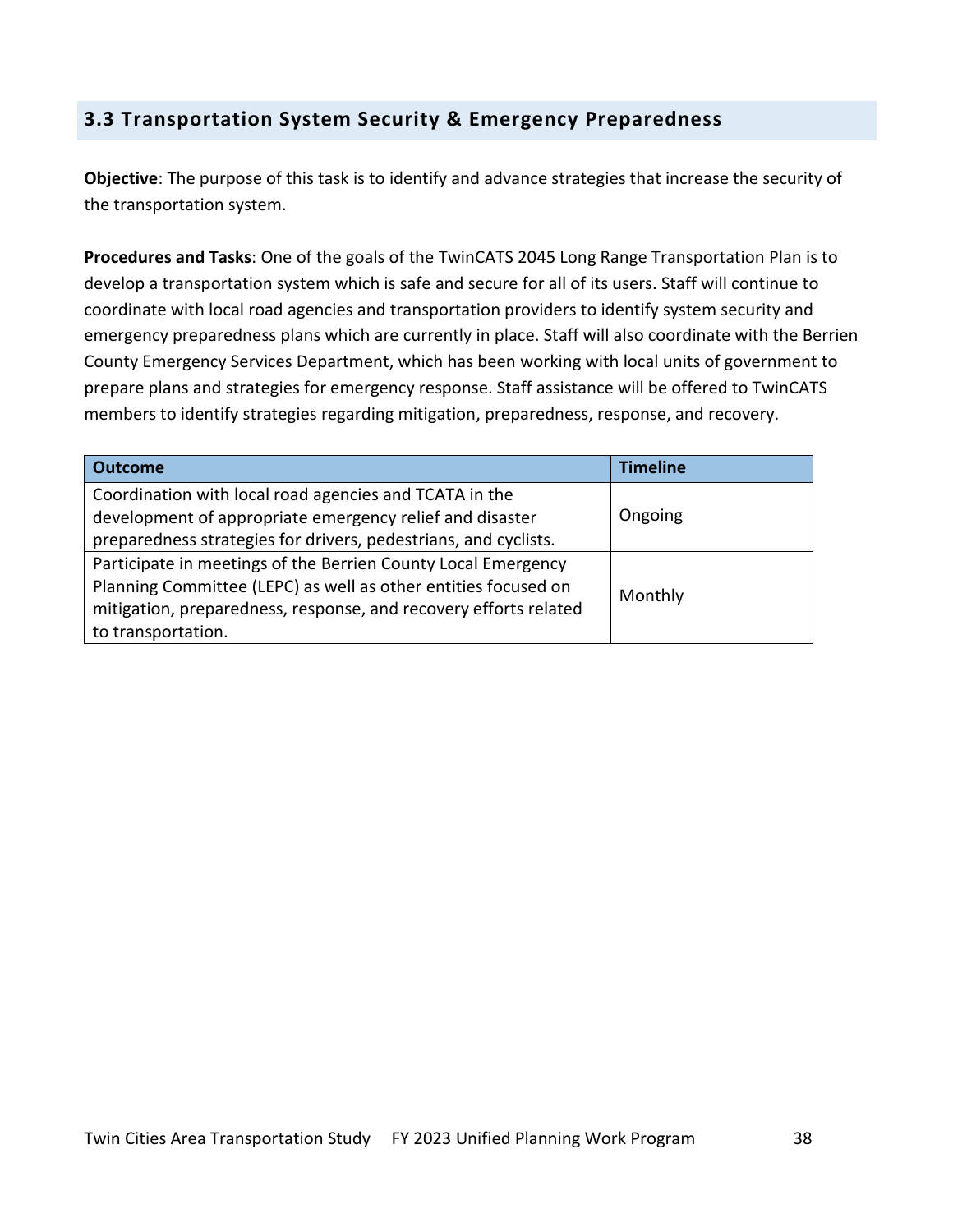### **3.4 Human Services Transportation Coordination**

#### **Objective:**

Foster livable communities by ensuring public transportation and mobility options are accessible and integrated throughout the study area.

**Procedures and Tasks**: Continue to address the importance of transportation needs for the older adults, individuals with disabilities, and low-income residents in conjunction with ongoing public transit, paratransit, mobility management, and community-based transportation planning activities. This task will include assisting organizations to help establish or expand community-based transportation services, including active transportation, non-emergency medical transportation, senior services center transportation, and veteran transportation. Staff will provide coordination, outreach, and technical assistance to the local human health service agencies including: Disability Network of Southwest Michigan, Berrien County Health Department, Area Agency on Aging, Department of Health and Human Services, Riverwood Mental Health, Spectrum Health, local governments, human service agencies, and community organizations that seek to enhance and extend safe mobility for the older adults, individuals with disabilities and low income residents.

| <b>Outcome</b>                                                                 | <b>Timeline</b> |
|--------------------------------------------------------------------------------|-----------------|
| Analyze MDOT Public Transit Management System (PTMS) reports to monitor        |                 |
| the performance of Twin Cities Area Transportation Authority for mobility-     | Continuous      |
| impaired populations.                                                          |                 |
| Consult and coordinate with mobility-impaired advocates to develop funding     | Continuous      |
| and project approaches that address access issues.                             |                 |
| Compile data on obstacles to access and mobility and assist in the preparation |                 |
| of informational materials for community education on access and mobility      | Continuous      |
| issues.                                                                        |                 |
| Create and administer surveys as needed.                                       | As needed       |
| Develop strategies to create efficiencies in transportation services for the   | Continuous      |
| elderly and individuals with disabilities.                                     |                 |
| Assist local sponsors in developing grant applications.                        | As Needed       |
| Provide technical assistance to MDOT when needed regarding mobility            | As Needed       |
| planning guidance and processes                                                |                 |
| Facilitate ways for different transportation providers to interact             | Continuous      |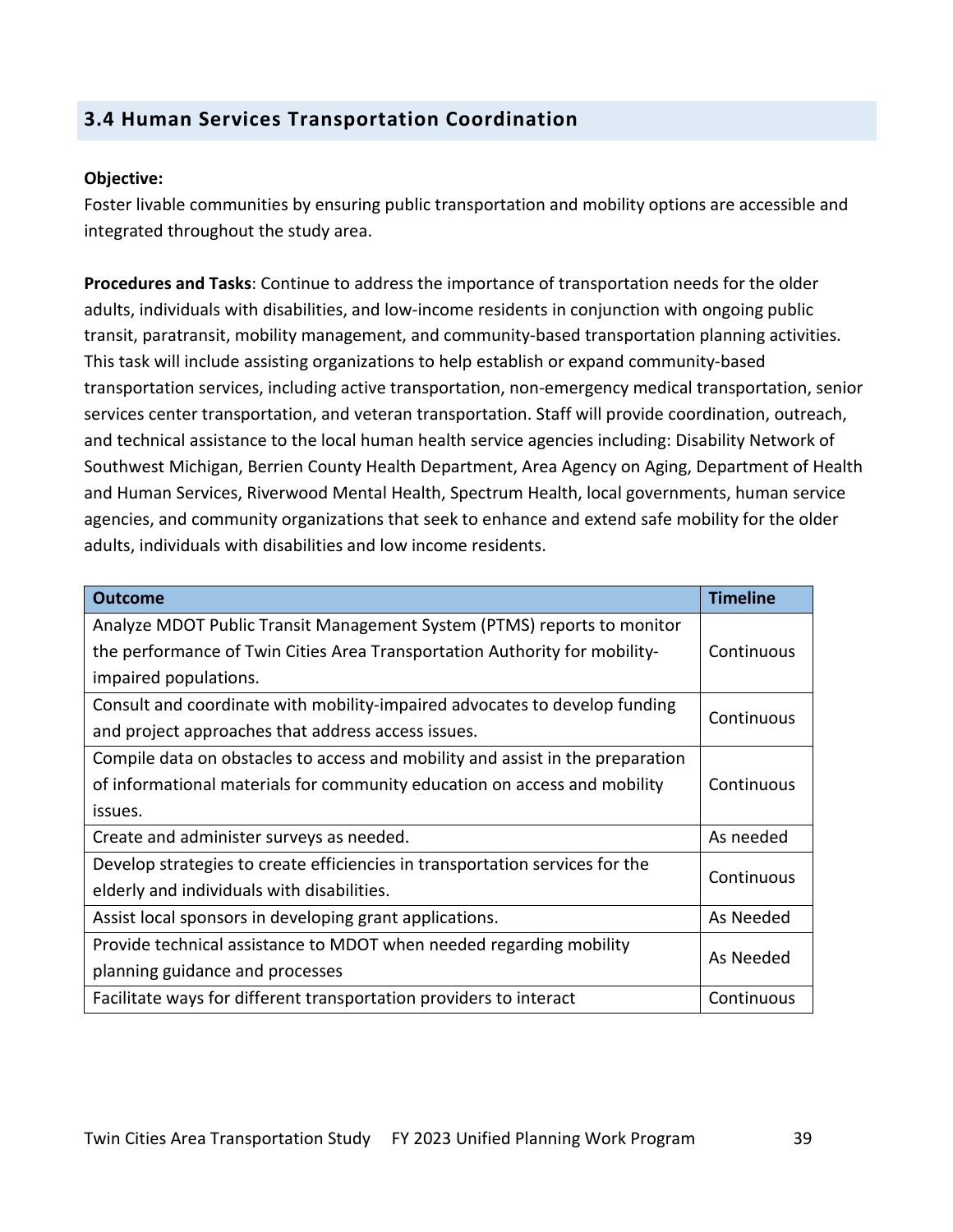# **3.5 Long Range Transportation Planning**

**Objective:** Update and publish the 2050 Long Range Transportation Plan (LRTP) that will provide goals, objectives, and performance measures, to guide all future transportation activities in the TwinCATS area.

#### **Procedures and tasks:**

#### **Long Range Transportation Plan**

Continue the process of updating the TwinCATS 2050 LRTP. Work will also include incorporating air quality conformity in the planning process. Activities include:

- **Analyze base conditions:** Staff will continue to interpret and document data in a simple easy to understand format. This information will be used to illustrate the overall state of transportation utilizing the ten planning factors outlined in the FAST Act.
- **Select strategies:** Staff will continue to identify additional strategies to meet the performance targets as they are rolled out. Working with MPO committees and the public, staff will then identify which strategies to prioritize in the Long Range Plan.
- **Develop the financial section:** Staff will continue work with state and local partners to insure stakeholders understand transportation funding sources and future funding estimates for programs that fund public transit, roads, bridges, maintenance and non-motorized projects. Staff will also incorporate proposed projects as well as unfunded needs.
- **Perform air quality conformity analysis: Staff will provide assistance to MDOT for the following tasks:** 
	- o Run travel demand models (TDM) for projects and years
	- o Run emission model for Berrien conformity area for 1997 and 2015 ozone standards
	- o Write conformity document and conformity section of LRTP
- **Consultation**: Staff will conduct the appropriate agency and public consultation for the draft 2050 LRTP, which will include the Transportation Air Quality Conformity Analysis.

#### **Environmental Justice and Transit-Dependent Populations**

In alignment with FHWA/FTA's emphasis areas, SWMPC staff will continue to monitor demographics in the area to identify populations that depend on transit and other accessibility measures to reach lifesustaining destinations, due to age, disability, or income level. These individuals are often disqualified from the healthcare, education, or jobs they need to sustain themselves and their families because of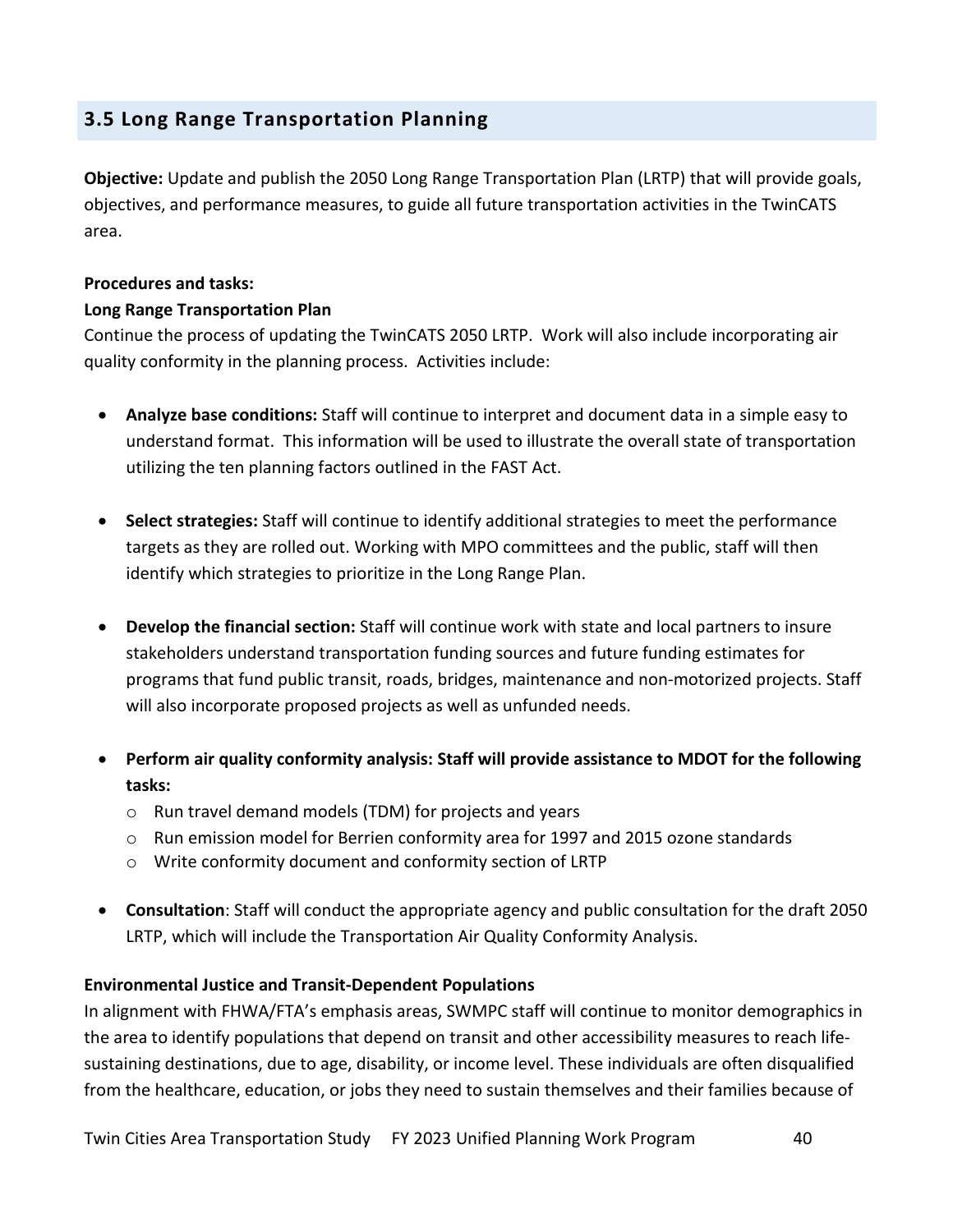their inability to own or operate a car. SWMPC staff will continue to work with the MPO member communities and transit agencies to identify areas where there is a persistent need for transit to help develop the long-term fixed-route transit service plan for the County and other strategies for meeting the demand for transit.

#### **Environmental Quality**

SWMPC staff will continue to educate committee members on the new research and information presented from FHWA, EPA, and others regarding climate, air quality, and water quality. Key objectives will be to include recent research and best practices into the TwinCATS planning process. SWMPC staff will focus on implementation of the air quality standard for ozone. SWMPC staff will also improve documentation and consideration of environmental consultation with outside environmental agencies including federal, state, and local partners.

#### **Freight**

Coordinate with the businesses and key agencies in developing a better comprehensive understanding of the various air, water, road, and rail freight distribution points in Berrien County. The key objective of this work area in FY 2023 will be to continue to seek input from freight stakeholders to identify freight issues/concerns in the TwinCATS area.

#### **Performance Measures**

SWMPC staff will continue to monitor the release of federal performance measures and align TwinCATS measurement of the success of LRP projects with these new measures. SWMPC staff will disseminate information on performance measures to the committees, and discuss incorporation of these measures into the next long range plan. The key objective of this task will be to ensure that TwinCATS policies and procedures align both with unique local needs and federal and state planning processes.

#### **Technological Innovation**

MPO staff will conduct research and inform committee members regarding emerging clean energy solutions and intelligent transportation systems (ITS). Specific areas to be investigated include bicycle sharing, car sharing, transit bus conversions, Smartphone applications, information displays on the transportation network, and technologies for motor vehicle accident avoidance. A key objective of these tasks will be to make sure committee members are educated on the latest technology trends when making decisions about transportation funding.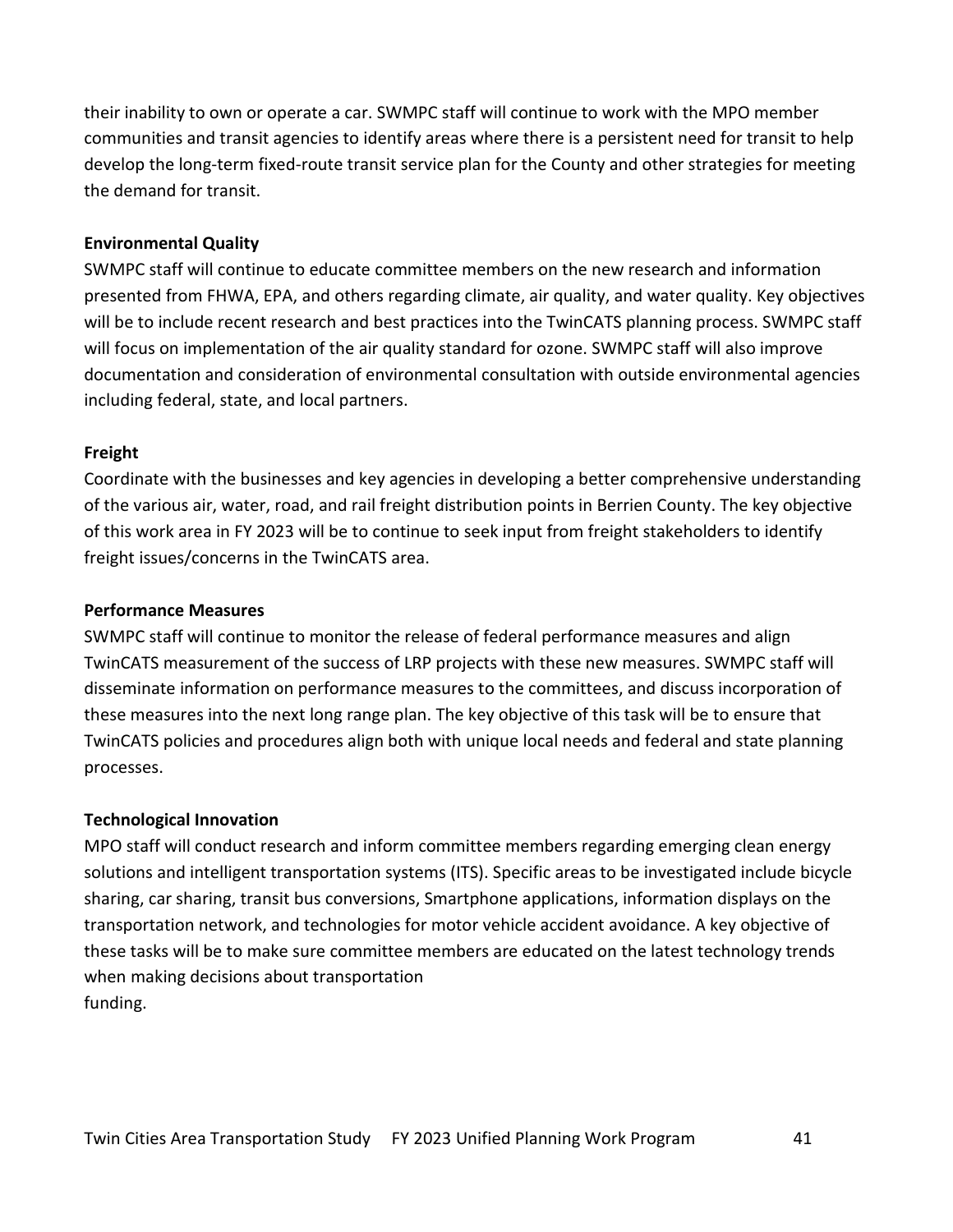#### **Economic Development Linkage**

MPO staff continues to inform economic development stakeholders in Berrien County about the transportation planning process, and will continue to catalog the needs of economic development agencies regarding transportation. A key goal of this work task will be to tie future transportation investments to workforce and business needs through a common set of goals for the Long Range Transportation Plan.

#### **Non-Motorized Planning**

MPO staff will promote non-motorized planning with the goal of achieving transportation infrastructure that meets the travel needs of all community members, including pedestrians, bicyclists, users of public transit, people with disabilities, older adults, and young children. In doing so, staff hope to support the safety and accessibility of area residents while encouraging healthy and environmentally sustainable travel modes.

Key objective areas of this task will be to provide assistance to communities on how they can incorporate non-motorized planning efforts in their community, seek out competitive grant funding for non-motorized projects, and continue to educate their residents and business owners on the benefits of a multi-modal transportation system. Staff will also provide assistance in the implementation of approved federally and state funded non-motorized projects.

| <b>Outcome</b>                                                    | <b>Timeline</b>         |
|-------------------------------------------------------------------|-------------------------|
| Monitor federal guidance on performance measures                  | On-Going                |
| Preparation of System Performance Report                          | Annually                |
| Documentation of potential long-term environmental justice and    | 1 <sup>st</sup> Quarter |
| environmental sustainability issues relating to transportation.   |                         |
| Public Engagement - Open House, Press Releases, Consultation with | 1 <sup>st</sup> Quarter |
| Partner Agencies.                                                 |                         |
| Documented participation and consultation process                 | 1 <sup>st</sup> Quarter |
| Publish the completed 2050 Long Range Plan                        | 1 <sup>st</sup> Quarter |
| Review and revise the Complete Streets Policy as needed           | Annually                |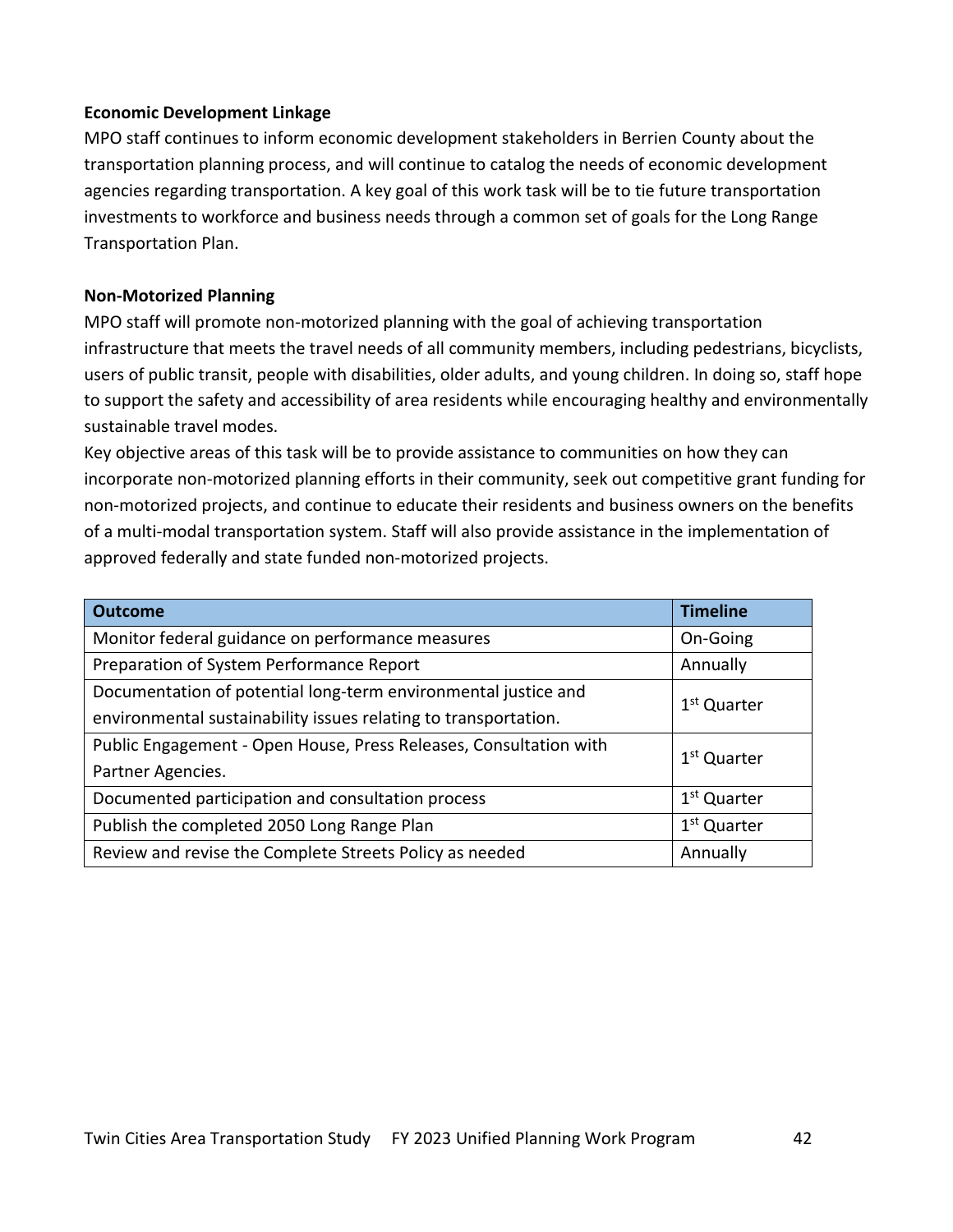# **TRANSPORTATION IMPROVEMENT PROGRAM (TIP)**

# **4.1 Transportation Improvement Program**

#### **Objective:**

Ensure that federal, state, and local transportation funds are used fully and efficiently and that funded projects meet the needs of area communities and fulfill the goals set in the 2045 TwinCATS Long Range Transportation Plan.

#### **Procedures and Tasks:**

- Transportation Improvement Program project reviews, and project benefit evaluation
- Updating project selection criteria to align with performance measure targets
- Monitor current fiscal year program, including financial constraint
- Program amendments (as required)
- Notification to public of amendment requests (via the SWMPC website)
- Reports on current year projects status (at Joint Policy Technical Committee meetings)
- Review of administrative adjustments and amendment procedures for Transportation Improvement Programs
- Development of annual Federally Obligated Project Report
- Participate in Michigan Transportation Planning Association, Michigan Association of Planning, and other transportation planning meetings relating to Transportation Improvement Plans.

| <b>Outcome</b>                                                                  | <b>Timeline</b>         |  |
|---------------------------------------------------------------------------------|-------------------------|--|
| Conform to federal requirements including project priority setting, adhere to   | Continuous              |  |
| financial constraints and public participation.                                 |                         |  |
| Update MPO Performance Measures targets once identified                         | On-going                |  |
| Maintain and update, as needed, the FY 2023-2026 TIP as required by the FAST    |                         |  |
| Act in cooperation with MDOT, FHWA, and FTA.                                    | On-going                |  |
| SWMPC and Transit TCATA staff will review annual capital equipment and          |                         |  |
| facilities needs in relation to previous and current programs, including short- | 1 <sup>st</sup> Quarter |  |
| range transit planning efforts.                                                 |                         |  |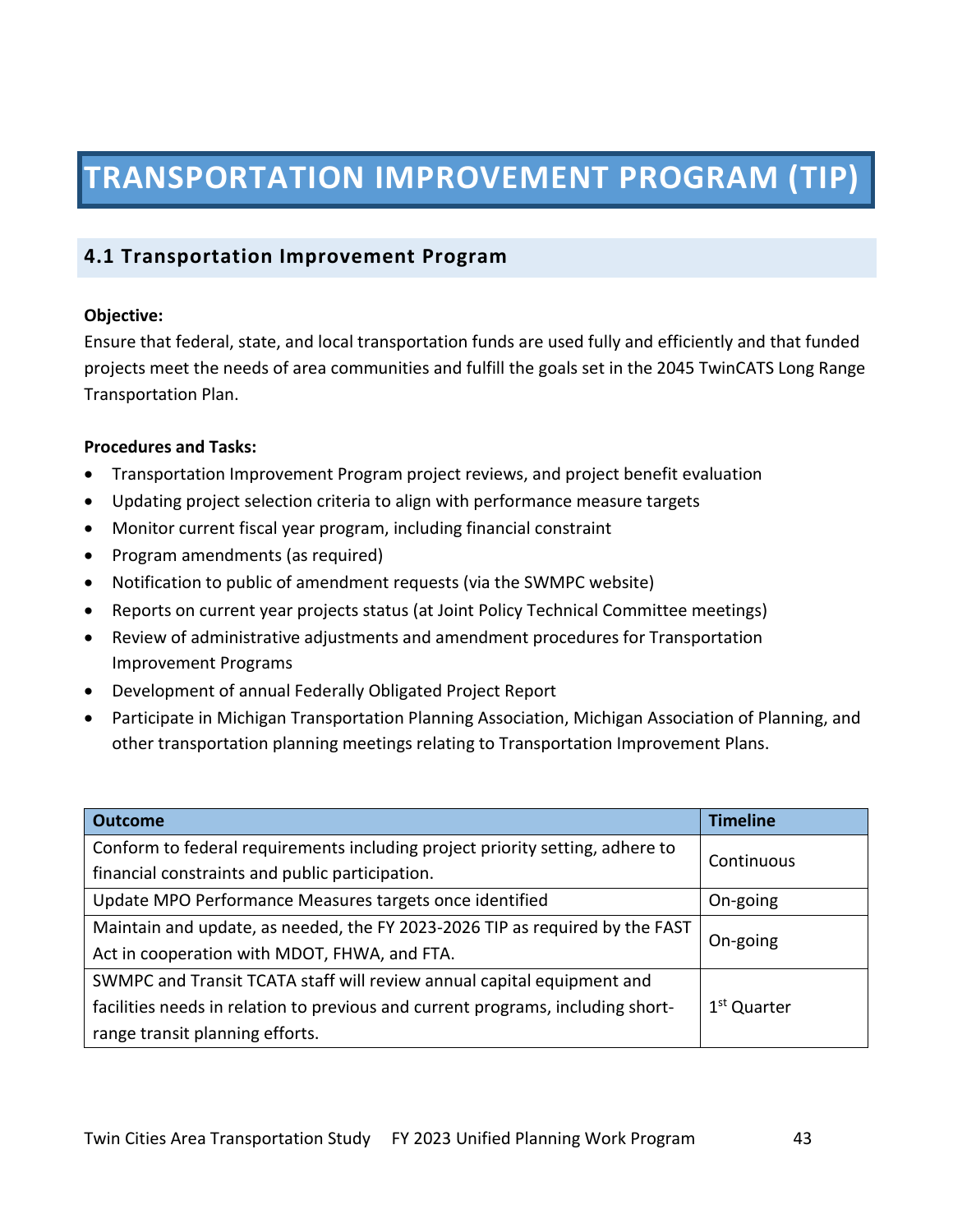#### **4.2 TIP Amendments**

**Objective:** Process amendments to the 2023-2026 TIP as necessary.

**Procedures and Tasks**: Staff will accept and process amendments to the TIP, including changes to currently listed projects, deletions of projects, and new project additions. This task involves ensuring all State and federal regulations are followed such as conformity with air quality standards, financial constraints, and meeting environmental justice principles. Staff will also ensure amendments follow TwinCATS amendment policy, public participation plan, and the complete streets policy. When necessary, staff will send out a call for projects and convene separate meetings to reprogram local agency projects to use newly available federal funds. Staff will revise the TIP amendment process as necessary to make the process transparent, simple to follow, and easy to use. As amendments are made, the most up to date TIP project list will be uploaded on the website. In addition, staff will look for ways to make the TIP table of projects simpler to read with MPO members and the public. Staff will also insure that TIP projects are uploaded into JobNet and accurately maintained.

| <b>Outcome</b>                                                 | <b>Timeline</b>   |
|----------------------------------------------------------------|-------------------|
| Conduct bi-monthly amendment coordination meeting with         | Bi-Monthly        |
| <b>MDOT</b>                                                    |                   |
| Manage the TIP amendment process                               | As Needed         |
| Timely submittal of amendment requests to MDOT                 | As Needed         |
| Develop, publish, and distribute amendments to the FY 2023-    | <b>Bi-Monthly</b> |
| 2026 TIP document.                                             |                   |
| Current list of all projects in the TIP available on the SWMPC | Continuous        |
| website.                                                       |                   |
| Call for projects and project review meetings                  | As Needed         |
| Proficiency in programing projects into various JOB NET        | As Needed         |
| development phases.                                            |                   |
| Participation in regional and state discussions to develop     | As Needed         |
| methods to streamline the TIP process                          |                   |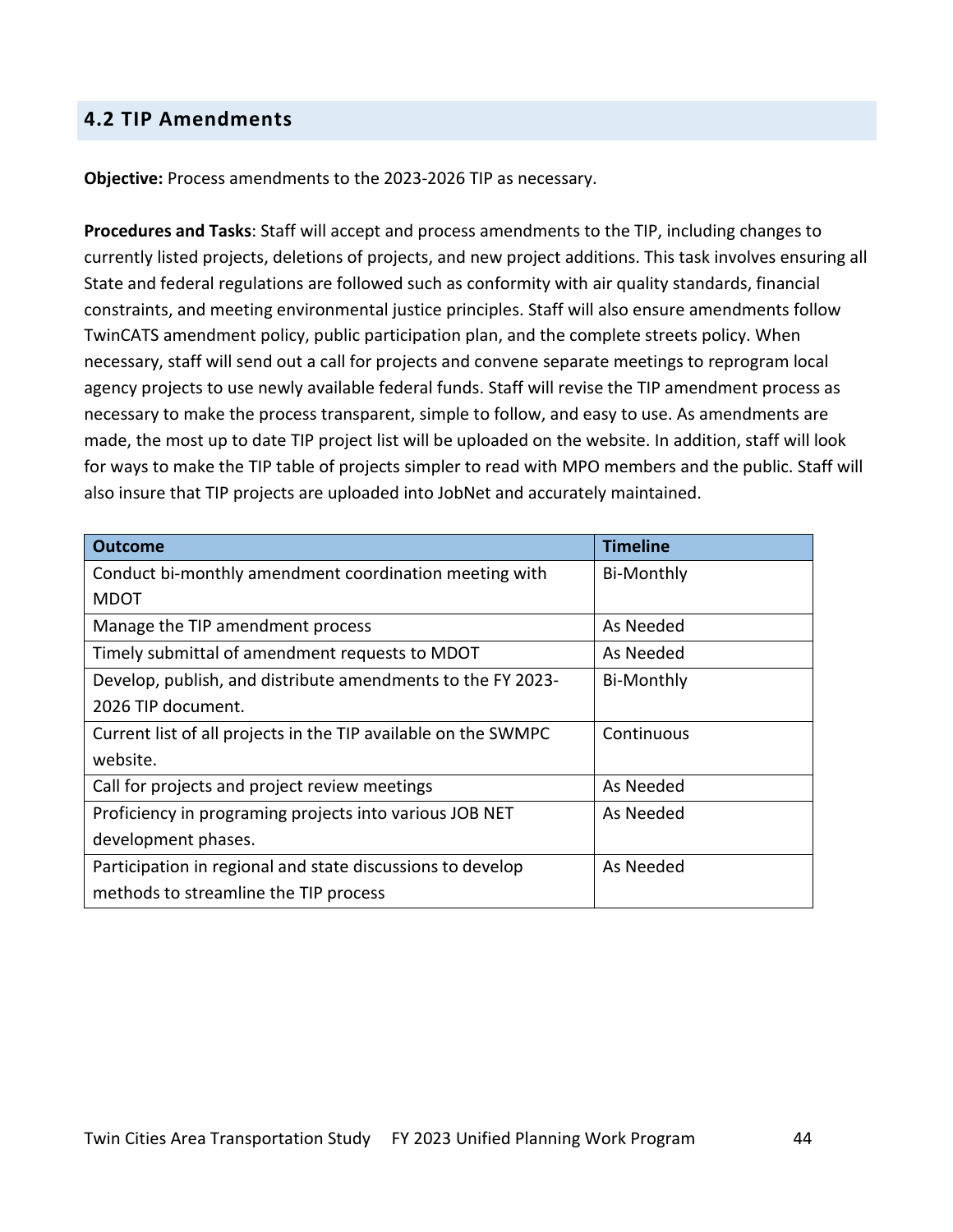# **4.3 Obligation Status Monitoring and Reporting**

**Objective**: Track the status of all projects in the TIP to ensure projects are obligated and completed on schedule.

**Procedures and Tasks:** Staff will create project update sheets for all FY 2023 and FY 2024 projects in the TwinCATS TIP. These sheets will be used to solicit monthly updates from agencies with projects. This allows staff to keep the MPO committees informed on the status of all projects. Staff will monitor the remaining FY 2023 obligation authority from MDOT to keep the MPO committees informed so that obligation authority does not run out before all TwinCATS projects are obligated. Each year staff will produce a report on the status of projects in the TIP indicating when projects went over the estimate or produced bid savings. Staff will explore ways to report on the TIP projects that are easy to understand for MPO members and the public. This includes putting more information about projects on the SWMPC website using maps and photos to better visualize where projects are occurring and what type of work will be completed.

| <b>Outcome</b>                                           | <b>Timeline</b> |
|----------------------------------------------------------|-----------------|
| Monitor and report progress regarding implementation of  | Monthly         |
| projects in the TIP.                                     |                 |
| Continued monitoring of projects in the FY 2023-2026 TIP | Continuous      |
| Full utilization of bid savings                          | Continuous      |
| Updating project data on the SWMPC website               | As Needed       |
| Development of annual Federally Obligated Project Report | 1st Quarter     |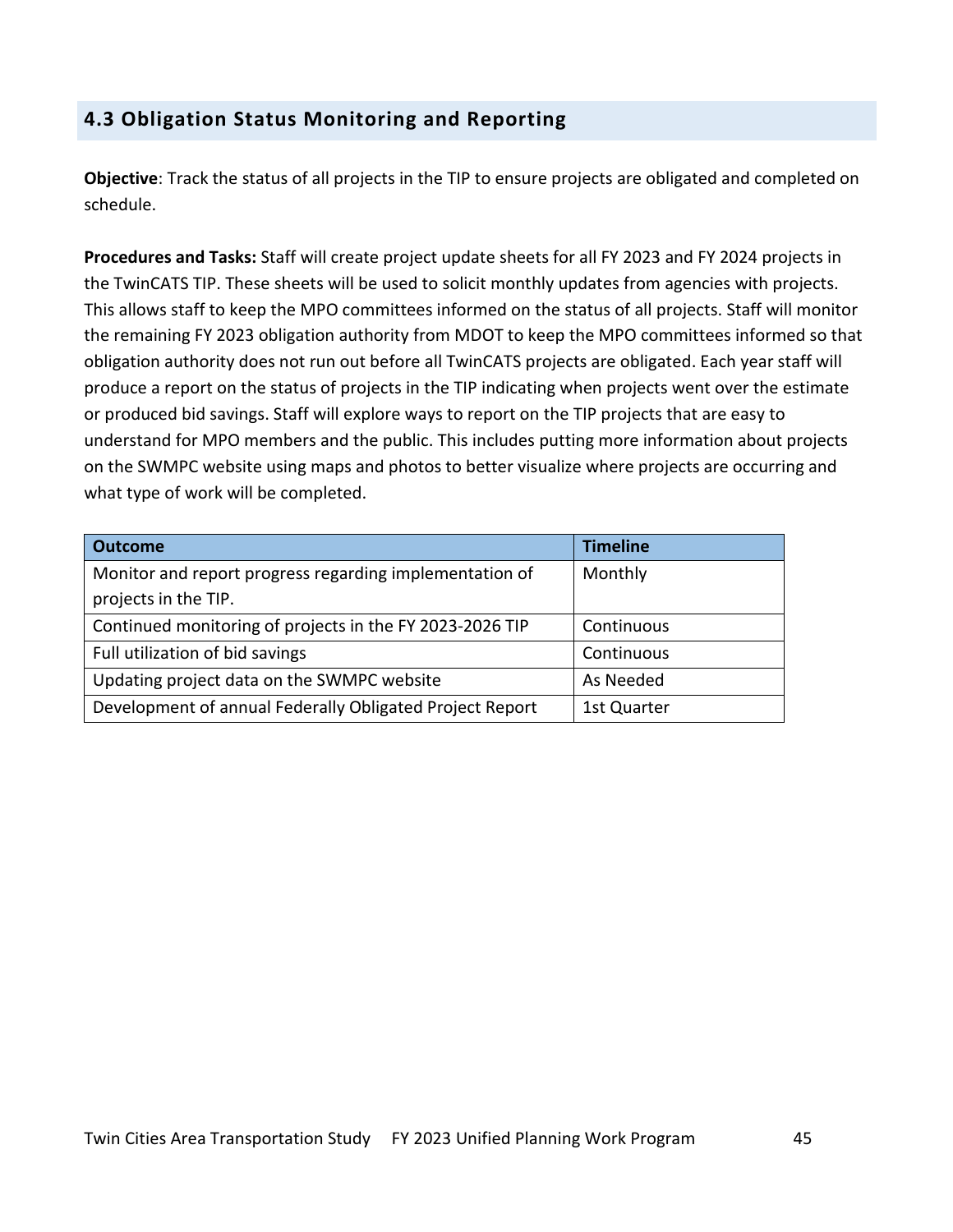# **SAFE AND ACCESSIBLE MULTIMODAL PLANNING**

### **5.1 Safe and Accessible Multimodal Planning**

**Objective**: Develop a transportation system that expands safe and accessible transportation options.

**Procedures and Tasks:** MPO staff will promote non-motorized planning to enhance access to activity centers (e.g. commercial areas, schools, parks and recreation, and employment centers) by ensuring transit service and safe, low-stress pedestrian routes and bike facilities are available, accessible and connected. Staff will use a variety of techniques to provide assistance to communities on how they can incorporate non-motorized planning efforts in their community, seek out competitive grant funding, and continue to education their residents and business owners on the benefits of a safe accessible multimodal transportation system.

As an essential planning partner that assists communities in building a vision to expand safe accessible transportation options there is also a need for assistance in implementing projects.

Accordingly, this work task will provide assistance to local agencies and units of government for the implementation of projects and programs that are vital to the future of our regional transportation network in Berrien County. The projects that reflect this are:

- Berrien County Trails Master Plan
- Marquette Greenway (NRPC, New Buffalo, Grand Beach, New Buffalo Twp.)
- Whirlpool Mountain Bike Trails (Whirlpool)
- Red Arrow Linear Park (Berrien County Road Department)
- Ox Creek Trail (City of Benton Harbor)

| <b>Outcome</b>                                                                                                    | <b>Timeline</b> |  |
|-------------------------------------------------------------------------------------------------------------------|-----------------|--|
| Update data for bikeways, and pedestrian facilities data                                                          | On-Going        |  |
| Assist with obtaining right-of-way and initiating construction                                                    | As Needed       |  |
| Coordinate the implementation of the Marquette Greenway MDOT TAP                                                  | Ongoing         |  |
| grant in New Buffalo Township, City of New Buffalo, and Grand Beach.                                              |                 |  |
| Public Engagement - Open House, Press Releases, Consultation with                                                 |                 |  |
| Partner Agencies.                                                                                                 | Ongoing         |  |
| Facilitate opportunities to promote and plan for improved and expanded                                            | Ongoing         |  |
| options for transit, carpooling, walking, and biking.                                                             |                 |  |
| Consultation with partner agencies for Berrien County Trails Master Plan                                          | Monthly         |  |
| المقاطر المستحقق والمتحال والمستحدث والمستحدث والمستحيل والمنافس والمنافس والمنافسة والمستحدث والمستحدث والمستحدث |                 |  |

NOTE: For additional non-motorized planning tasks see Work Element 3.4 and 3.5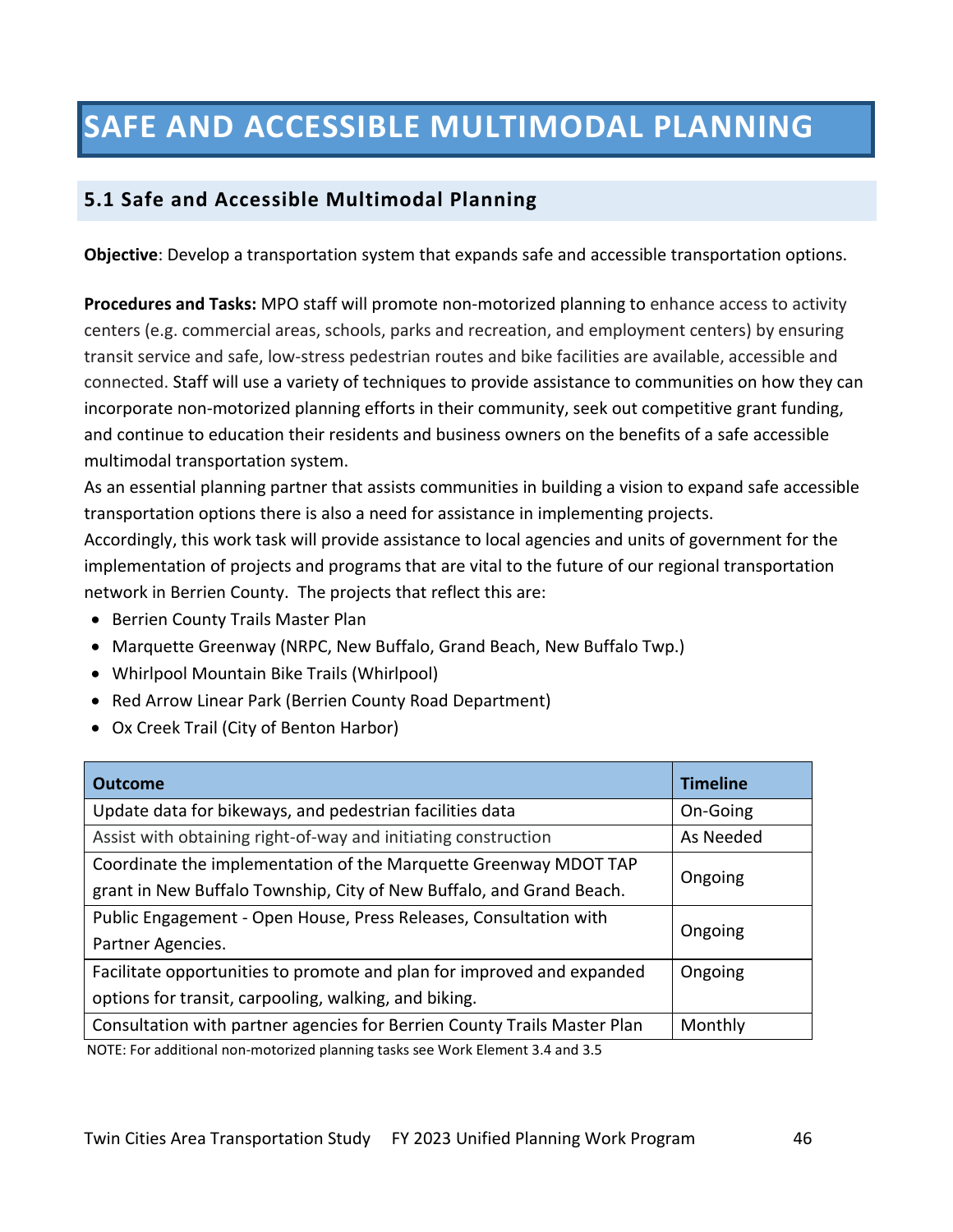**APPENDICES**

#### **Appendix A: Resolution of Approval**

#### **RESOLUTION TO APPROVE THE TWIN CITIES AREA TRANSPORTATION STUDY UNIFIED PLANNING WORK PROGRAM FOR THE FISCAL YEAR 2023**

WHEREAS, the Southwest Michigan Planning Commission (SWMPC) is the designated Metropolitan Planning Organization (MPO) for the Twin Cities Area Transportation Study (TwinCATS) according to the provisions of 23 U.S.C. 134, as amended; and

WHERAS, the SWMPC has designated the Twin Cities Area Transportation Study (TwinCATS) Policy Committee responsible for the development of a Unified Planning Work Program (UWP) for the designated MPO planning area; and

WHEREAS, the Fiscal Year 2023 Unified Planning Work Program has been developed pursuant to 23 U.S.C. 134, as amended, and Section 8(f) of the Federal Transit Act;

NOW, THEREFORE, BE IT RESOLVED, that the Twin Cities Area Transportation Study Policy Committee approves the Twin Cities Area Transportation Study Unified Planning Work Program for Fiscal Year 2023.

Dick Stauffer, Chair Date TwinCATS Policy Committee

\_\_\_\_\_\_\_\_\_\_\_\_\_\_\_\_\_\_\_\_\_\_\_\_\_\_\_\_\_\_\_\_\_\_\_\_ \_\_\_\_\_\_\_\_\_\_\_\_\_\_\_\_\_\_\_\_\_\_\_\_\_\_\_\_\_\_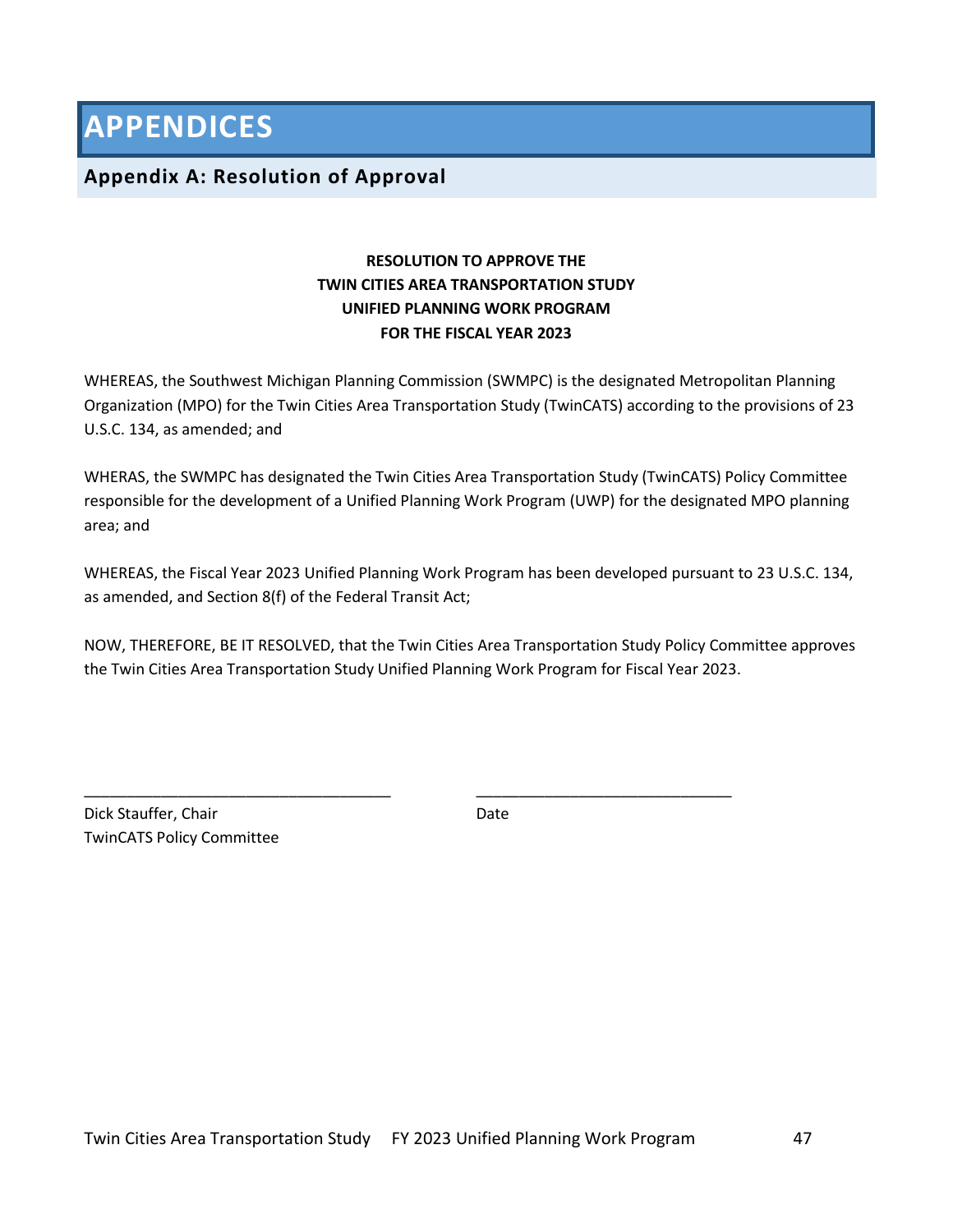#### **Appendix B: TwinCATS Committee Members**

TwinCATS has two committees, the Technical Advisory Committee (TAC) and the Policy Committee. The purpose of the Technical Advisory Committee is to provide technical advice to the Policy Committee. The purpose of the Policy Committee is to provide policy level guidance, direction and necessary approvals on all aspects of the continuing, comprehensive and cooperative transportation planning process carried out by the lead planning organization responsible for coordinating the transportation planning process in the Benton Harbor-St. Joseph Urban Area as it relates to TwinCATS. Deliberations, findings and approvals of the Policy Committee shall be made only after due consideration of the recommendations of the TwinCATS Technical Advisory Committee. *\*Ex-officio means nonvoting member.* \*\* Consultant \*\*\* Alternate

#### *Policy Committee Members*

#### **Officers**

*Chair:* Richard Stauffer, Lincoln Charter Township *Vice-Chair:* Denise Cook, St. Joseph Charter Township.

#### **Jurisdictions**

**City of Benton Harbor,** Ellis Mitchell, Tim Drews\*\*\* **Benton Charter Township,** Richard Royall **City of Bridgman,** Juan Ganum **Village of Grand Beach,** Vacant **Hagar Township**, Vacant **Lake Charter Township,** Gloria Payne **Lincoln Charter Township,** Richard Stauffer **Village of Michiana,** Vacant **Royalton Township,** Steve Tilly **Village of Shoreham,** Mike Schnable, Mike Allard **City of St. Joseph,** John Hodgson **Sodus Township,** David Chandler **St. Joseph Charter Township,** Denise Cook, Ron Griffin\*\*\* **Village of Stevensville**, Kacey Dominguez, Tim Drews

#### **Counties**

**Berrien County Board of Commissioners,** Ray Bell **Berrien County Planning Commission,** Eric Lester

#### **Public Transit**

**Twin Cities Area Transportation Authority**, Richard Lee, Greg Smith\*\*\*

#### **Agencies**

**Cornerstone Alliance,** Sue Wyman **MDOT Coloma TSC,** Jonathon Smith **MDOT Southwest Region,** Amy Lipset, Brian Sanada\*\*\* **MDOT Statewide Planning,** James Sturdevant, Anita Boughner\*\*\* **Southwest Michigan Regional Airport,** Vince DesJardins **FHWA,** Andy Pickard\* **FTA,** Cecilia Crenshaw \* **Northwestern Indiana Regional Planning Commission,** Scott Weber\* **SWMPC,** John Egelhaaf \*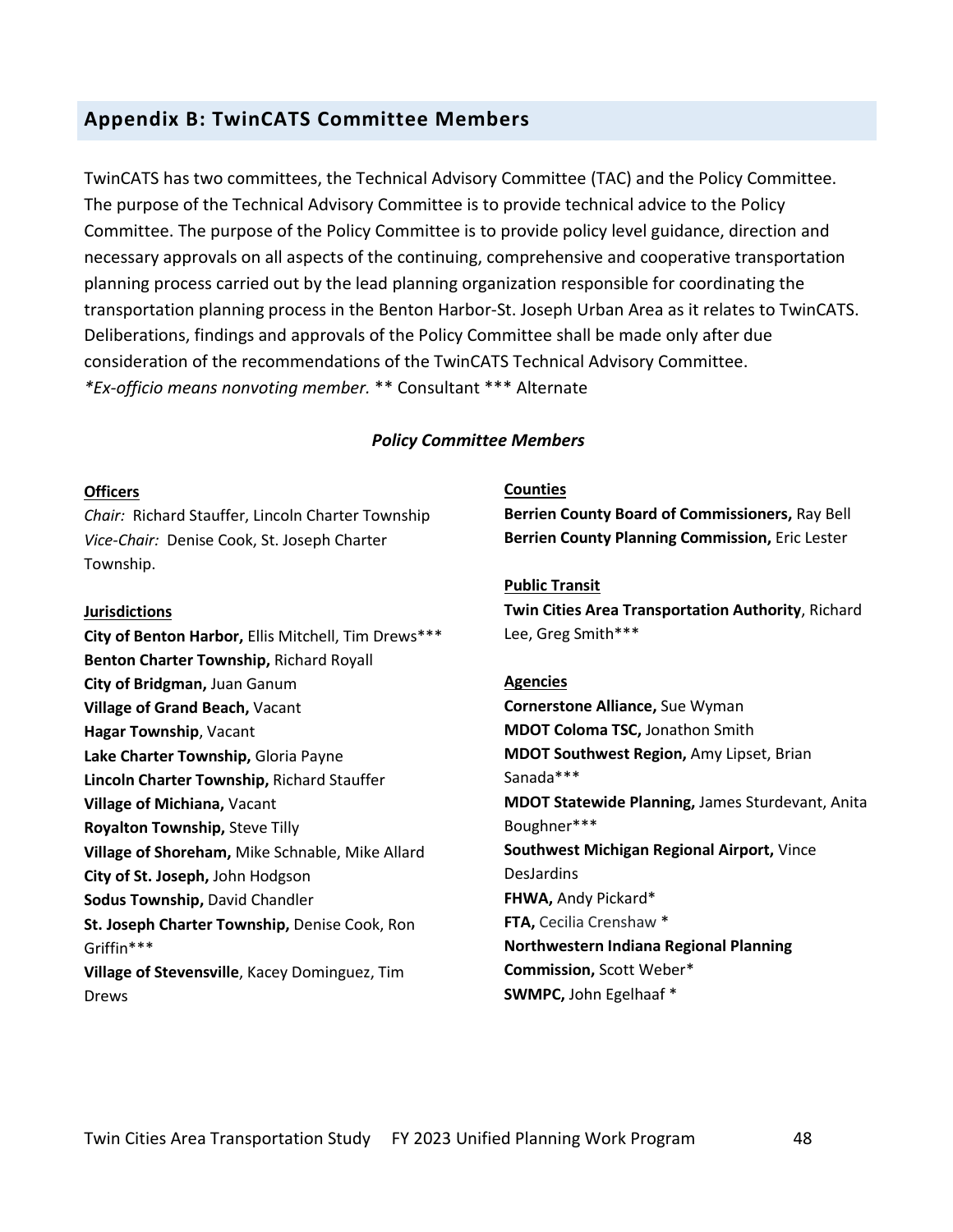#### *Technical Advisory Committee Members*

#### **Officers**

*Chair:* Kevin Stack, Berrien County Road Department *Vice-Chair:* Tim Zebell, City of St. Joseph

#### **Municipalities**

**City of Benton Harbor,** Tim Drews*\*\** **Benton Charter Township,** Richard Royall **City of Bridgman,** Tim Kading, Juan Ganum\*\*\* **Village of Grand Beach,** *Vacant* **Hagar Township,** Vacant **Lake Charter Township,** Gloria Payne **Lincoln Township,** Terrie Smith, Dick Stauffer\*\*\* **Village of Michiana,** *Vacant* **Royalton Township,** Steve Tilly **Village of Shoreham,** Mike Allard, Mike **Schnable Sodus Township,** David Chandler **City of St. Joseph:** Tim Zebell **St. Joseph Charter Township,** Roger Seeley, Jonathon Fisk\*\*\* **Village of Stevensville**, Kacey Dominguez, Tim Drews\*\*

**Counties Berrien Co. Community Dev. Dept**., Dan Fette

**Public Transit Twin Cities Area Transportation Authority**, Richard Lee, Greg Smith\*\*\*

#### **Agencies**

**Cornerstone Alliance,** Sue Wyman **MDOT Coloma TSC,** Jonathon Smith **MDOT Southwest Region,** Amy Lipset, Brian Sanada\*\*\* **MDOT Statewide Planning,** James Sturdevant, Anita Boughner\*\*\* **Southwest Michigan Regional Airport,** Vince DesJardins **FHWA,** Andy Pickard\* **FTA,** Cecilia Crenshaw \* **Northwestern Indiana Regional Planning Commission,** *Scott Weber* \* **SWMPC,** John Egelhaaf \*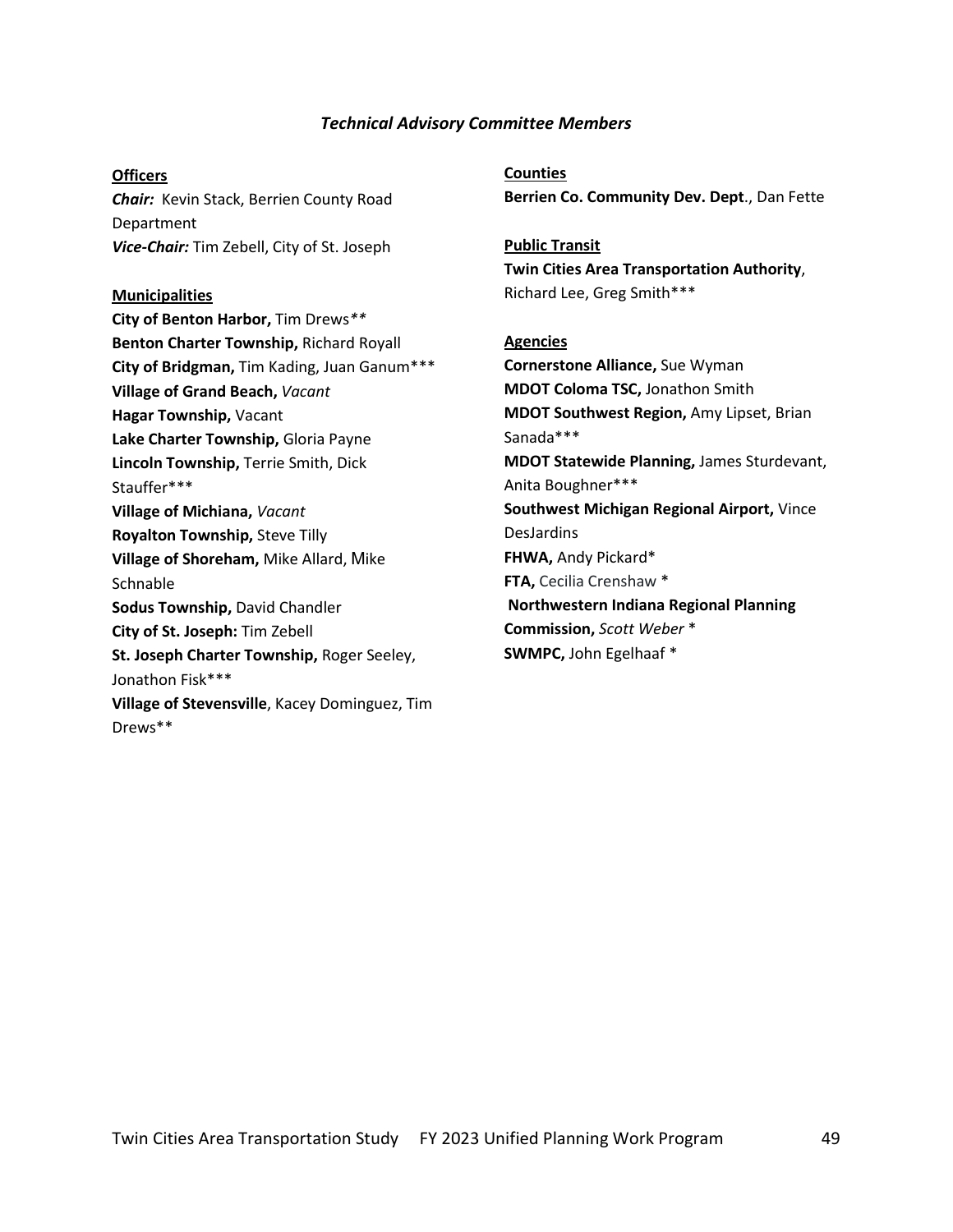### **Appendix C: TwinCATS MPO Staff**

Southwest Michigan Planning Commission 376 W Main St Suite 130 Benton Harbor, MI 49022 (269) 925-1137 www.swmpc.org

> K. John Egelhaaf Executive Director egelhaafj@swmpc.org (269) 925- 1137 x 1512

Kimberly Gallagher Senior Planner gallagherk@swmpc.org (269) 925-1137 x 1518

Brandon Kovnat Associate Planner kovnatb@swmpc.org (269) 925-1137 x 1524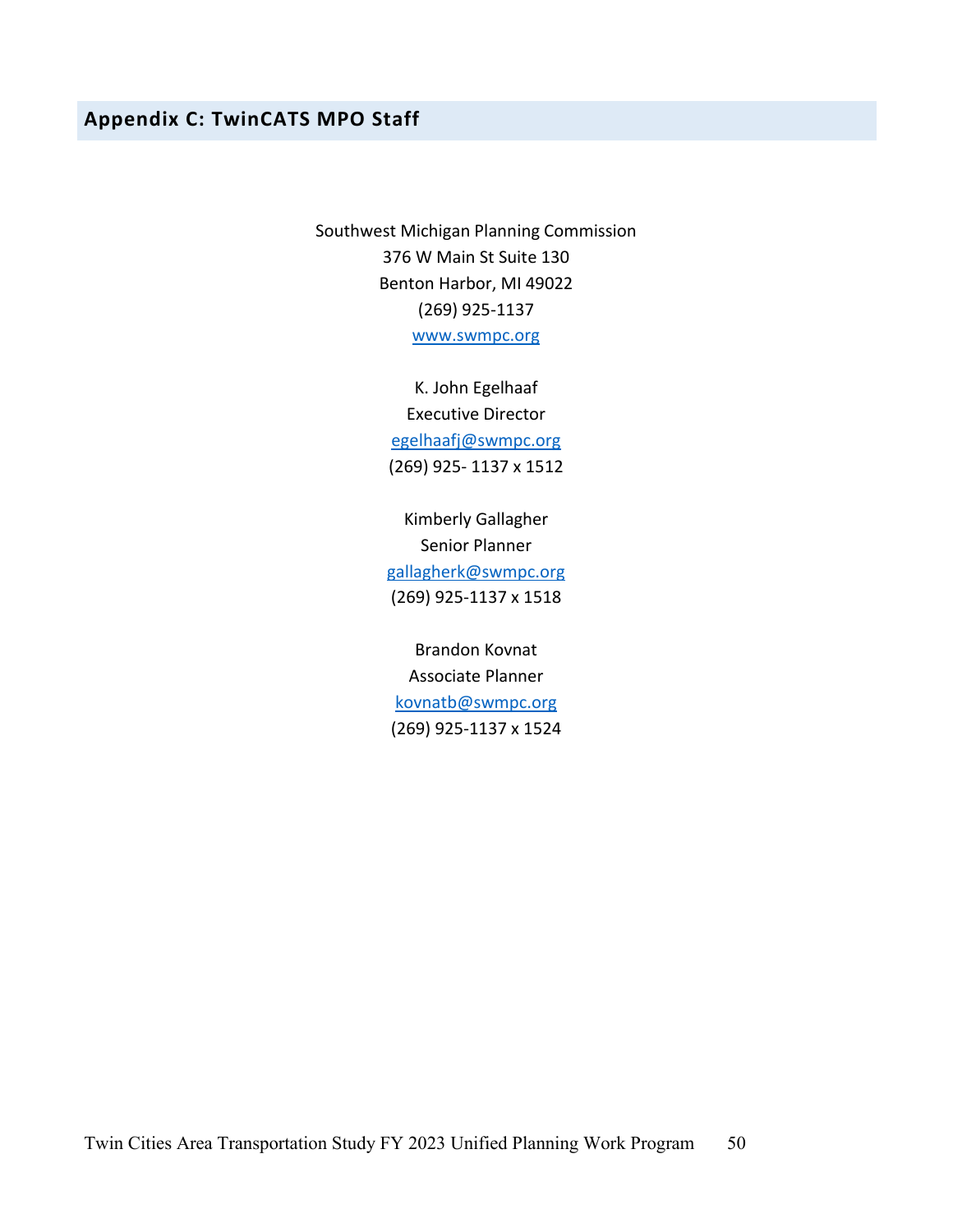# **Appendix D: Public Notice**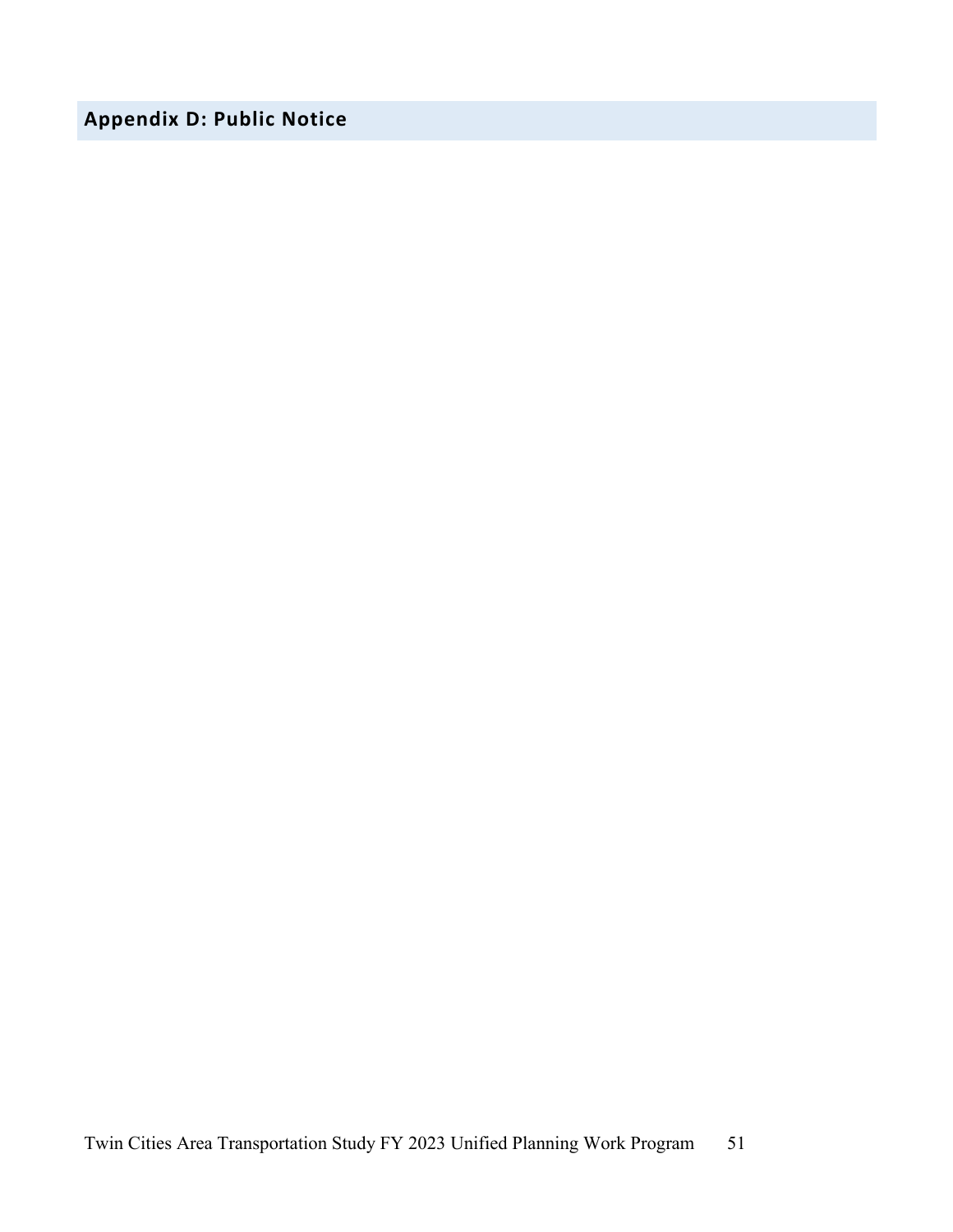**Appendix E: Public Comments received**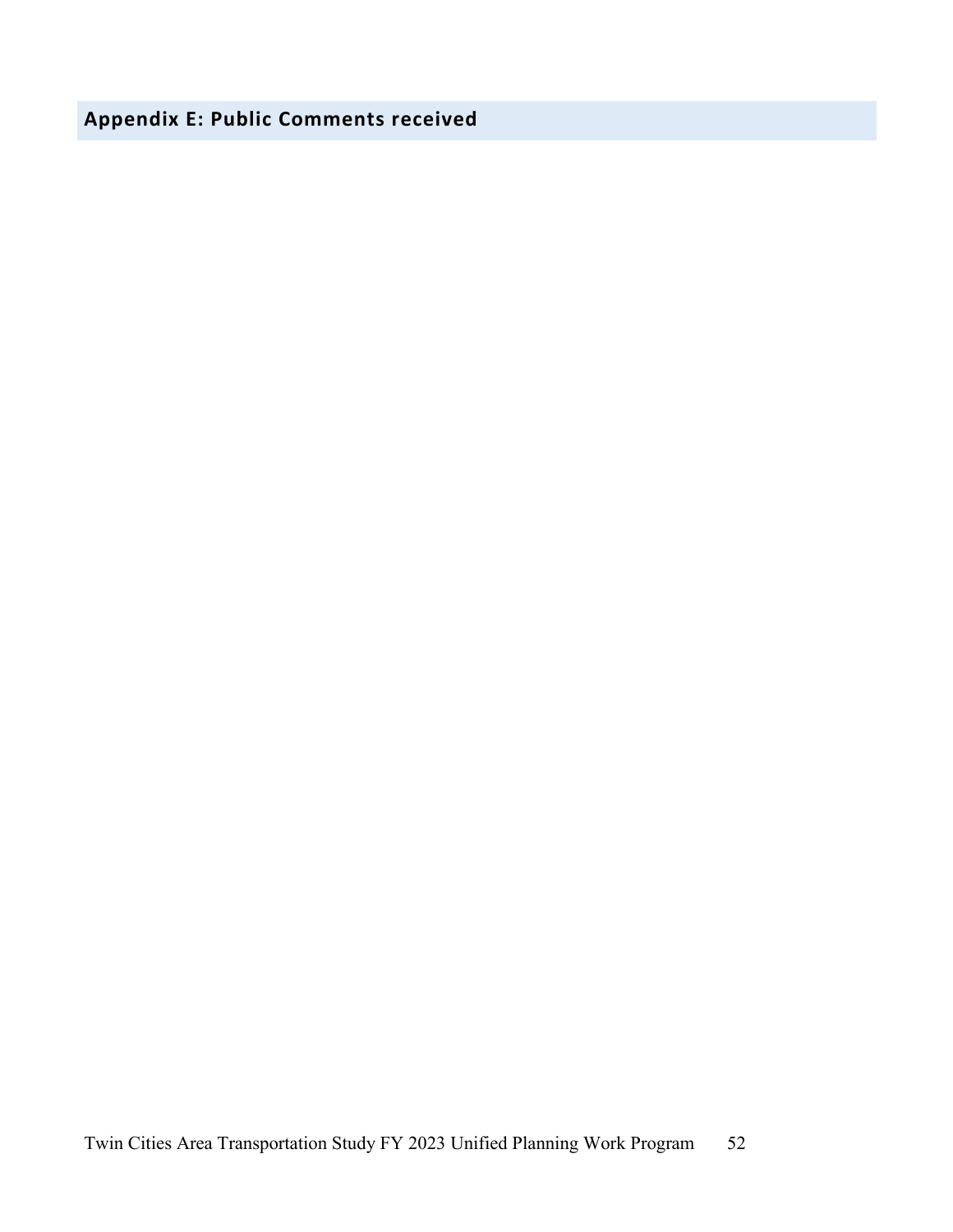# **Appendix F: Cost Allocation Plan and Indirect Cost Rate**

#### **Southwest Michigan Planning Commission Background**

#### The Origin of the Southwest Michigan Planning Commission

The Southwest Michigan Planning Commission (SWMPC) is one of fourteen Planning and Development Regions in the State of Michigan and one of approximately five hundred in the United States. In Michigan, regions were created under a Governor's Executive Order in 1968.

The SWMPC was officially organized in 1973 by resolutions of the Berrien, Cass, and Van Buren County Boards of Commissioners. The Commission was staffed in 1974.

The Southwest Michigan Planning Commission (SWMPC) Board reflects representation across county, city, village, and township officials, in addition to citizen members who represent a variety of interests, including business, seniors, and minorities. Van Buren, Berrien and Cass counties are currently represented in all eligible capacities. Of the forty-two current appointments, eleven of the members are female and six of the members are from a minority group.

#### SWMPC Planning Overview

In addition to serving public and private entities within Berrien, Cass, and Van Buren Counties by providing planning, technical, or management assistance, the SWMPC acts as an intergovernmental forum to address regional issues. The SWMPC addresses issues and administers programs which its membership deems appropriate and which are in keeping with locally established area-wide planning and development goals. The SWMPC engages in outreach to build support for wise planning and awareness of vital regional development issues. A diversely skilled SWMPC staff provides a range of support to jurisdictions throughout the three-county region. These efforts regularly lead to program initiatives that address local needs. The needs that the SWMPC regularly responds to include customized planning and information services to local governments and organizations including comprehensive and land use planning, research and analysis, GIS mapping, surveys, recreation planning, grant writing, and grant administration.

The SWMPC is an Economic Development District of the EDA to: 1) give technical assistance and support others in planning and implementing economic development projects that diversify and strengthen the district's economy; 2) maintain economic and demographic databases and respond to requests from public and private users; and 3) support a local economic development process capable of meeting the planning, coordination and implementation requirements of the district.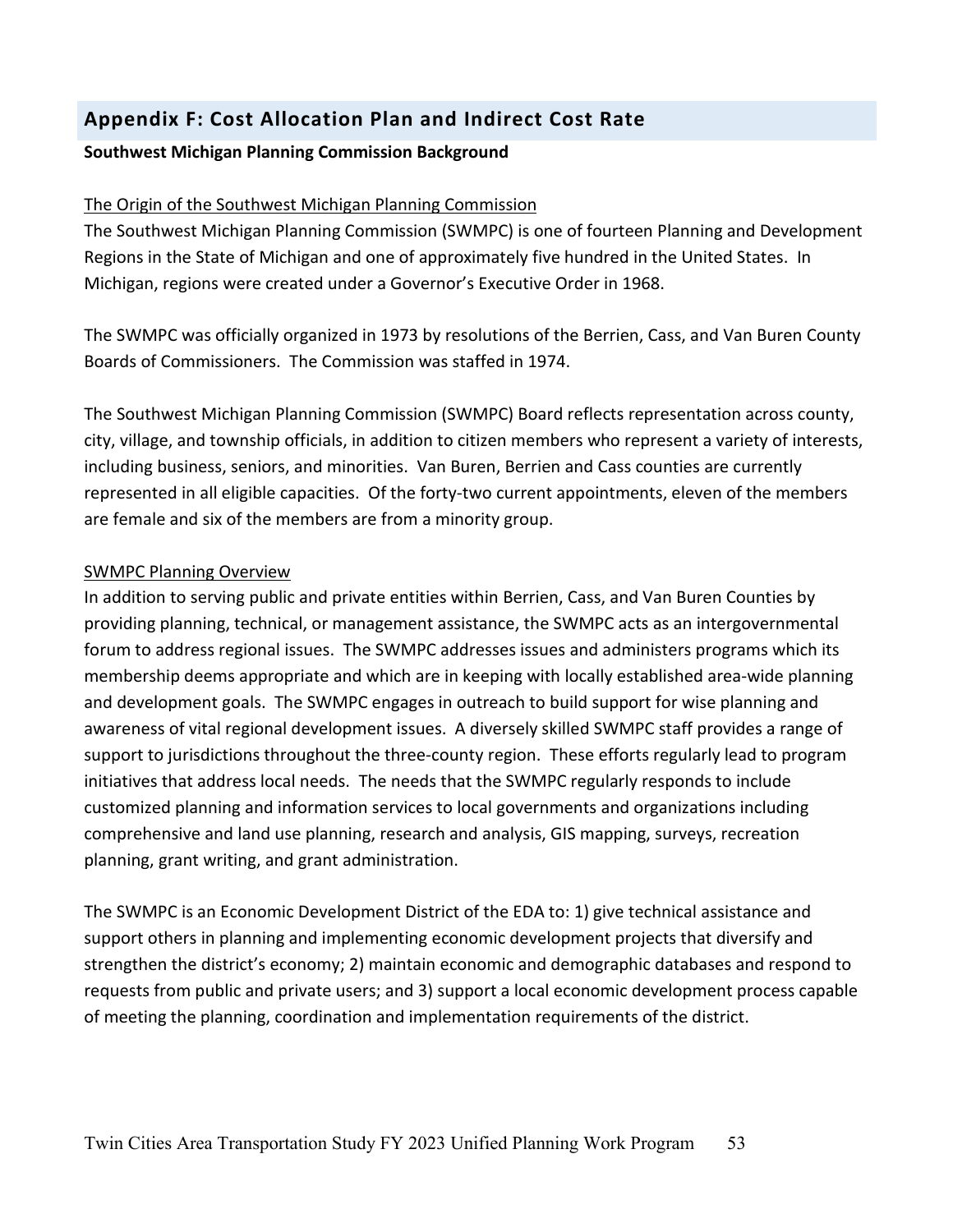Federal legislation requires a continuing, comprehensive, and cooperative process for transportation planning in all urbanized areas. To respond to that requirement, the SWMPC's responsibility is to develop and refine plans and policies by analyzing their social, economic, environmental, health, safety, welfare, and mobility impacts. The State has designated the SWMPC as the Metropolitan Planning Organization (MPO) for the two urban areas in our region; the Niles/Buchanan/Cass Area Transportation Study (NATS) for the Niles/Buchanan/Cass area, and the Twin Cities Area Transportation Study (TwinCATS) in the St. Joseph/Benton Harbor area.

The MPO planning process is a cooperative effort between the Michigan Department of Transportation, the Federal Highway Administration, the Federal Transit Administration, and the member local governments (for NATS: the Berrien County cities of Niles and Buchanan, the village of Edwardsburg, the townships of Niles, Buchanan, and Bertrand, and the Cass County townships of Howard, Ontwa, and Milton; for TwinCATS: the Berrien County cities of Bridgman, Benton Harbor and Saint Joseph, the villages of Grand Beach, Michiana, Shoreham and Stevensville, and the townships of Benton Charter, Lake, Lincoln Charter, Royalton, St. Joseph Charter, and Sodus).

The SWMPC is also a resource for transportation planning assistance to the rural areas outside the metropolitan districts. Through these services the SWMPC provides assistance through road data, public transportation resources, Congestion Mitigation and Air Quality (CMAQ) assistance, heritage route management, ridesharing connections, and other customized needs.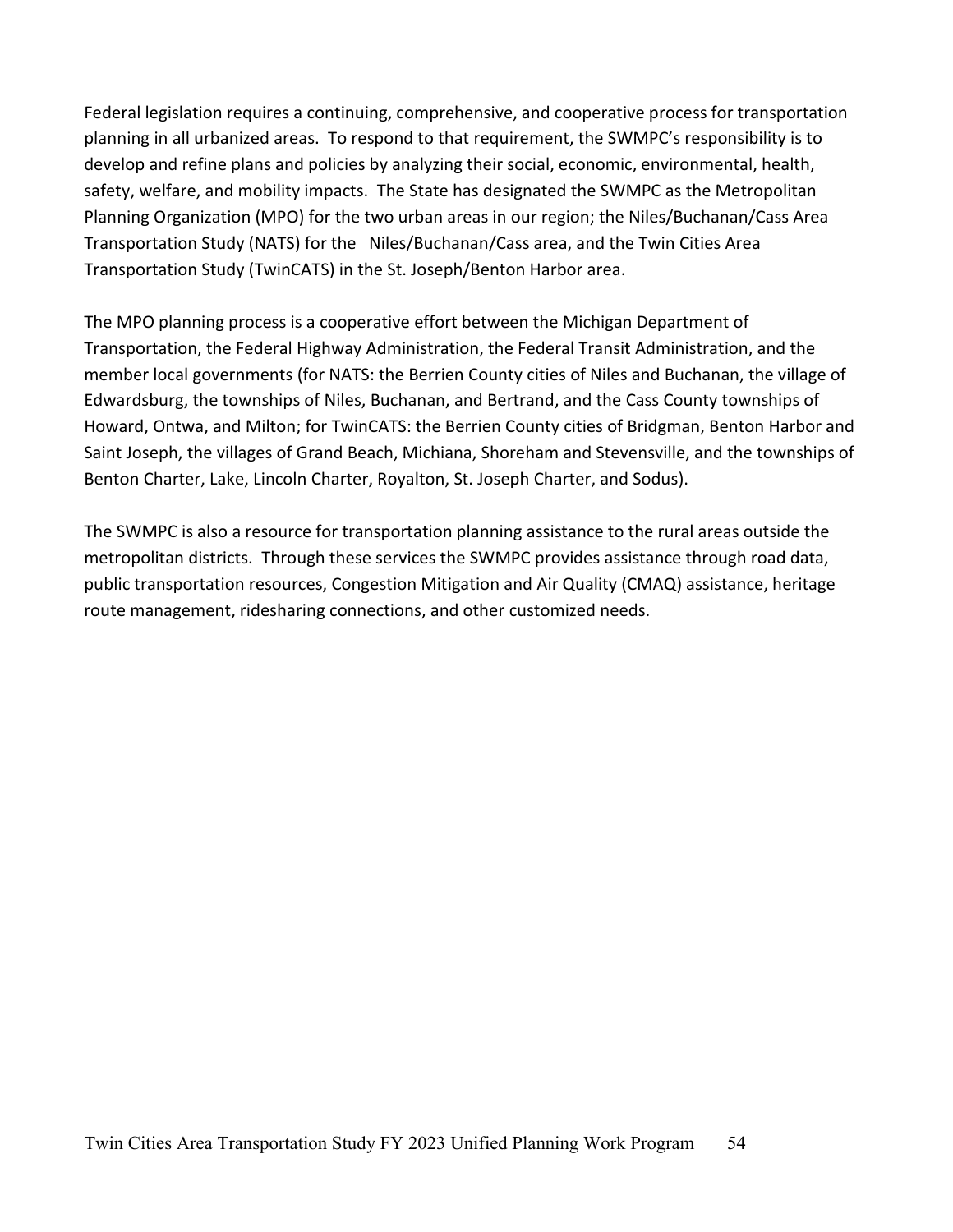# Organizational Structure

*As of May 2022*



Twin Cities Area Transportation Study FY 2023 Unified Planning Work Program 55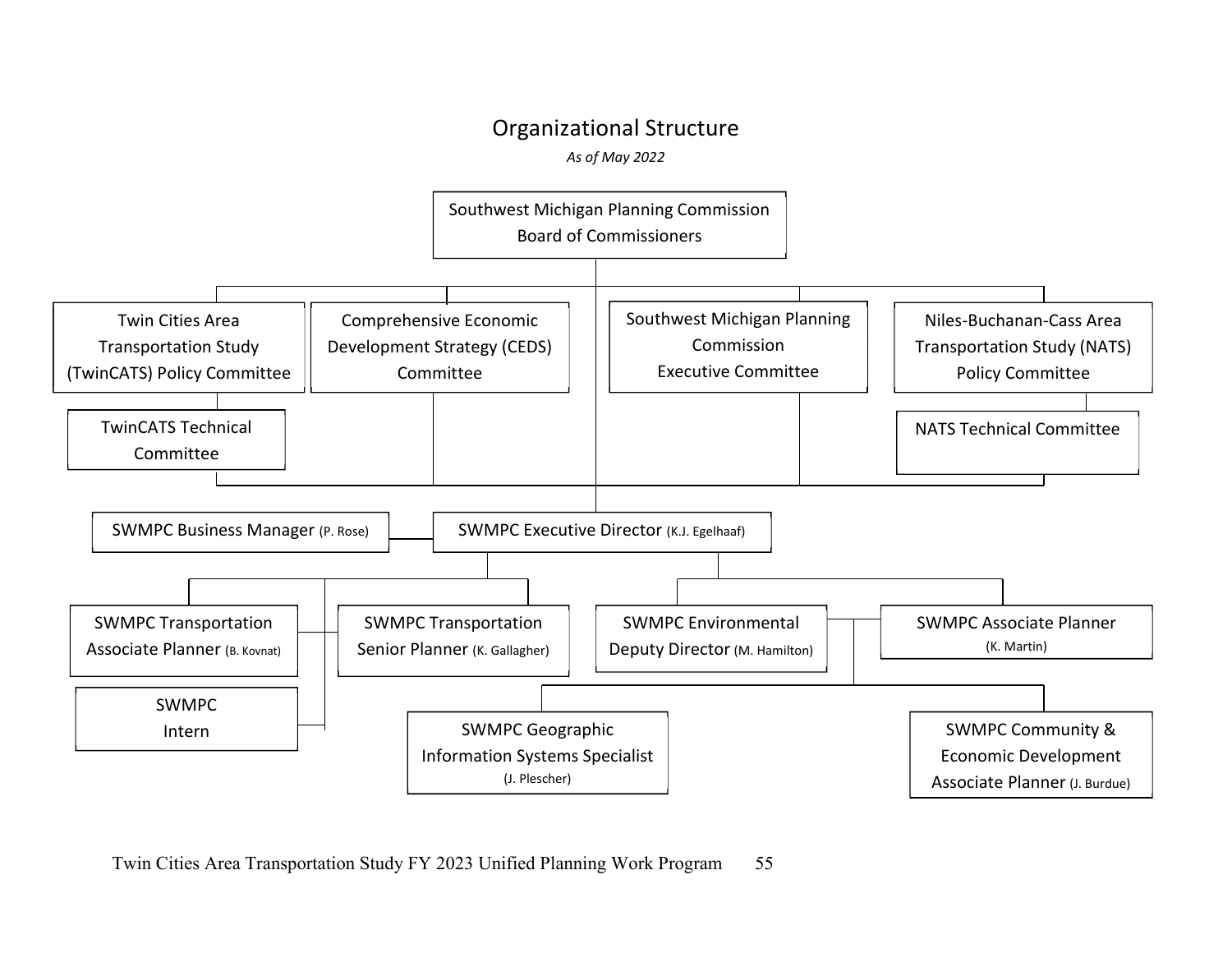#### Job Descriptions

**Executive Director**: Under the direction of the SWMPC Board, implements and administers the policies and procedures established by the SWMPC in accordance with the state and federal legislative requirements. Responsible for management, administration, and professional work in the development, coordination, and execution of programs and projects, as well as supervision of personnel and administration of finances for various federal, state and local programs. Management, administration, and professional work is often assigned as direct expenses to specific programs.

**Senior Planner**: Performs administrative and professional work in the development, implementation, and coordination of SWMPC's local and regional planning programs. Duties involve administration, development and implementation of work program objectives, development and monitoring of budgets, and supervision of persons assigned. Work is performed under the general direction of the Executive Director.

**Associate Planner**: Under the supervision of the Executive Director, and Senior Planner, will develop plans and facilitate decision making in planning program areas or projects. Duties include the coordination of programs through communications, data gathering, computer analysis, report preparation, and organization and follow-up of meetings.

**Planning Aide**: Under the supervision of the Executive Director, Senior Planner, Associate Planner, will assist in the development of plans and facilitation of decision making in planning program areas or projects. Duties include assisting in projects through communications, data gathering and portrayal, computer input and analysis, report preparation, and organization and follow-up of meetings.

**Business Manager**: Under the direction of the Executive Director, administers and manages all aspects of SWMPC business and financial matters. Duties include operation and maintenance of the agency's computerized accounting system, receivables and payables, budget monitoring, financial reporting, benefits administration, and supervision of persons assigned.

#### **Definition of Terms**

#### Terms

Acceptable Costs: Costs that are necessary and reasonable for the proper and efficient performance and administration of SWMPC projects. They are ordinary and necessary as a cost for the typical operation of the project. The prices paid are considered to be at market prices for comparable goods. Costs are the result of prudent actions by SWMPC staff.

Twin Cities Area Transportation Study FY 2023 Unified Planning Work Program 56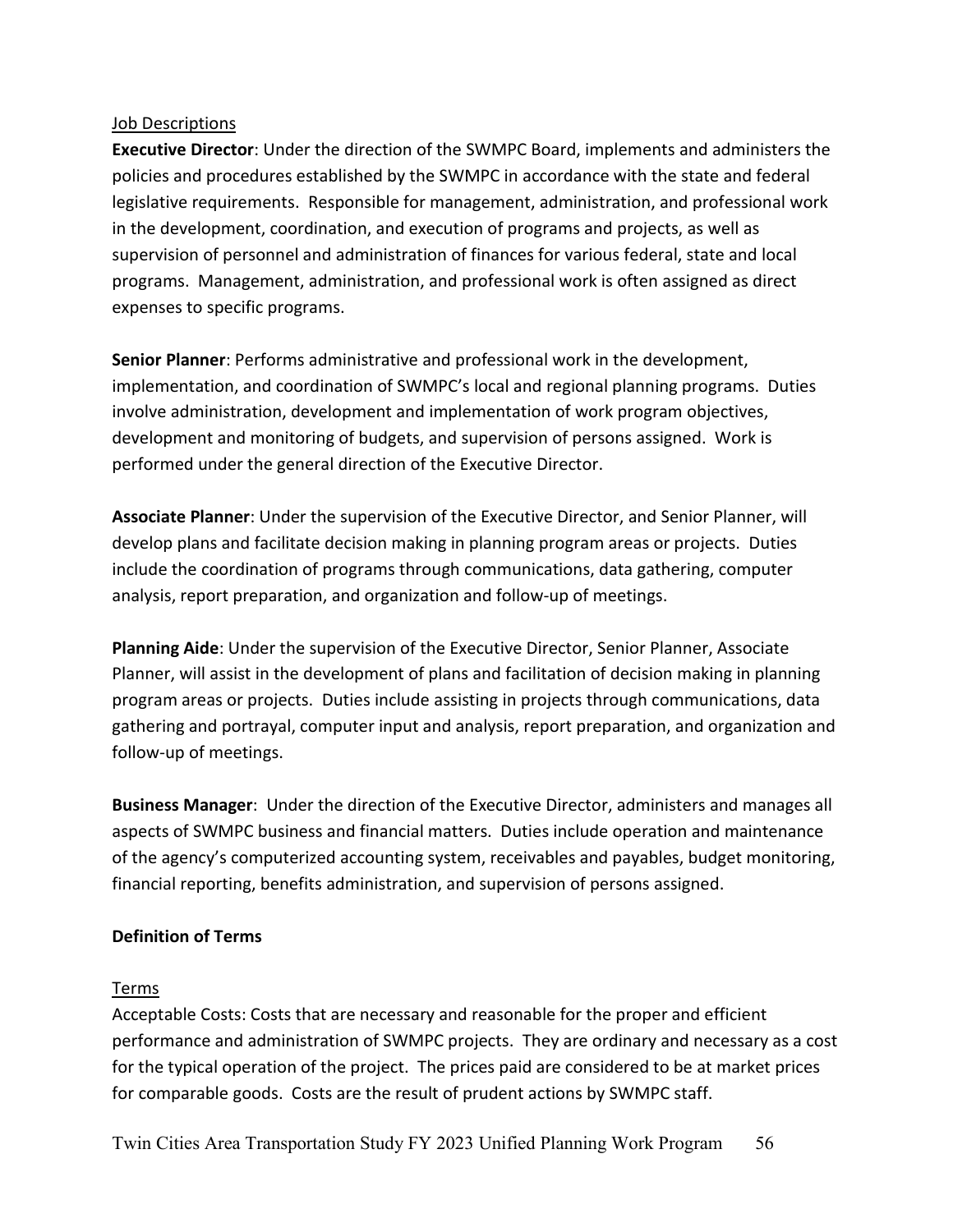Base: The accumulated direct costs (i.e. direct salaries, wages, and fringe benefits) used to distribute indirect costs to SWMPC programs. The base should result in each SWMPC program with its fair share of indirect costs.

Direct Costs: Include costs that: 1) can be identified specifically with a particular final cost objective and attributed to a project, 2) include compensation to employees for time devoted specifically to project performance, 3) include materials acquired, consumed, or expended for the purposes of the project, 4) equipment and other approved capital expenditures, 5) travel expenses to carry out a project.

Provisional: A temporary indirect cost rate applicable to a specified period which is used for funding, interim reimbursement, and reporting indirect costs on awards pending the establishment of a final rate for the period. (U.S. Dept. of Labor: *Guide for Indirect Cost Rate Determination;* August 2020, P. I-1)

Indirect Costs: include costs that are for a common or joint purpose for more than one project and are not easily assignable to projects specifically benefited.

Indirect Cost Rate: a method to determine the proportion of indirect costs each program should bear. A ratio of indirect to direct cost base.

#### Cost Categories

Advertising: Costs from advertising are assigned as direct costs if they are required to post meeting times, announce specific work products, or to solicit responses to a job posting for a specific program. Advertisements that serve the SWMPC in a general way are assigned as indirect costs

Computer Services: Computer services are currently supplied by an outside supplier. Services are assigned as direct if the particular piece of computer equipment or software is associated with a single program. If the service is on a machine or software that is for general use it is assigned as an indirect expense.

Conferences/Training: Costs relative to staff training, skills improvement, and technical proficiency often include meetings, seminars, conferences, and workshops. Expenses are charged to this category as they relate to specific job responsibilities. These costs are generally direct expenses but can be assigned as indirect occasionally.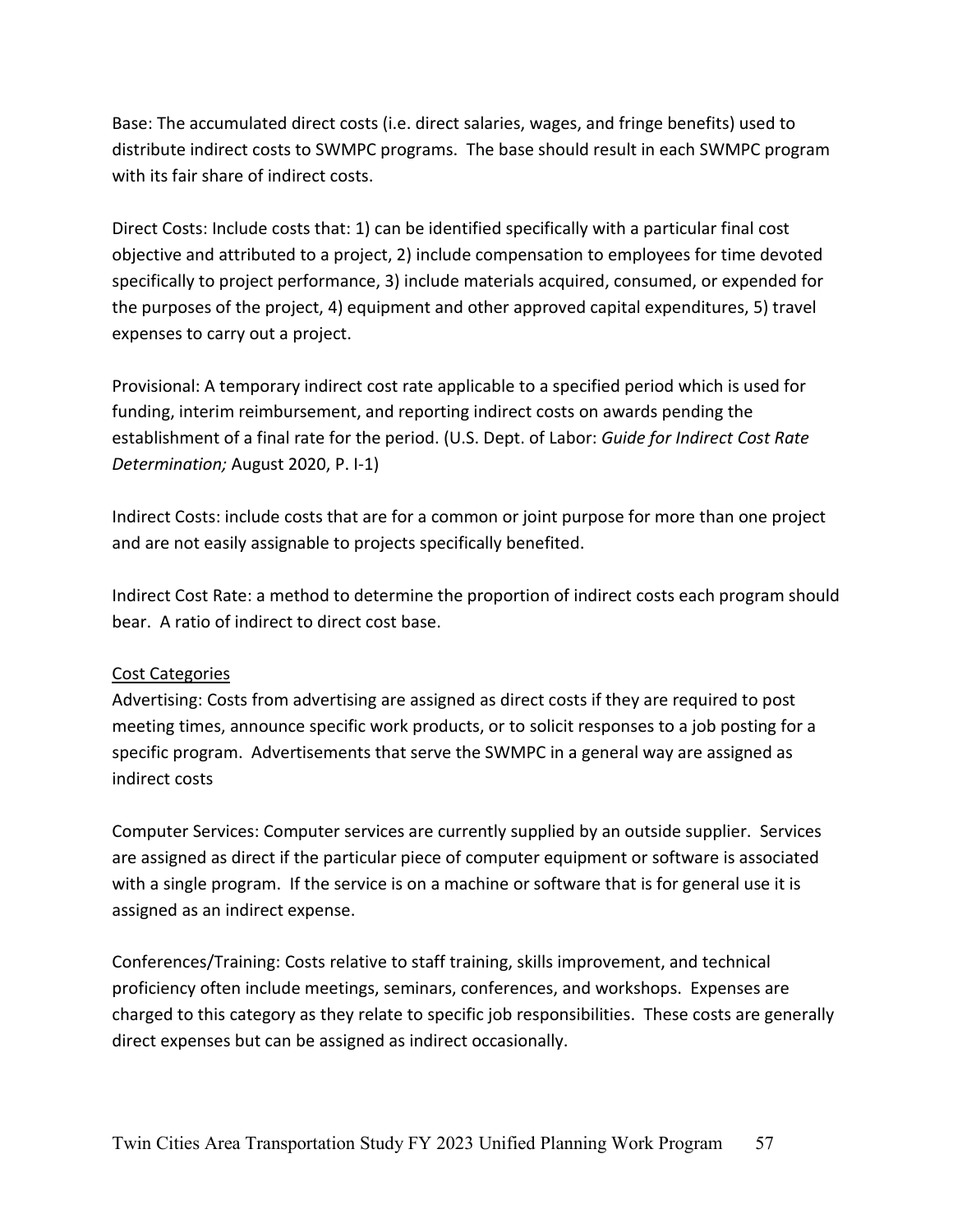Contents, Liability Insurance: Coverage for the loss or damage or agency assets, general agency liability, and employee and commissioner bonding.

Contractual Services: Costs in the contractual services category are incurred for consultant services by outside agencies and individuals. Temporary project staff including internships are also placed in this category of expense and considered direct if they are specifically assigned to a single project. All costs under this category are considered direct expenses except for a temporary administrative staff or other general expertise.

Commission Audit: Costs associated with the annual Commission audit will be assigned as a direct cost charged to local revenues and are exempt from indirect cost. No audit costs are charged to federal funds.

Depreciation: Equipment that is purchased through general funds are considered fixed assets and are depreciated at approximately 20% annually based on Internal Revenue Service Rulings.

Direct Equipment: equipment that has a unique use for the completion of work activities within the scope of work for a specific project. This is equipment that is not generally used across all programs in an office but rather, is specific to the accomplishment of tasks within a single project. Items defined in this way include: a notebook computer to be used for Asset Management PASER road ratings, traffic counters for traffic data collection, a new desktop computer for a transportation planner (who works exclusively on a single transportation project (with a single funder)).

Dues, Subscriptions, and Publications: Most items in this category are indirect expenses. Planning resources and memberships tend to be general in nature and not assignable to a particular program. Some items within this category are assignable as direct but they are specific in nature to the program for which they are attributable.

Fringe Benefits (payroll taxes, employee related insurance, pension): Fringe benefits are assigned as either direct or indirect in the same proportion as the assignment of salary and wage.

Postage: Similar to telephone charges, postage is coded at the SWMPC postage meter. Thus, direct expenses are classified at the initiation of the charge and a summary of those expenses is created through a cyclical report.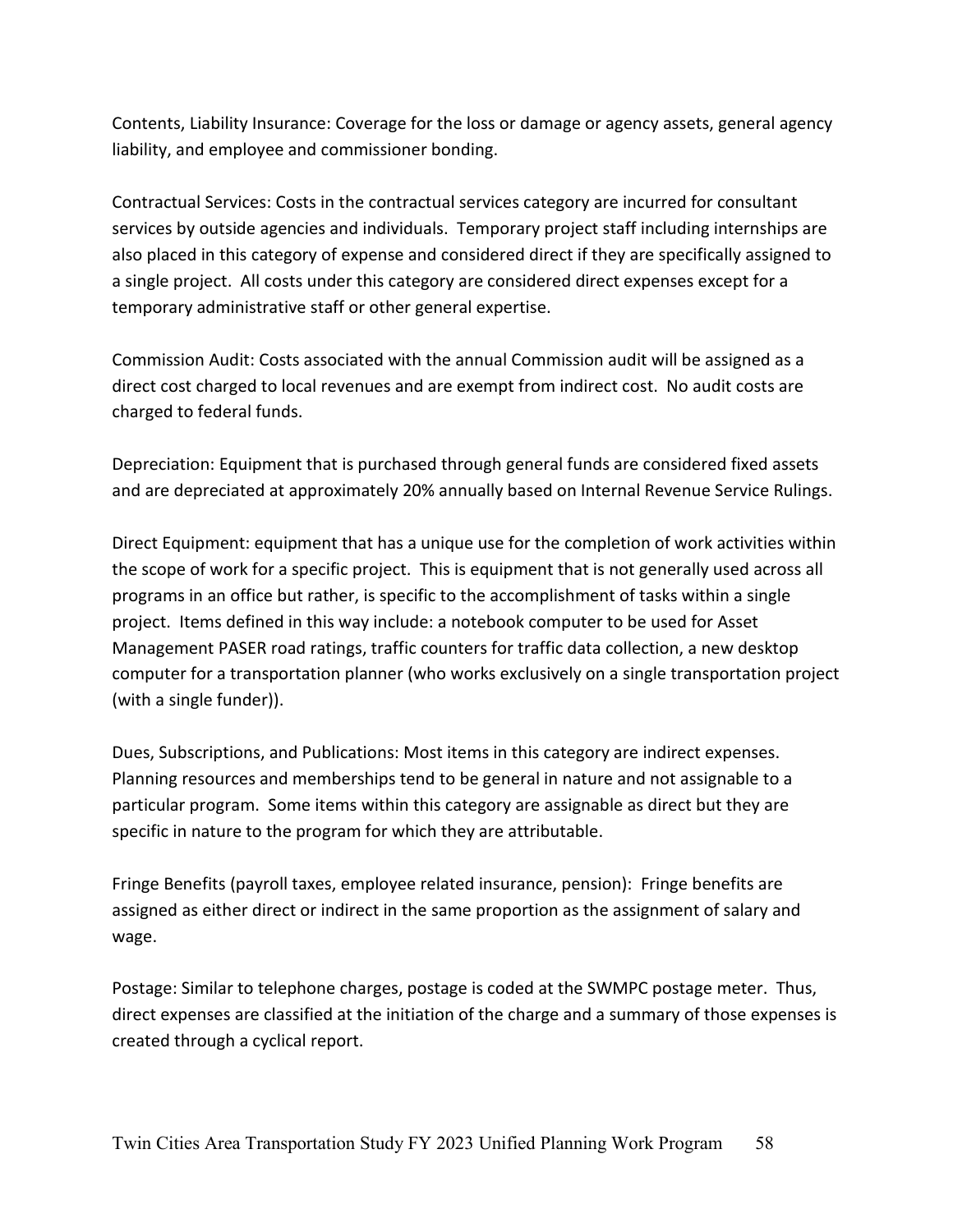Printing: Printing expenses include both direct and indirect costs. Major print jobs that can be produced with the SWMPC printer/copier and are part of a specific program activity are assigned as direct expenses. Major jobs that require an outside print shop to complete are also assigned as direct if they are associated with a specific program. Common indirect print expenses include the SWMPC newsletter, annual report, brochures, etc.

Salaries and Wages: Salaries and wages for employees with direct responsibilities in specific program areas are assigned as direct expenses. When employee activities are dedicated to activities that have a broad-based benefit among SWMPC programs, their salary and wage is assigned as indirect. All SWMPC personnel engage in activities that are assigned as direct expenses. It is rare for administrative personnel (business manager, administrative assistant) to engage in activities that are assigned as direct but they are available for occasional direct assignments. Staffing assignments are managed by the executive director.

Supplies and Materials: Items that are necessary for a particular project are assigned as a direct expense. SWMPC letterhead, copy paper, and general office supplies are assigned as indirect expenses.

Telephone: The SWMPC pays a single flat charge for monthly calls. The monthly bill itemizes all long distance calls. The bill is cross referenced with staff call logs so that calls can be assigned directly to projects. Local phone charges cannot be individually itemized so they are billed as indirect .

Travel, Meals, Lodging: Travel, meals, and lodging expenses can be assigned as either direct or indirect depending on the activity being undertaken when the costs are incurred. Typical charges consist of mileage, reimbursement for meals, and lodging expenses in the course of staff activity.

Equipment Maintenance: Maintenance agreements on heavily used office machines including the main copier/printer, computer equipment are assigned as indirect expenses.

Rent, Janitorial, and Recycling: The expenses associated with the leased office space and the maintenance of that space.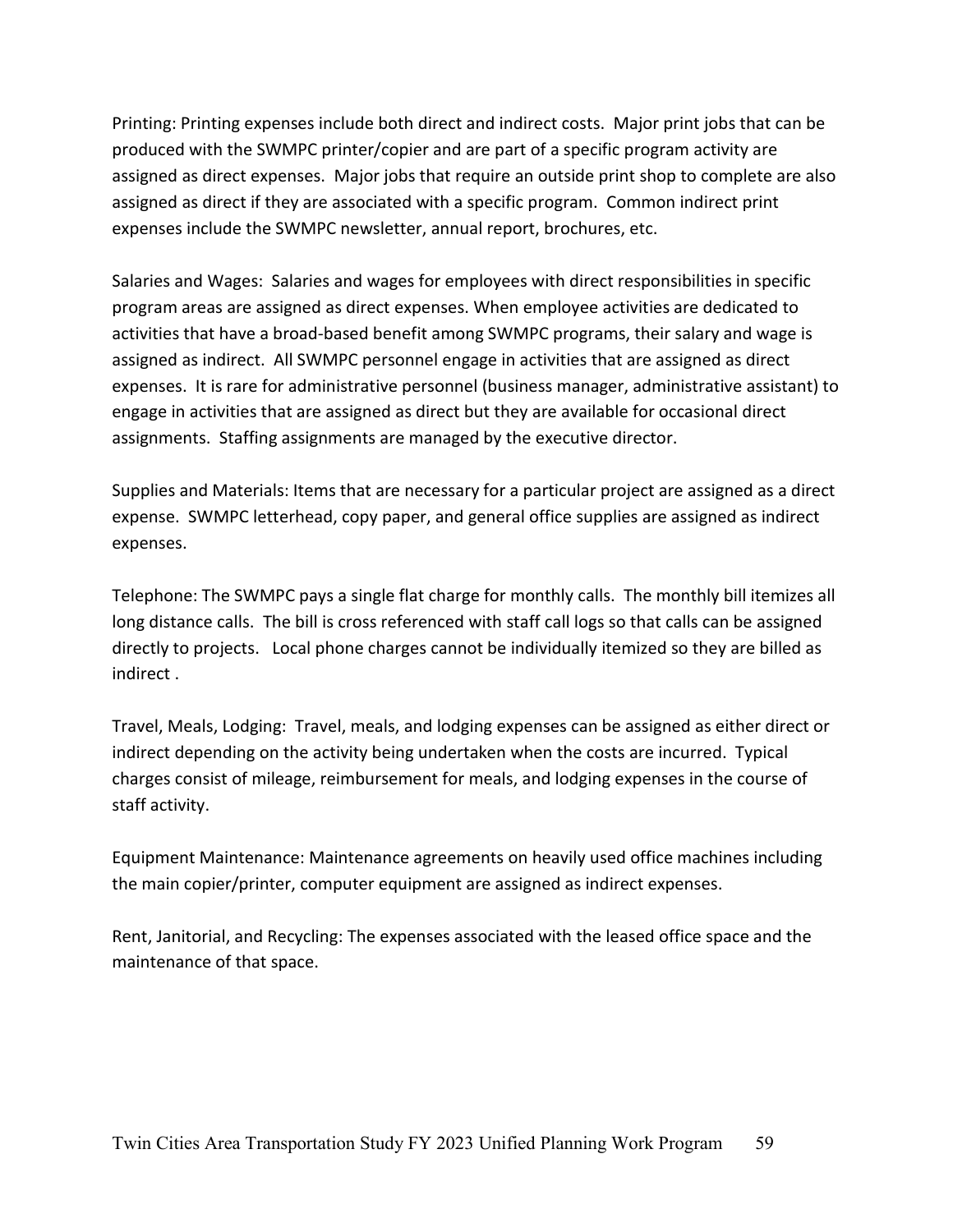#### **Listing of Fringe Benefits for Covered Employees**

#### Current Fringe Benefit Policies

The SWMPC fringe benefit policy consists of the following items derived from the Commission's Personnel Policies and Procedures Handbook available to all employees at the time of hire.

Social Security and Medicare Withholding Benefits: The SWMPC adheres to Federal tax rulings and remits matching withholding benefits each pay period in each calendar year.

Annual Leave and Sick Leave are Combined as Follows: In the first category of leave accrual, an employee who has been with the SWMPC for between zero and five completed years must work a minimum of sixty-two hours to a maximum of seventy-five hours per (bi-weekly) pay period. That employee will be considered a full-time employee and will accrue five and a half hours per pay period for annual and sick leave.

In the second category of leave accrual, an employee at the end of their fifth year until their tenth year of employment will receive seven hours per pay period for annual and sick leave.

The third category of leave accrual is for employees at the end of their tenth year and beyond. Employees in the third category receive eight and a half hours per pay period for annual and sick leave.

The SWMPC does not distinguish between annual leave and sick leave. The two categories are considered a single account of accrued time. All employees may carry forward into the next year a maximum of one year's annual leave accrual. All excess time that is not taken will be forfeited except for employees with more than five years of experience. When employees have five or more years' experience, the SWMPC will make an employee contribution to their retirement plan account in an amount equal to 37.5 hours of excess time not taken at their respective rate of pay.

Paid Holidays: The SWMPC provides twelve paid holidays per calendar year for its employees.

Pregnancy Leave: SWMPC employees receive pregnancy leave up to 975 hours.

Administrative Leave: An administrative leave of absence cannot exceed six months. Accumulated annual leave must be used as part of the administrative leave. After depletion of the accumulated annual leave, there is not compensation for administrative leave.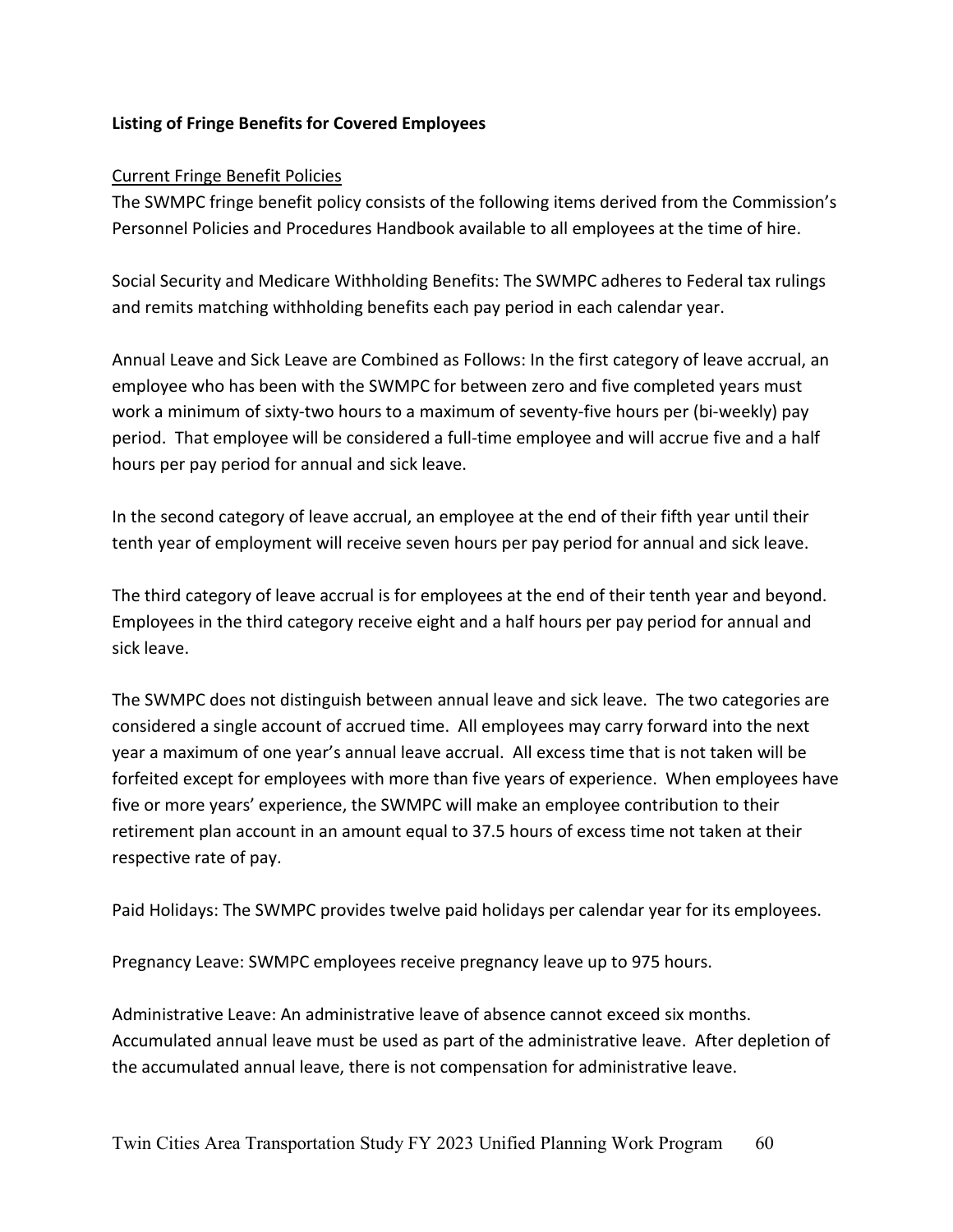Military Leave: Military leave is granted as a leave of absence per State and Federal rulings.

Health Insurance: The SWMPC provides health insurance coverage to all employees. Employees are eligible to apply for health insurance benefits for themselves as well as dependents as of their initial date of employment. The SWMPC pays 98 percent of the total cost of the premium for full-time employees who seek the coverage. Part-time SWMPC employees are eligible for health insurance but must pay a percentage of the premium based on what percentage of a full-time position their time represents plus the standard two percent cost share. The health insurance program provides both medical, hospital, and prescription coverage plus vision and dental insurance. The coverage is a "high deductible" type with a Health Savings Account (HSA). The deductible for the insurance is deposited into each employee's HSA account by the SWMPC. The entire amount is funded by the SWMPC.

Disability Insurance: The SWMPC provides short term disability coverage to all employees. Employees shall be eligible at their date of employment. The SWMPC pays the total cost of the premium for full-time employees who seek this coverage.

Workman's Compensation Insurance: The SWMPC provides workman's compensation insurance for all employees. Employees are eligible at their date of hire. In case of a work injury or illness an employee is eligible for workman's compensation benefits. The employee must use accumulated annual leave to the extent available for the first seven days of the disability after which time the workman's compensation insurance coverage shall begin without annual leave supplementation.

Life Insurance: The SWMPC provides life insurance coverage for all employees. Employees shall be eligible at their date of hire. The Commission pays the total cost of the premium for fulltime employees who seek this coverage. The face amount of the policy shall be equal to the amount of the employee's annual salary and double in the event of accidental death as described in the health insurance policy provided by the carrier.

Unemployment Compensation Insurance: The SWMPC provides each employee with this State benefit. The cost is calculated using the State determination rate multiplied by the gross wage earned by each employee. The SWMPC pays the total cost and adheres to the State tax rulings of calculation and remuneration.

Pension Fund: Currently the SWMPC has 401 and 457 pension plans available to all employees who work at least one thousand hours per year. New employees are enrolled on the annual enrollment date of January  $1<sup>st</sup>$  provided that they have completed six months of full-time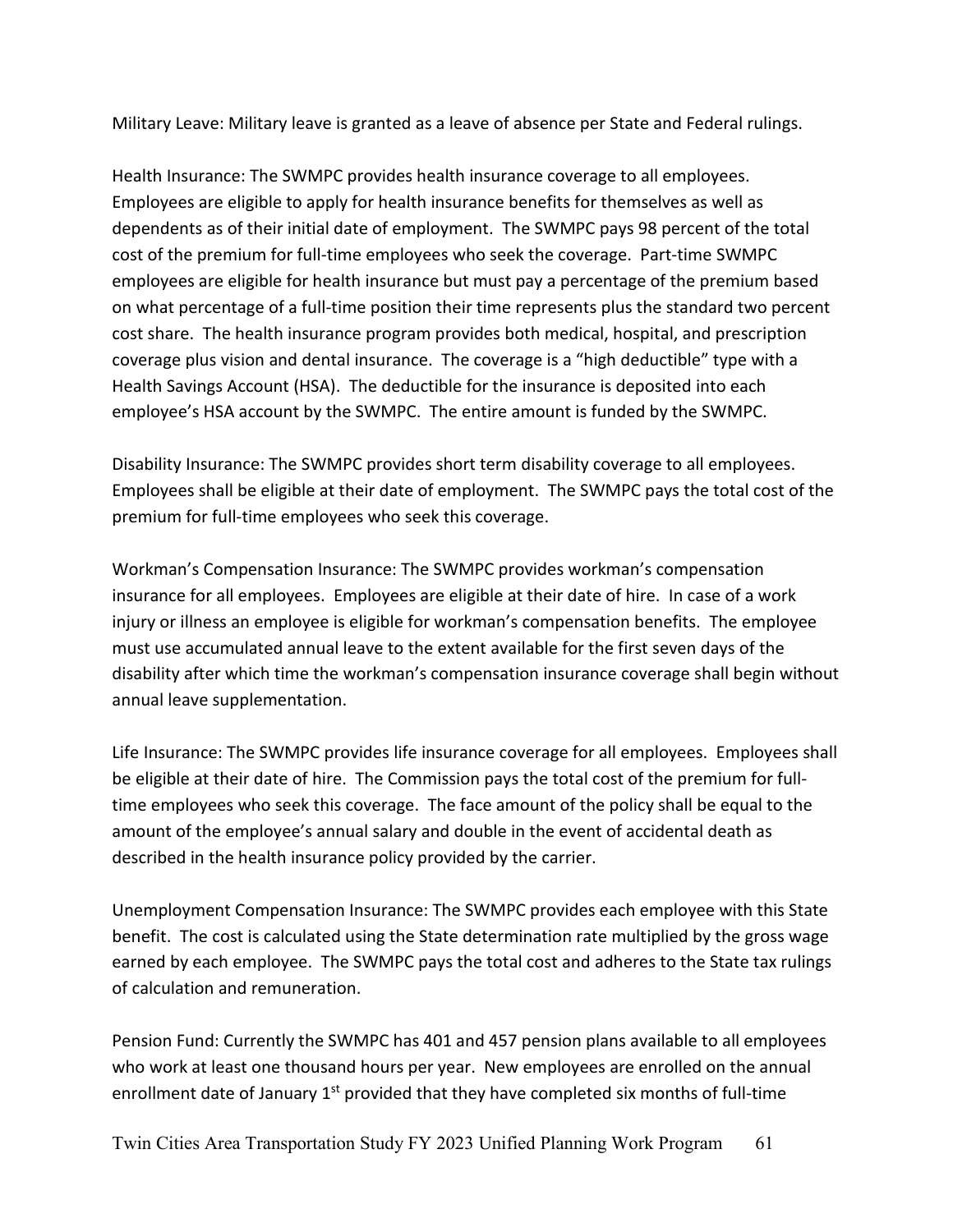employment. The SWMPC contributes into the plan on behalf of each enrolled employee in the amount of 6.5% of the employee's annual salary or wage. Employee contributions are not mandatory. Employees enrolled shall be vested at the rate of twenty percent for each full year of vesting. The SWMPC calculates the contribution amount both at fiscal and calendar year end to reflect the accrual on financial statements. All accruals are reviewed by the pension advisors before any remittances are made. The SWMPC meets all tax rulings regarding dates of contribution, dollars contributed, and necessary tax forms.

Fringe Benefit Costs: The SWMPC total benefit costs have been included as a worksheet below.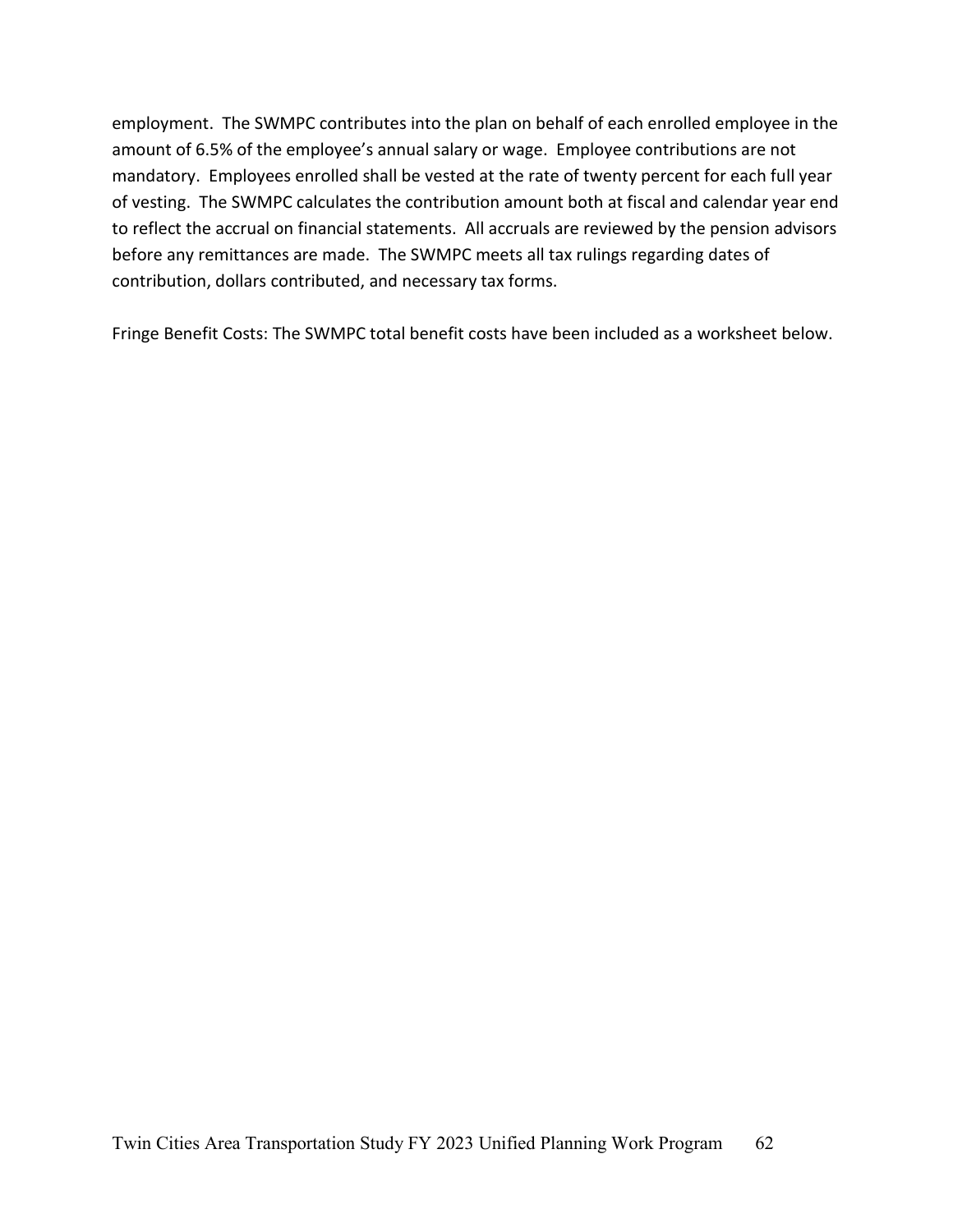# SWMPC Personnel Expenses Budget 2022

|                                  | 2021            |             |              |               |                |                 |               |             |                             |                                |          |             |                |          |                |              |                 |                  |                 |        |              |
|----------------------------------|-----------------|-------------|--------------|---------------|----------------|-----------------|---------------|-------------|-----------------------------|--------------------------------|----------|-------------|----------------|----------|----------------|--------------|-----------------|------------------|-----------------|--------|--------------|
|                                  | <b>BUDGETED</b> | <b>WORK</b> | <b>DAILY</b> | <b>ANNUAL</b> |                | <b>RELEASED</b> | <b>CHGBLE</b> |             | <b>GROUP INSURANCE COVS</b> |                                |          |             | <b>WORKERS</b> |          | <b>PENSION</b> | <b>ADDED</b> | <b>TOTAL</b>    | <b>TOTAL</b>     | Group Insurance |        | Staff 2%     |
| <b>POSITION</b>                  | <b>SALARY</b>   | <b>DAYS</b> | RATE         | LEAVE         | <b>HOLIDAY</b> | <b>TIME</b>     | <b>SALARY</b> | <b>FICA</b> |                             | HEALTH   Hlth Svgs Act   DISAB |          | <b>LIFE</b> | COMP           | UCI      | <b>CONTRIB</b> | COST         | <b>BENEFITS</b> | PERSONNEL Vision |                 | Dental | Co-Pay       |
|                                  |                 |             |              |               |                |                 |               |             |                             |                                |          |             |                |          |                |              |                 |                  |                 |        |              |
| <b>ADMINISTRATION</b>            |                 |             |              |               |                |                 |               |             |                             |                                |          |             |                |          |                |              |                 |                  |                 |        |              |
| <b>EXECUTIVE DIRECTOR (JE)</b>   | 86,660          | 260         | 333          | 6.644         | 4.000          | 10.644          | 76.016        | 6.629       | 23,725                      | 4.600                          | 761      | 118         | 278            | 8        | 5.633          | 43,137       | 53,781          | 129,797          | 343             | 1.666  | 624          |
| <b>ADM ASS'T</b>                 | S <sub>0</sub>  | 260         | $\mathbf{0}$ |               |                |                 |               |             | $\mathbf{0}$                |                                |          |             |                | 8        |                |              | 8               | 8                |                 |        | $\mathbf{0}$ |
| <b>ADM ASS'T</b>                 | S <sub>0</sub>  | 260         | $\mathbf{0}$ |               |                |                 |               |             | $\theta$                    |                                |          |             |                | 8        |                |              |                 |                  |                 |        | $\mathbf{0}$ |
| <b>BUSINESS MGR. (PR)</b>        | \$46,134        | 243         | 190          | 5.046         | 2.495          | 7,541           | 38.593        | 3,150       | 6,257                       | 1,150                          | 531      | 90          | 152            | 8        | 2.999          | 14,793       | 22,335          | 60.927           | 113             | 517    | 173          |
| <b>PLANNERS</b>                  |                 |             |              |               |                |                 |               |             |                             |                                |          |             |                |          |                |              |                 |                  |                 |        |              |
| <b>SENIOR PLANNER(MH)</b>        | 68.425          | 260         | 263          | 6.386         | 3,158          | 9.544           | 58,881        | 5,235       | 9,009                       | 4.600                          | 808      | 118         | 226            | 8        | 4.448          | 25,293       | 34,837          | 93,718           | 208.00          | 947.00 | 313.81       |
| <b>ASSO CIATE PLANNER</b>        | <b>SO</b>       | 260         | $\mathbf{0}$ | $\theta$      |                |                 |               |             |                             |                                |          |             |                |          |                |              |                 |                  |                 |        |              |
| <b>SENIOR PLANNER (KG)</b>       | \$62,549        | 260         | 241          | 5.838         | 2,887          | 8,725           | 53,824        | 4.785       | 21,251                      | 4.600                          | 761      | 118         | 206            | 8        | 4.066          | 37,230       | 45.955          | 99,779           | 344             | 1.666  | 575          |
| <b>ASSO CIATE PLANNER (JB)</b>   | \$44,500        | 260         | 171          | 3.263         | 2,054          | 5.317           | 39.183        | 3.404       | 3.661                       | 2,300                          | 534      | 95          | 147            | 8        | 2.893          | 13.527       | 18,844          | 58,027           | 113             | 517    | 144          |
| <b>ASSO CIATE PLANNER (BK)</b>   | \$45,933        | 260         | 177          | 3,368         | 2,120          | 5.488           | 40,445        | 3.514       | 14.036                      | 4.600                          | 575      | 100         | 152            | 8        | 2.986          | 27,554       | 33,042          | 73,487           | 344             | 1.666  | 426          |
| <b>STAFF</b>                     |                 |             |              |               |                |                 |               |             |                             |                                |          |             |                |          |                |              |                 |                  |                 |        |              |
| PLANNING AIDE(JP)                | 52,199          | 260         | 201          | 3.828         | 2.409          | 6.237           | 45.962        | 3.993       | 10.271                      | 2.300                          | 637      | 111         | 172            | 8        | 3.393          | 21,237       | 27,474          | 73,436           | 113.00          | 517.00 | 278.99       |
| TRAFFIC COUNT SPLIST (MG) Hrly   | \$4,001         | 120         | 99           |               |                |                 | 4,001         | 306         | $\mathbf{0}$                |                                |          |             | 13             |          |                | 319          | 319             | 4.320            |                 |        | $\mathbf{0}$ |
| <b>TRAFFIC COUNTER (LD) Hrly</b> | 6,413           | 60          | 96           |               |                |                 | 6,413         | 491         | $\mathbf{0}$                |                                |          |             | 21             |          |                | 512          | 512             | 6.925            |                 |        | $\theta$     |
| <b>ASSO CIATE PLANNER (KM)</b>   | 45,053          | 260         | 173          | 3.304         | 2,079          | 5,383           | 39,670        | 3,447       | 8,398                       | 4.600                          | 549      | 95          | 149            | 8        | 2.928          | 21.034       | 26,417          | 66,087           | 209             | 947    | 296          |
| <b>INTERN (RG) Hrly</b>          | \$5,002         | 46          | 78           | $\theta$      |                | $\theta$        | 5,002         | 383         | $\theta$                    |                                | $\theta$ |             | 17             | $\theta$ |                | 399          | 399             | 5,402            |                 |        | $\mathbf{0}$ |
| <b>TOTAL</b>                     | 466.870         | 260         | 2.022        | 37,678        | 21,202         | 58.880          | 407.990       | 35,716      | 96,608                      | 28,750                         | 5,156    | 845         | 1.533          | 81       | 29.344         | 205.431      | 264,311         | 669,469          | 1.787           | 8.443  | 2,832        |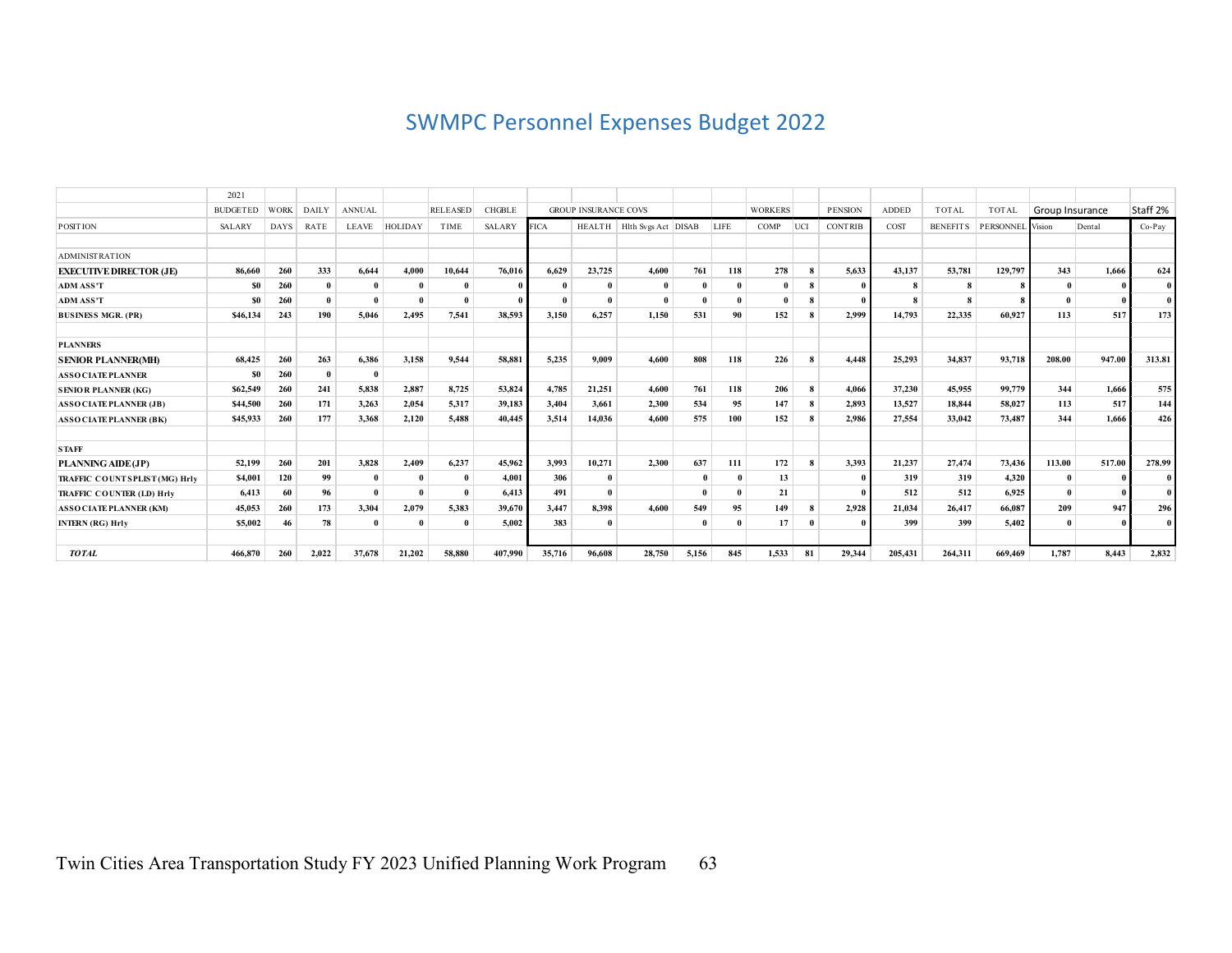#### **The SWMPC Accounting System**

The SWMPC uses QuickBooks to manage its accounting system. The SWMPC is audited by a CPA annually.

#### **Method of Calculating Indirect Cost Rate**

The SWMPC uses the simplified method to determine indirect cost rate. As a single purpose agency there are no elements of indirect cost assigned through a central cost allocation plan. Only specifically identified budgeted indirect costs are included in the indirect cost rate proposal. This method provides an equal distribution of all indirect costs to all programs.

The SWMPC classifies all costs and their activities as direct or indirect (less unallowable costs) as described per 2 CFR 225. Indirect costs are thereby classified as being incurred for a common purpose for which more than one program benefits. Any costs stipulated as being unallowable per 2 CFR 225 have been excluded from the calculation of the indirect cost rate.

#### Calculation for Provisional Indirect Cost Rate

The SWMPC computes the indirect cost rate by dividing the Indirect Cost Pool (total allowable indirect costs) by an equitable Base (total direct salaries and fringe benefit costs). The result is a "Provisional Indirect Cost Rate."

C = Indirect Costs U = Unallowable Costs (per 2 CFR 225)

I = Total (budgeted) Indirect Costs

$$
C-U=I
$$

I = Total (budgeted) Indirect Costs

Y = Direct Base projected (budgeted) costs for direct salaries & fringe benefits for **all** programs Pcr = Provisional Indirect Cost Rate

$$
Pcr=1/Y
$$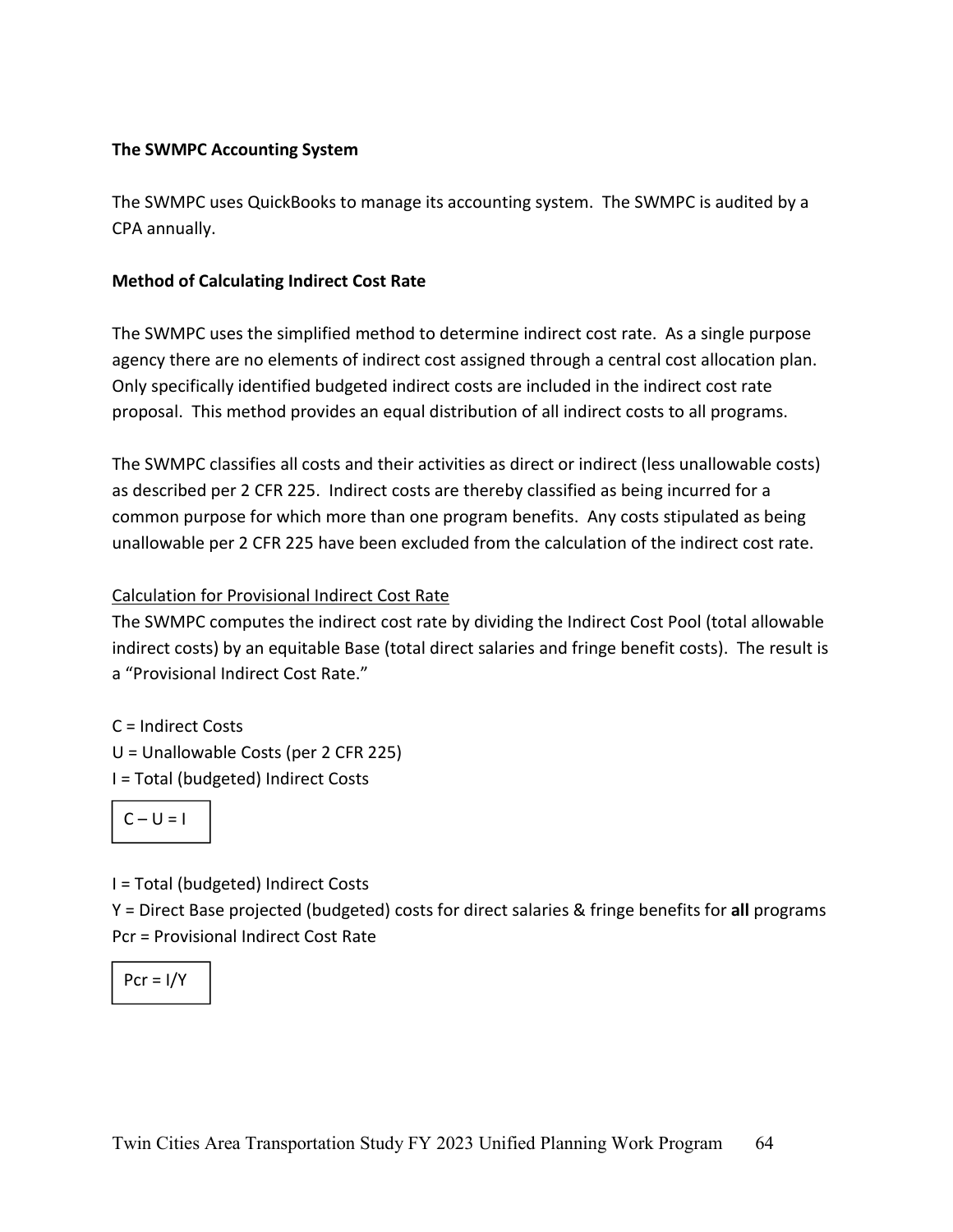# **SWMPC Actual** Indirect Cost Rate Based on FY 2021 Costs

| <b>SALARIES AND WAGES</b><br>\$316,995.00 (Y)<br>\$122,681<br>\$439,676<br><b>FRINGE BENEFITS</b><br>\$139,885.00 (Y)<br>\$205,350<br>\$65,465<br><b>TRAVEL</b><br>\$<br>7,241.00<br>\$100<br>\$7,341<br>\$<br>0.00<br><b>TELEPHONE</b><br>\$2,119<br>\$2,119<br>\$<br>PRINTING AND POSTAGE<br>3,519.00<br>\$674<br>\$4,193<br>$\mathfrak{S}$<br>PROFESSIONAL FEES<br>711.00<br>\$11,993<br>\$12,704<br><b>ADVERTISING</b><br>23,864.00<br>\$0<br>\$23,864<br>\$<br><b>DUES AND SUBSCRIPTIONS</b><br>\$4,296<br>1,800.00<br>\$2,496<br>\$<br>SUPPLIES AND MATERIALS<br>\$<br>6,925.00<br>\$4,119<br>\$11,044<br><b>COMPUTER SERVICES</b><br>8,181.00<br>\$<br>\$29,648<br>\$37,829<br>CONFERENCES/TRAINING<br>\$<br>815.00<br>\$0<br>\$815<br>CONTRACTUAL SERVICES-OFF SITE<br>\$111,342.00<br>\$0<br>\$111,342<br>CONTRACTUAL PERSONNEL-ON<br><b>SITE</b><br>\$<br>\$0<br>0.00<br>\$0<br>\$<br>RENT/JANITORIAL/RECYCLING<br>\$69,474<br>\$69,474<br>\$<br><b>DIRECT EQUIPMENT</b><br>2,505.00<br>\$0<br>\$0<br>\$<br><b>EQUIP. MAINTENANCE</b><br>0.00<br>\$538<br>\$538<br><b>GENERAL COMMISSION</b><br>\$<br>1,451.00<br>\$0<br>\$1,451<br><b>INDIRECT COST POOL</b><br>\$312,067.00<br>\$0<br>\$312,067<br><b>DEPRECIATION</b><br>\$<br>\$2,743<br>\$2,743<br>\$<br><b>BANK FEES</b><br>52.00<br>\$17<br>\$69<br><b>TOTAL EXPENDITURES</b><br>937,353<br>\$312,067<br>\$1,249,420<br>S.<br>\$<br>456,880<br><b>Total Direct Base (Y)</b><br><b>Total Indirect Costs (I)</b><br>\$312,067<br><b>INDIRECT COST RATE FORMULA:</b><br><b>TOTAL INDIRECT COSTS (I)</b><br>\$312,067<br><b>TOTAL DIRECT BASE (Y)</b><br>\$456,880<br>64%<br><b>INDIRECT COST RATE</b> |                   | <b>DIRECT</b><br><b>COSTS</b> | <b>INDIRECT</b><br><b>COSTS</b> | <b>TOTAL</b><br><b>COSTS</b> |
|---------------------------------------------------------------------------------------------------------------------------------------------------------------------------------------------------------------------------------------------------------------------------------------------------------------------------------------------------------------------------------------------------------------------------------------------------------------------------------------------------------------------------------------------------------------------------------------------------------------------------------------------------------------------------------------------------------------------------------------------------------------------------------------------------------------------------------------------------------------------------------------------------------------------------------------------------------------------------------------------------------------------------------------------------------------------------------------------------------------------------------------------------------------------------------------------------------------------------------------------------------------------------------------------------------------------------------------------------------------------------------------------------------------------------------------------------------------------------------------------------------------------------------------------------------------------------------------------------------------------------------------------------------------------|-------------------|-------------------------------|---------------------------------|------------------------------|
|                                                                                                                                                                                                                                                                                                                                                                                                                                                                                                                                                                                                                                                                                                                                                                                                                                                                                                                                                                                                                                                                                                                                                                                                                                                                                                                                                                                                                                                                                                                                                                                                                                                                     |                   |                               |                                 |                              |
|                                                                                                                                                                                                                                                                                                                                                                                                                                                                                                                                                                                                                                                                                                                                                                                                                                                                                                                                                                                                                                                                                                                                                                                                                                                                                                                                                                                                                                                                                                                                                                                                                                                                     |                   |                               |                                 |                              |
|                                                                                                                                                                                                                                                                                                                                                                                                                                                                                                                                                                                                                                                                                                                                                                                                                                                                                                                                                                                                                                                                                                                                                                                                                                                                                                                                                                                                                                                                                                                                                                                                                                                                     |                   |                               |                                 |                              |
|                                                                                                                                                                                                                                                                                                                                                                                                                                                                                                                                                                                                                                                                                                                                                                                                                                                                                                                                                                                                                                                                                                                                                                                                                                                                                                                                                                                                                                                                                                                                                                                                                                                                     |                   |                               |                                 |                              |
|                                                                                                                                                                                                                                                                                                                                                                                                                                                                                                                                                                                                                                                                                                                                                                                                                                                                                                                                                                                                                                                                                                                                                                                                                                                                                                                                                                                                                                                                                                                                                                                                                                                                     |                   |                               |                                 |                              |
|                                                                                                                                                                                                                                                                                                                                                                                                                                                                                                                                                                                                                                                                                                                                                                                                                                                                                                                                                                                                                                                                                                                                                                                                                                                                                                                                                                                                                                                                                                                                                                                                                                                                     |                   |                               |                                 |                              |
|                                                                                                                                                                                                                                                                                                                                                                                                                                                                                                                                                                                                                                                                                                                                                                                                                                                                                                                                                                                                                                                                                                                                                                                                                                                                                                                                                                                                                                                                                                                                                                                                                                                                     |                   |                               |                                 |                              |
|                                                                                                                                                                                                                                                                                                                                                                                                                                                                                                                                                                                                                                                                                                                                                                                                                                                                                                                                                                                                                                                                                                                                                                                                                                                                                                                                                                                                                                                                                                                                                                                                                                                                     |                   |                               |                                 |                              |
|                                                                                                                                                                                                                                                                                                                                                                                                                                                                                                                                                                                                                                                                                                                                                                                                                                                                                                                                                                                                                                                                                                                                                                                                                                                                                                                                                                                                                                                                                                                                                                                                                                                                     |                   |                               |                                 |                              |
|                                                                                                                                                                                                                                                                                                                                                                                                                                                                                                                                                                                                                                                                                                                                                                                                                                                                                                                                                                                                                                                                                                                                                                                                                                                                                                                                                                                                                                                                                                                                                                                                                                                                     |                   |                               |                                 |                              |
|                                                                                                                                                                                                                                                                                                                                                                                                                                                                                                                                                                                                                                                                                                                                                                                                                                                                                                                                                                                                                                                                                                                                                                                                                                                                                                                                                                                                                                                                                                                                                                                                                                                                     |                   |                               |                                 |                              |
|                                                                                                                                                                                                                                                                                                                                                                                                                                                                                                                                                                                                                                                                                                                                                                                                                                                                                                                                                                                                                                                                                                                                                                                                                                                                                                                                                                                                                                                                                                                                                                                                                                                                     |                   |                               |                                 |                              |
|                                                                                                                                                                                                                                                                                                                                                                                                                                                                                                                                                                                                                                                                                                                                                                                                                                                                                                                                                                                                                                                                                                                                                                                                                                                                                                                                                                                                                                                                                                                                                                                                                                                                     |                   |                               |                                 |                              |
|                                                                                                                                                                                                                                                                                                                                                                                                                                                                                                                                                                                                                                                                                                                                                                                                                                                                                                                                                                                                                                                                                                                                                                                                                                                                                                                                                                                                                                                                                                                                                                                                                                                                     |                   |                               |                                 |                              |
|                                                                                                                                                                                                                                                                                                                                                                                                                                                                                                                                                                                                                                                                                                                                                                                                                                                                                                                                                                                                                                                                                                                                                                                                                                                                                                                                                                                                                                                                                                                                                                                                                                                                     |                   |                               |                                 |                              |
|                                                                                                                                                                                                                                                                                                                                                                                                                                                                                                                                                                                                                                                                                                                                                                                                                                                                                                                                                                                                                                                                                                                                                                                                                                                                                                                                                                                                                                                                                                                                                                                                                                                                     |                   |                               |                                 |                              |
|                                                                                                                                                                                                                                                                                                                                                                                                                                                                                                                                                                                                                                                                                                                                                                                                                                                                                                                                                                                                                                                                                                                                                                                                                                                                                                                                                                                                                                                                                                                                                                                                                                                                     |                   |                               |                                 |                              |
|                                                                                                                                                                                                                                                                                                                                                                                                                                                                                                                                                                                                                                                                                                                                                                                                                                                                                                                                                                                                                                                                                                                                                                                                                                                                                                                                                                                                                                                                                                                                                                                                                                                                     |                   |                               |                                 |                              |
|                                                                                                                                                                                                                                                                                                                                                                                                                                                                                                                                                                                                                                                                                                                                                                                                                                                                                                                                                                                                                                                                                                                                                                                                                                                                                                                                                                                                                                                                                                                                                                                                                                                                     |                   |                               |                                 |                              |
|                                                                                                                                                                                                                                                                                                                                                                                                                                                                                                                                                                                                                                                                                                                                                                                                                                                                                                                                                                                                                                                                                                                                                                                                                                                                                                                                                                                                                                                                                                                                                                                                                                                                     |                   |                               |                                 |                              |
|                                                                                                                                                                                                                                                                                                                                                                                                                                                                                                                                                                                                                                                                                                                                                                                                                                                                                                                                                                                                                                                                                                                                                                                                                                                                                                                                                                                                                                                                                                                                                                                                                                                                     |                   |                               |                                 |                              |
|                                                                                                                                                                                                                                                                                                                                                                                                                                                                                                                                                                                                                                                                                                                                                                                                                                                                                                                                                                                                                                                                                                                                                                                                                                                                                                                                                                                                                                                                                                                                                                                                                                                                     |                   |                               |                                 |                              |
|                                                                                                                                                                                                                                                                                                                                                                                                                                                                                                                                                                                                                                                                                                                                                                                                                                                                                                                                                                                                                                                                                                                                                                                                                                                                                                                                                                                                                                                                                                                                                                                                                                                                     |                   |                               |                                 |                              |
|                                                                                                                                                                                                                                                                                                                                                                                                                                                                                                                                                                                                                                                                                                                                                                                                                                                                                                                                                                                                                                                                                                                                                                                                                                                                                                                                                                                                                                                                                                                                                                                                                                                                     |                   |                               |                                 |                              |
|                                                                                                                                                                                                                                                                                                                                                                                                                                                                                                                                                                                                                                                                                                                                                                                                                                                                                                                                                                                                                                                                                                                                                                                                                                                                                                                                                                                                                                                                                                                                                                                                                                                                     |                   |                               |                                 |                              |
|                                                                                                                                                                                                                                                                                                                                                                                                                                                                                                                                                                                                                                                                                                                                                                                                                                                                                                                                                                                                                                                                                                                                                                                                                                                                                                                                                                                                                                                                                                                                                                                                                                                                     |                   |                               |                                 |                              |
|                                                                                                                                                                                                                                                                                                                                                                                                                                                                                                                                                                                                                                                                                                                                                                                                                                                                                                                                                                                                                                                                                                                                                                                                                                                                                                                                                                                                                                                                                                                                                                                                                                                                     |                   |                               |                                 |                              |
|                                                                                                                                                                                                                                                                                                                                                                                                                                                                                                                                                                                                                                                                                                                                                                                                                                                                                                                                                                                                                                                                                                                                                                                                                                                                                                                                                                                                                                                                                                                                                                                                                                                                     | <b>PERCENTAGE</b> |                               |                                 |                              |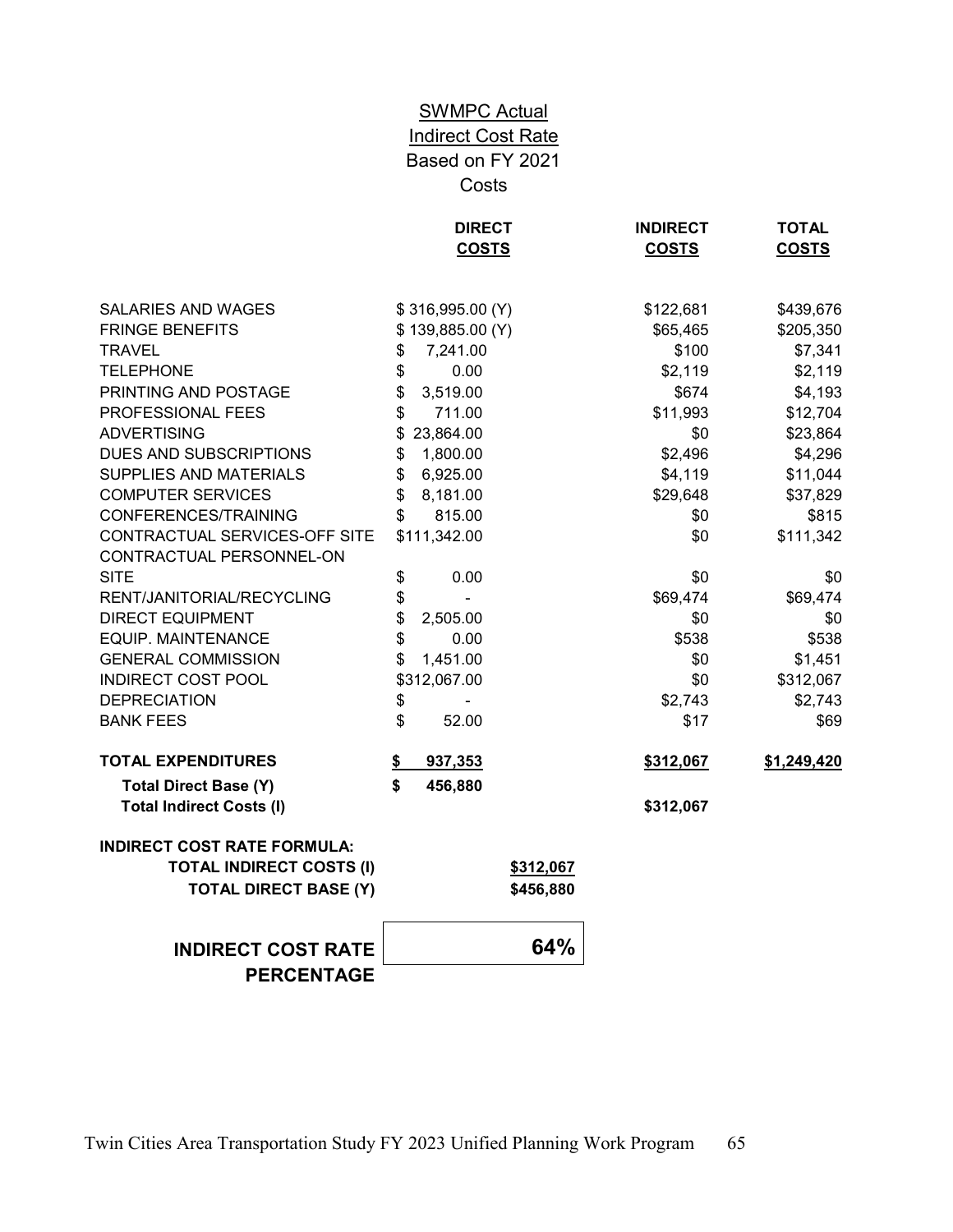#### **Procedures Used to Allocate Cost of Benefits to SWMPC Projects**

#### Calculation to Derive the Percentage of Total Base Represented by Each Program

Direct costs that can be attributable to a particular program are allocated as such. The remaining costs are assigned as indirect costs and allocated according to the formula below.

X = Actual costs for direct salaries & fringe benefits for **each** program

Y = Actual Direct Base costs for direct salaries & fringe benefits for **all** programs

P = Percentage of total direct salaries & fringe represented in each program

 $X/Y = P$ 

#### Calculation to Derive Total Indirect Costs

The percentage of direct salaries/fringe that each program represents of the total direct salaries/fringe for all programs is then used to derive the formula to allocate the total related indirect costs.

Y = Actual Direct Base costs for direct salaries & fringe benefits for **all** programs

- Z = Total Expenses for all programs
- I = Total Indirect Costs

 $7-Y=1$ 

| Program             | <b>Actual Direct</b> | Percentage of Total | <b>Indirect Allocation</b> |  |  |
|---------------------|----------------------|---------------------|----------------------------|--|--|
|                     |                      |                     |                            |  |  |
|                     | Salaries & Fringe    | Direct Salaries &   |                            |  |  |
|                     |                      | Fringe              |                            |  |  |
| a                   | Xa                   | Xa/Y                | $Pa*1$                     |  |  |
| b                   | Xb                   | Xb/Y                | $Pb*1$                     |  |  |
| C                   | Xc                   | Xc/Y                | $Pc*1$                     |  |  |
| d                   | Xd                   | Xd/Y                | $Pd*1$                     |  |  |
| e                   | Xe                   | Xe/Y                | $Pe*1$                     |  |  |
| <b>Total of All</b> | Y                    | 100%                |                            |  |  |
| Programs            |                      |                     |                            |  |  |

#### Combined Calculation Used to Allocate Indirect Costs